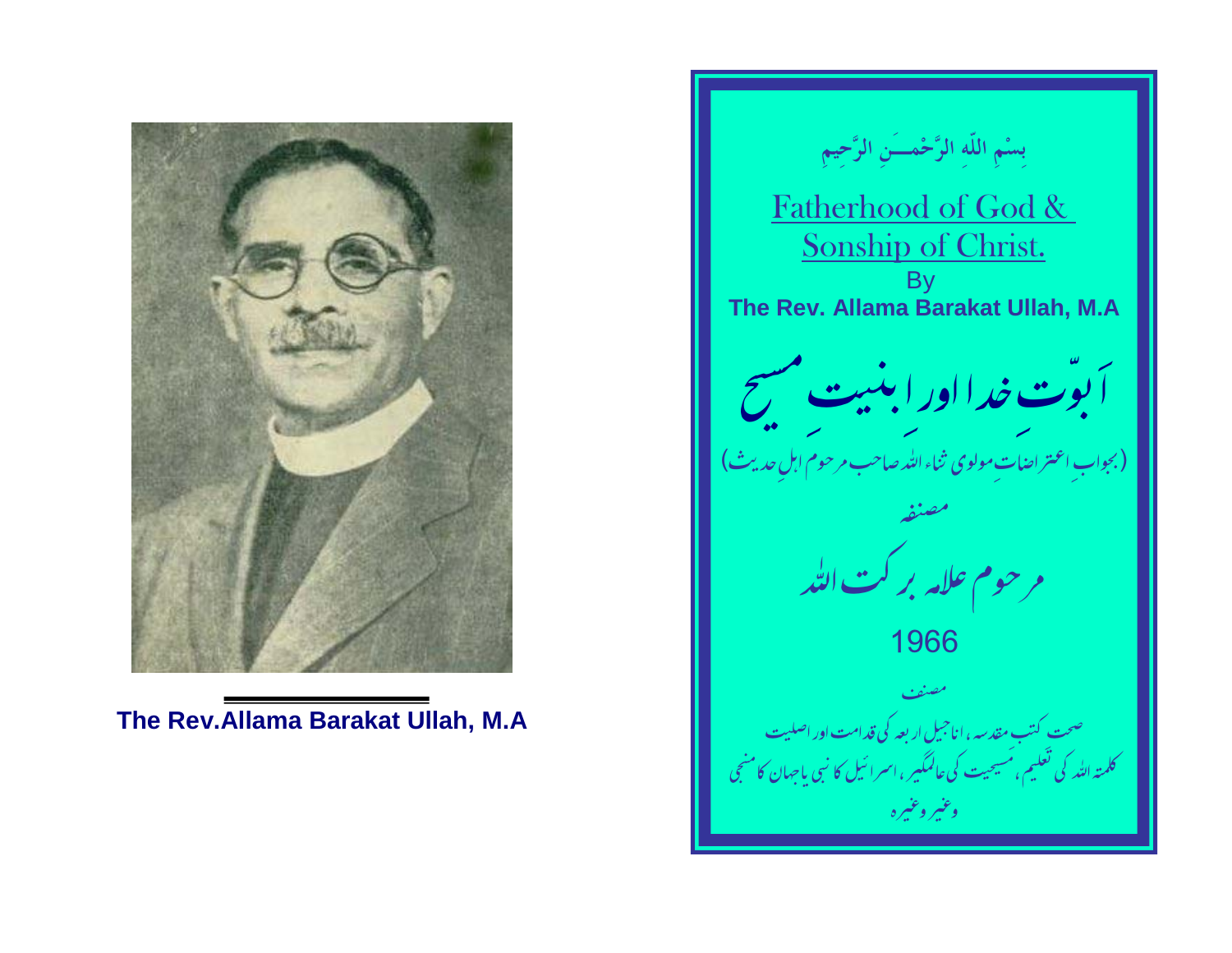فهرست مضامين صفح ديباجه | آنوت کا الهیٰ مفهوم اور اسلامی معتقدات باب اوّل فصل اوّل-حبسميت خدا كاعقيده ۵ فصل دُوم-اَ ُبویت الهیٰ کامفهوم اور قرآن  $\overline{1}$ باب دُوم ﴿ أَنُوتِ الهِيٰ كامفهومِ اور يهودِ ي خيالاتِ  $r<sub>L</sub>$ باب سُوم | أُبُوت الهيٰ كامفهوم اور انجيل جليل  $r \circ$ فصّل اوّل - حصرت كلمته الله كي تعليم فصّل دوم – اَبوت الهيٰ كامفهوم اور خدا كي خالقيت  $\gamma$ اور پرورد گار ی کی صفات فصل سوُم - اصطلاحات" خدا کے فرزند " خدا کے  $f'$  q لے مالک پیٹے" اور خدا کا بیٹا"

دریاد گار ۔<br>والد بزر گوار شیخ رحمت اللہ مرحوم ومغفور حن کی علم دوستی ، تلاش حق کی تڑپ ، ایثار نفسی اور مقناطیسی مسیحی زند گی کے ا نوار کی ضبا پاشیوں نے میرے دل کے ظلمت کدہ کومنور کردیااور میں حویاب صداقت کے نور سے فیض باب ہو کرا یدی نجات کاوارث ہو گیا۔ بركت التُد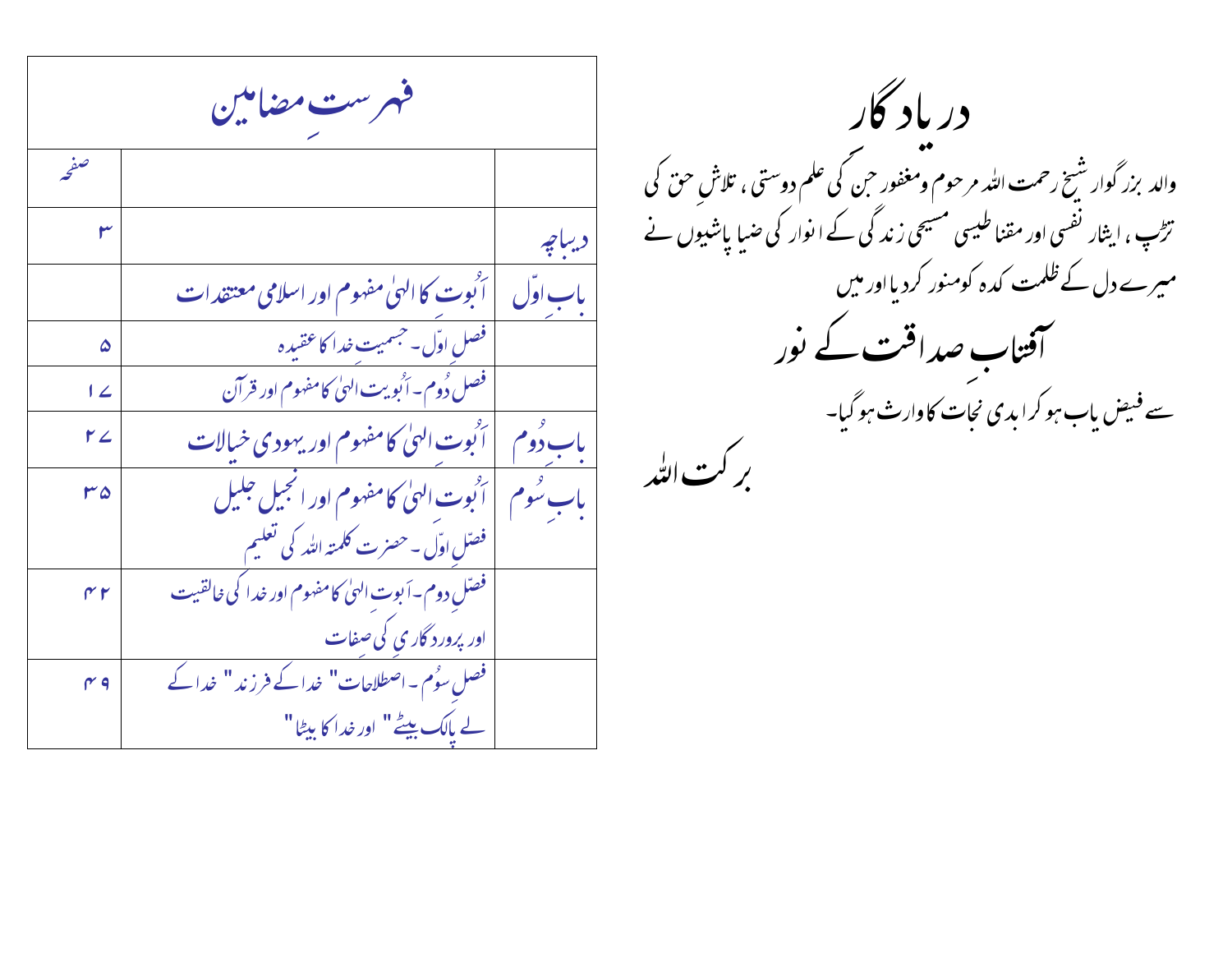اللہ کی محبت کا احساس کرے حبو فہم وادراک سے بھی پرے ہے کیونکہ یہ محبت العلٰ کی مظہر ہے اور کامل واٹھمل ہے۔ خدا کرے کہ کتاب کے ناظرین منجئی عالمین کے مبارک قدموں میں آکر میری طرح میر ٹھ ج<sub>ت</sub>اؤنی مسلمان کر کت اللہ يځممارچ۲۲۹۱۰

ديباجه

مولوی ثناء اللہ صاحب (خدا کی ان کی مغفرت کرے )نے میری چند کتابوں کے حبواب میں ایک صیخم کتاب" اسلام اور مسیحیت" لکھی تھی۔ اس کتاب کی اشاعت کے فوراً بعد میں نے اخبار اُخوت ، لاہور میں آنھہا نی کے اعتراضات کے حواب مسلسل مصامین کی صورت میں شائع کئے ۔ تا کہ ان پر اپنے اعتراضات کی خامی ظاہر ہوجائے اور وہ رحلت کرنے سے پہلے حق کی جانب رحوع کرسکیں۔ بہ رسالہ ان اعتراضات کے حواب لکھا گیا ہے کہ حو مولانائے مرحوم نے اخبار ابل حديث ميں اور اپني كتاب" اسلام اور مسیحیت" میں <u>لکھے تھ</u>ے حپونكہ اہل اسلام بالعموم ابل حدیث پالخصوص آئے دن اس قسم کے اعتراضات کرتے رہتے ہیں، میں نے یہ مناسب سمحھا کہ ان کے معقول حبواب حبو عقلی اور منقولی دلائل پر مشتمل ہوں۔ فائدہ عام کی عرص سے شائع کئے جائیں تاکہ ہمارے مسلم برادران حوحق کی تلاش میں سر گرداں بیں، اس رسالہ کے دلائل و بربان اور نو ضحیات کو ٹھنڈے دل سے بغور پڑھیں اور غدا کی لازوال محبت بیکراں کا احساس کریں حبووہ اپنے فصل و کرم سے تمام گنہگار انسانوں کے ساتھ کرتا ہے۔ میر ی دعا ہے کہ اس رسالہ کے مسلم ناظرین خدا کی بے قباس محبت اور اَبوت کے انجیلی عقیدہ کو صحیح طور پر سمجھ سکیں کیونکہ خدا کی محبت اور مسح کی ابنیت کے عقیدے بنیادی طور پر باہمد گر پیوستہ بیں اور مسج کی ابنیت کا عقیدہ مومنین کی فرزندیت کے عقیدے سے وابستہ ہے۔ میں نے اس مختصر رسالہ میں ۔ ان مر کزی انجیلی عقائد کو واضح کرنے کی

کوشش کی ہے تا کہ ہر شخص حبو گناہوں کے باتھوں لاچار ہو کر شیطان لعین کا علام ہوجکا ہے ا بن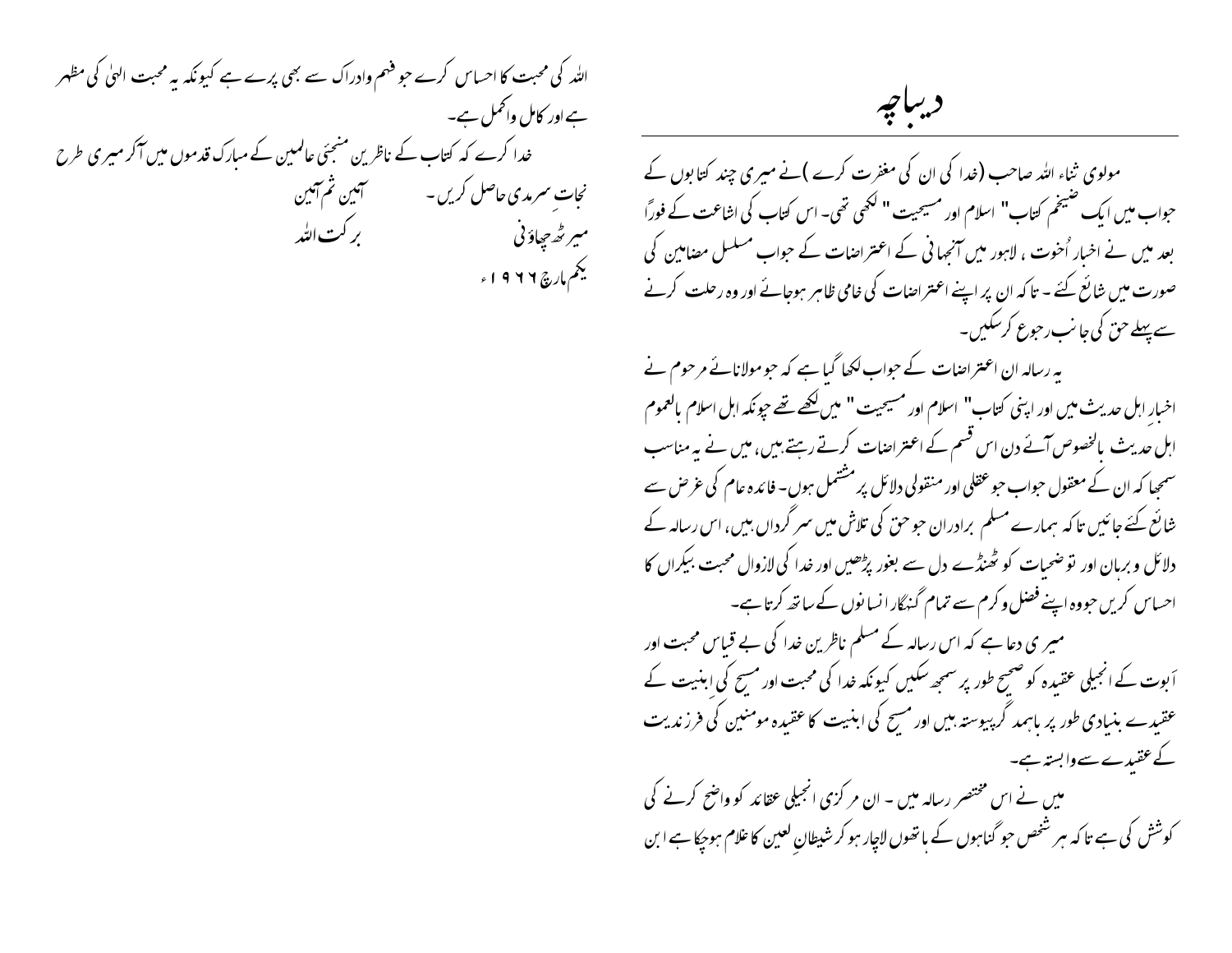بجارے مولوی صاحب معذور تھے۔ وہ فرقہ اہل حدیث سے تعلق رکھتے تھے جس کا خصوصی عقیدہ ہیرہے کہ خدا جسم رکھتا ہے - چنانچہ حہاں قرآن میں وارد ہے کہ خدا کامنہ ہے (بقر ۹ • ۱ ) با خدا کا با تھ ہے (مائد ۹۹ )وعنیرہ ان سے وہ لفظی مطلب لیتے بیں ۔ پس وہ مذ کورہ بالا" فلسفبانه "اور دقیق دلیل " پیش کرتے بیں کہ خدا باپ نہیں ہوسکتا تاقتیکہ اس کی بیوی نہ

اہلِ حدیث کا عقیدہ یہ ہے کہ اللہ جسم رکھتا ہے پس وہ صفات باری تعالیٰ کو بقیاس حسات قبول كرتے ہيں۔ چنانچہ علام شہر ستانی کھتے ہيں۔ ومثل مفرو كممش واحمد الجهمى وغير همه من اهل السنة قالوا معبود همه صورة ذات اعضاء وابعاض ------الخ یعنی مصرومحمش احمد ہجمی وعنیرہ اہل سنت سے اس بات کے قائل بیں کہ اللہ صورت رکھتا ہے جس کے اعصا بھی بیں اور احزاء بھی۔حواہ وہ روحا فی ہوں یا حسما فی - وہ انتقال بھی کرسکتا ہے کہ ایک جگہ سے دوسمری جگہ چلاجائے - وہ بلندی پر حِبڑھ سکتا ہے اور نیچے بھی اتر سکتا ہے ۔ استقرار اور تمکن بھی اس کو حاصل ہے۔" اس کے بعد علامہ مذکور لکھتے بیں کہ قرآن یا حدیث میں حوالفاظ اس قسم کے وار دبیں وہ سب کے لفظنی معنی مرادلیتے بییں ( کتاب ملل ونحل صفحہ ۸ ۷)۔ بہ مصرّ اور حممش کو ئی معمولی شخص نہیں تھے بلکہ امام بخاری اور امام مسلم کے اساتذہ تھے۔ علامہ ذہبی میزان الاعتدال میں لکھتے بیں کہ تحمش ثقہ بیں۔صالح بیں، ہر روزوشب میں ایک ہزار رکعت نماز پڑھا کرتے تھے۔امام ذہبی خود جسمیت خدا کے قائل تھے۔

چانچ لکھا ہے" ولکنہ غلب علیہ مذہب الاثبات ومنافرة التاويل والفضلة عن التنز يه حتى اشرذ اللك في طبوه انحراف شديد اعن اهل التنزيه وميلاقويا الى اهل الاثبات - يُعنى زَبِي پر مُزَبِب



نہیں اور نہ اس لفظہ کا لطبیف اور یا کمیزہ مفہوم کسی اور نام سے قرآن میں موجود ہے۔ خدا کے تصور " اَب " یا " رب " ایک دوسمرے سے جدا بیں۔ پہلا تصور انجیلی ہے ۔ دوسمرا تصور اسلامی نصور ہے۔(صفحہ ۲ ۱ )۔

اس کے حواب میں آنجہا فی مولوی ثناء اللہ صاحب لکھتے ہیں :

" بالکل صحیح فرمایا ہے۔ اَب کے معنی باپ کے ہیں - باپ کے لفظ کی تسریح کی صرورت نہیں ۔اَب کے معنی میں دو بلکہ تین مفهوم داخل ہیں۔مثلاً اگر زید کسی کااَب ہے ۔ تو اس کا تصور تین مفهوموں پر مشتمل ہوگا۔(۱) زید ذات (بحیثیت ذواحنافت)(۲) زید کی بیوی (۲) وہ طور جس کار ید باپ ہے۔ جب تک کسی شخص کی اَبوُت میں ان تیسوں مفہوموں کا تصور نہ ہووہ کسی اب اَب نہیں کہلاسکتا - چنانچہ ارشاد ہے" ا نبی پیکو ہی لہ ولد ولمہ نک<sub>ٹ</sub> لہ صاحبۃ " (<del>ن</del>دا کی اولاد کیسے ہوگی اس کی تو بیوی ہی نہیں، کیسی فلسفیانہ اور دقیق دلیل ہے۔" (اسلام اور مسیحیت صفحہ ۲ ۱ تا ۲ ا)۔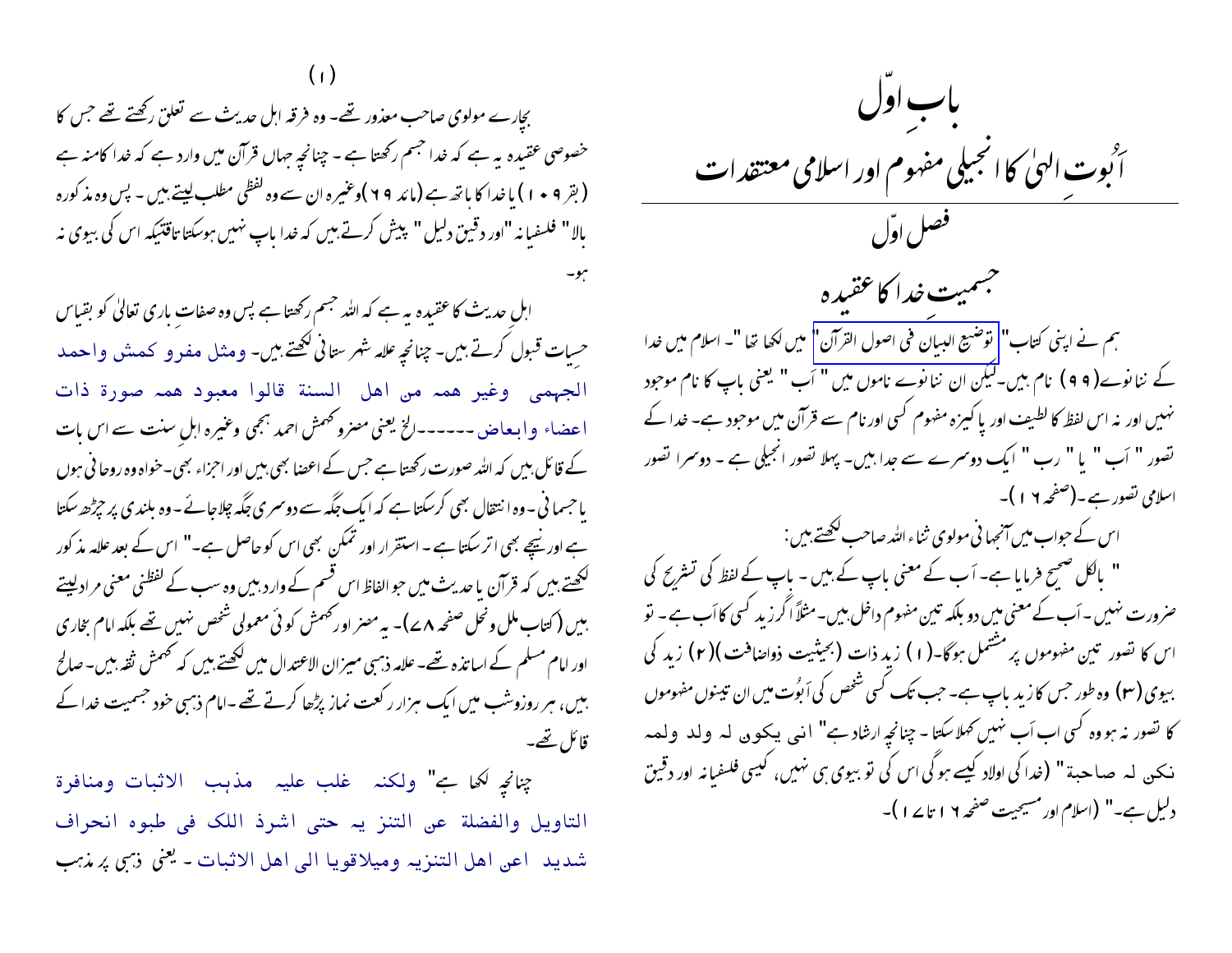سے ذیل کی عبارت ہدیہ ناظرین کرتے ہیں۔جگہ کی قلت کی وجہ سے عربی عبارت کے ترجمہ پر ا کتفا کیا گیا ہے۔ آپ لکھتے ہیں۔ " خدا کی بہت سے صفات سٹرع میں وارد بیں۔ ہم سب کے ساتھ خدا کو موصو**ف** جانتے بیں ، نہ الکار کرتے ہیں اور نہ تشبیہ دیتے ہیں۔اس کی دو قسمیں ہیں۔ ا یک ذا تی بیں حوقد یم اور ازلی بیں۔مثلاً حیات، غم، قدرت اور ارادہ - مشیت ، جلال، عزت سننا، دیکھنا، بولنے کی قوت، دوسری قسم کی صفات فعلی بیں ، حوحادث بیں۔ ( یعنی حوپہلے نہ تھیں، لیکن اب موحود ہو گئی بیں ) مثلاً کلام ، بیٹھنا ، بنسنا ، اترنا، حیڑھنا ، آنا ، جانا ، دو نوں پاتھ بلند کرنا ، قدم پچیر نا، نزدیکی ، دوری ، بچیانا ، سانس لینا ، حبیران ہونا، حوش ہونا ، بشاش ہونا، عضب ، عنیرت ، کسی کی بات پر رنجیده ہونا، سٹرمانا ، ٹھٹھا کرنا- مسخره پن ، مکر ، فریب دینا، تردد، فصل، رحمت ، حبله کرنا ، آرام کرنا ، اختیار ،امر ، نهی ، حوش طبعی ، مصافحه کرنا ، اطلاع (آکر دیکھنا )او پر حپڑھ کر دیکھنا، استدراج ، حب، بغض، رصا، کراہیت، عضیہ، دشمنی ، دوستی ، ٹہلنا ، دوڑنا ، پیدا کرنا ، وحود میں لانا- عند بہ (پاس) تقلیب قلوب ، خوشخبری ، دھمکی ، بعض مخلوق کو اپنا کلام سنانا -عرش کے علاوہ بعض جگہوں پر عارضی تحلی دکھانا اور حس صورت میں چاہے ظاہر ہونا ----- خدا حس زبان میں چاہے کلام کرتا ہے ، صوت یعنی آواز حرف سب اس کلام میں ہوتا ہے ۔۔۔۔۔خدا کے کلام کی صفت سکوت کی نفی ہے۔۔۔۔۔۔ خدا نے حصرت موسیٰ سے کلام کیا۔ ایسا کہ حصرت نے اس کی آواز کو سننا۔ ۔۔۔۔۔خدا ایک سٹے ہے لیکن وہ اور چیزوں کی ما نند نہیں ہے۔ وہ شخص ہے اور آدمی لیکن دیگر اشخاص اور آدمیوں کی طرح نہیں ہے۔ ۔۔۔خدا اوپر کی جانب ہے ۔ اور اس کا مکان عرش ہے۔ متکلمین کا ہہ کھنا کہ خدا کسی جہت ومکان میں نہیں ہے ماطل ہے۔ کیونکہ ہرموحود کے لئے مکان کا ہونالازم ہے۔اور جہت بھی خدا کے لئے ثابت ہے۔۔۔۔۔ خدا کی صورت ہے ، مگر اس کی شکل سب سے زیادہ خوبصورت ہے، وہ اس مات پر قادر ہے کہ وہ جس صورت میں جاہے ظاہر ہو کر اپنی تحلی

اثبات غالب ہے اور تاویل سے نفرت اور تنزیہ سے عفلت ، حس نے ان کی طبعیت میں ایسا اثر کیا کہ وہ اہل تنزیہ (حواللہ کی حبہمیت وعنیرہ سے منزہ جانتے ہیں )سے منحرف تھے اور ان لوگوں کی طرف زیادہ مائل تھے جو جسمیت پالوازم جسمیت کوخدا کے لئے ثابت کرتے ہیں۔" ا ٢٣ انبجري ميں خليفہ واثق بالله بارون نے " احمد بن نصر انخزاعي كو حبوابل حديث سے تھے اور امر و نواہی کے پا بند تھے بغداد میں قبید کرکے بلا بھیجا اوران سے قبامت کےدن خدا کی رویت کا سوال کیا۔انہوں نےکہا کہ روایت سے رویت ( یعنی غدا کوآنکھوں سے دیکھنا) ثابت ہو تی ہے۔ اور اس کی سند میں ایک حدیث بیان کی ، واثن نے <sub>ک</sub>ھا کہ تو جھوٹ بولتا ہے۔انہوں نے حواب دیا کہ توجھوٹ بولتا ہے، واثنی نے کہا کہ افسوس ہے کہ خدا کو محدود اور مجسم اور مکان کامقید اور دیکھنے والے کی آنکھوں میں سما جانے والا سمجھتاہے۔ تو قطعی کفر کرریا ہے اور خدا کی صفات کو نہیں سمجھتا۔ فرقہ معتزلہ کے فقہیوں نے حبووبیں بیٹھے تھے ان کے تشل کا فوراً صحم دے دیا۔ خلیفہ نے وہیں تلوار منگوا ئی اور کہا کہ جب میں اسے مارنے کے لئے کھڑاہوں کو ئی شخص میری مدد نہ کرے کیونکہ حوقدم میں اس کے قتل کے لئے اٹھاؤں گا ان کا ثواب مجھے ملے گا۔ یہ شخص ایک ایسے خدا کو ما نتا ہے جس کو ہم نہیں مانتے اور نہ اس جیسی صفات کے قائل ہیں ۔احمد طوق زنجیر بیٹیجے چرڑے کے بچھونے پر بٹھائے گئے اور خلیفہ نے اپنے باتھ سے ان کی گردن ماری اور ضمم دیا کہ ان کا سمر بغداد میں بھیج دیا جائے اور ان کا جسم رائے میں سولی دید یا جائے - ان کا سمر اور جسم جیے برس تک لٹکاربا- ان کے سمر کے لئے ایک حپو کیدار مقرر کردیاحواس کو نیزہ سے قبلہ روہوتے نہیں دیتا تھا۔" ( تاريخ الخلفا صفحه ٢ ٢ ٢ ) – ممکن ہے کہ کوئی یہ بھے کہ یہ تواسلاف کے اقوال بیں لہذا ہم دورِ حاصر ہ کے مولوی وحید الدین صاحب حیدر آبادی (جنهوں نے صحاح ستہ کا ترجمہ کیا ہے) کی کتاب بدیہ الہیدی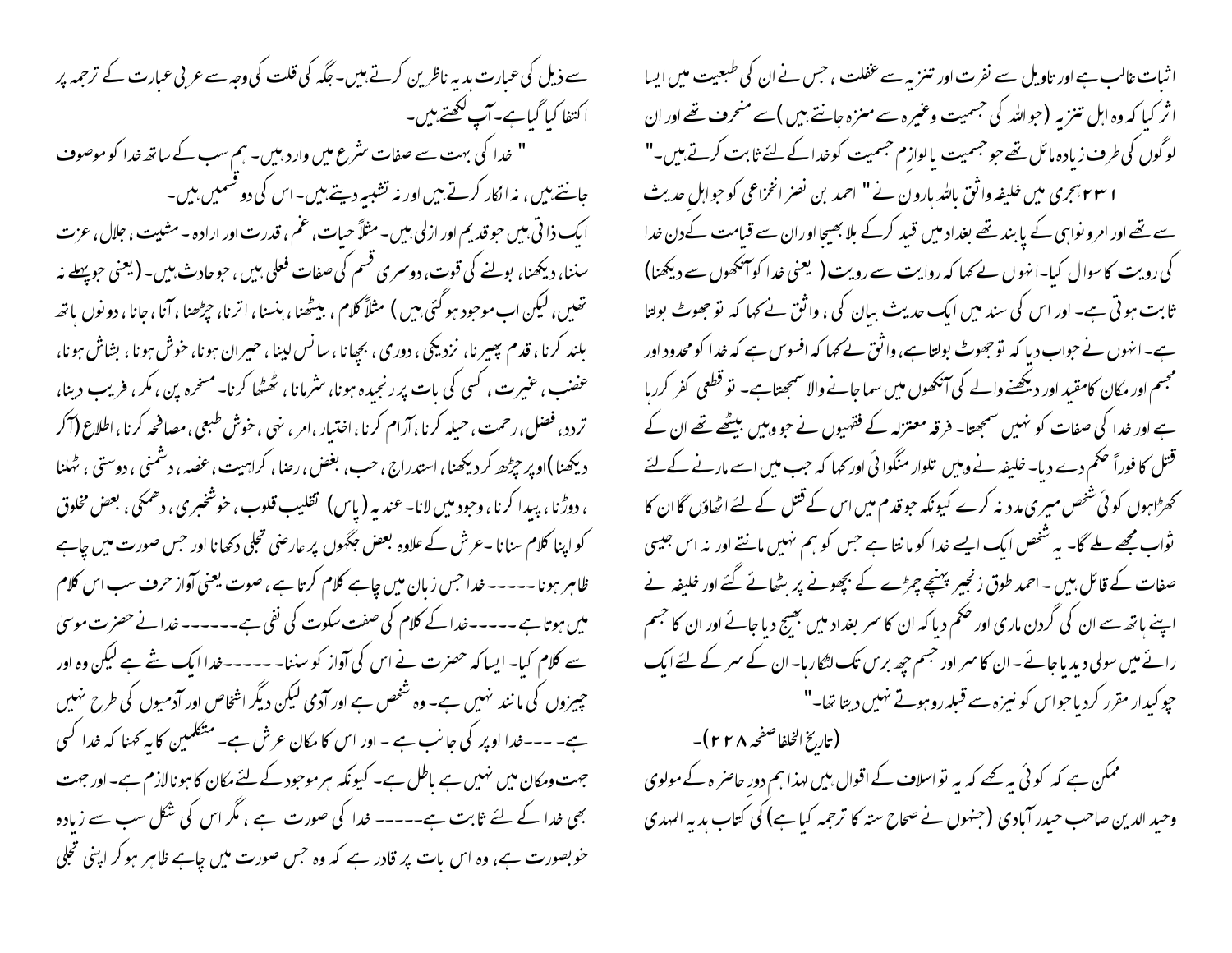ه جسمہ ولحمہ ومعلہ وجوارح راعضہاء من يدرجل وراس ولسان وعینبین وا ذ نبین یعنی" وہ کھتا تھا کہ لحیہ اور فرج کے سول سے نومعاف رکھو (یعنی پہ نہ پوچھ لو۔ اس کا یہ بھی مقولہ ہے کہ خدا کا جسم بھی ہے۔ گوشت بھی ہے ۔ خون بھی ہے اور اعضاء حوارح بھی ہیں۔ ہاتھ، پیر ، سر ، زبان ، آنکھیں ، کان سبھی کحچھ ہیں ۔" پس جہاں مولوی صاحب کے استاد نے کہا تھا کہ خدا کی رحولیت اور انا ثبت کے سوال کا حواب دینے سے مجھے معاف کرو، وہاں مولوی صاحب کی دلیل کی بنیاد صاف ثابت کرتی ہے کہ مولوی صاحب کے خیال میں بہ علامت بھی موجود ہوسکتی ہے کیونکہ آپ فرماتے ہیں کہ " حب تک خدا کی ابوت میں بہ تصور نہ ہووہ کسی کا اَب نہیں کھلاسکتا -" اسی قسم کی دلیل کو سن کر کسی شاعر نے کھا ہو گا۔

> جهل ہم خالی ازدلائل نیست عقل مهر چند فضائل نیست

سور گیاشی مرزا علام احمد قادیا فی اپنے بلند آہنگ دعاویٰ سے پہلے اپنے عام عقائد کے اعتبار سے وبا بی تھے اور خدا کی حبیما نبیت کے قائل تھے ۔ حب آپ پر نبوت کا رنگ حیڑھا اور آپ سودیشی بنی ہنے بمصداق " ایک کریلااور دوسرا نیم جڑھا" آپ وہابیوں سے بھی بڑھ جڑھ کر خدا کی حسما نیت کے قائل ہوگئے۔ چنانچہ آپ کے چند کشف اور الہام ملاحظہ ہوں : " میں نے خواب میں دیکھا کہ بعینہ اللہ ہوں - میں نے یقین کرلیا کہ میں وہی ہوں-اور نہ میرا ارادہ باقی رہا اور نہ خطرہ – اللہ تعالیٰ میرے وحود میں داخل ہو گیا تو میرا عصہ اس کا عضہ ہوگیا۔ میرا حلم اس کا حلم ہوگیا۔ میری حلاوت اور تلخی اس کی حلاوت اور تلخی ہو گئی۔ اورمیری حرکت وسکون اسی کی حرکت وسکون ہو گئی اور حب میں اس حالت میں مستغرق تھا

دکھائے۔خدا نے آدم کو اپنی صورت پر پیدا کیا۔ خدا کا چہرہ ہے۔اور آنکھ ، باتھ، کف، مٹھی ، الگلیاں ، بازو ،سینہ ، پہلو، کولھا، یاؤں ، پنڈلی، کندھاوعنیرہ بھی ہیں۔لیکن یہ سب ایسی ہیں حو اس کے شان کے شاپان بیں ان یا توں کے ہونے سے خداسے تشبیہ لازم نہیں آتا۔ کیونکہ تشبیہ تب ہوسکتی ہے اگرہم تھمیں کہ اس کا باتھ ہمارے باتھ جیسا ہے۔۔۔۔۔۔ اسی طرح خدا کا جیڑھنا اور عرش پر بیٹھنااور وباں ٹھہر نا،مگر یہ بیٹھناخدا کاایسا ہے حواس کی شان کے لائق ہے۔۔۔۔ ہمارے شیخ ابن القیم نے کہا کہ ازروئے سثرح اور اشارہ خدا کی طرف حساً ثابت ہے ۔۔۔۔ خدا کا نزول وصعود بھی صفات افعال سے ہے۔ کیونکہ خدا ہر شب کو د نیا والے آسمان پر یذات خاص اترتا ہے نو کیا عرش خالی ہوجاتا ہے؟اس میں دو قول بیں۔حافظ ابن مندہ تواس بات کا قائل ہے کہ جب خدا عرش سے اترتا ہے نوعرش خالی ہوجاتا ہے۔ اور یہی مذہب امام احمد بن حنسل کا بھی ہے۔مگر شیخ ابن تیمیہ کامسلک یہ ہے کہ عرش بالکل خالی نہیں ہوتا۔خدااس طرح عرش سے اترتا ہے جس طرح ہم منسر پر سے اترا ٓتے ہیں۔اور حدیث نرول ہے کہ پھر خداا پنی کرسی پر جڑھ جاتاہے اورالفاظ صعود اور نزول جانا اور آنا سے ایسے امور مراد بیں حبو حرکت اورا نتقال کے بغیر نا ممکن بین۔۔۔۔۔ ہاں خدا کی حرکت اوراس کا انتقال ہماری حرکت اورسکون کے مشابہ نہیں۔۔۔۔۔ اگر ہم ٹھمیں کہ خدا حر کت اور سکون پر قادر نہیں تو خدا کا عمز لازم آتاہے۔"

پس اہل حدیث کیامتقدمین اور کبامتاخرین خدا کی حسمانیت کے قائل ہیں۔مولوی ثناء اللہ صاحب مرحوم کھنے کو توعنیر مقلد تھے۔ لیکن تقلید کے پر لے درجے کے حامی ہوکر اسی قسم کے خیالات کے پیروبیں ( دیکھوان کی تصانیف حن پرکاش صفحہ • ٢٣ وعنیرہ)۔ انہی خیالات کی بنا پر مولوی صاحب کی مذ کورہ بالا دلیل بھی قائم ہے بلکہ مولانا تو اپنے استادوں پر بھی سبقت لے گئے ہیں۔ چنانچہ داؤد حوار بی سے حکایت ہے ۔ ا نہ تعالمیٰ اعفوني عن الفرج اللحية واسا لوني عمادرا ء ذالكه وقال ان معبود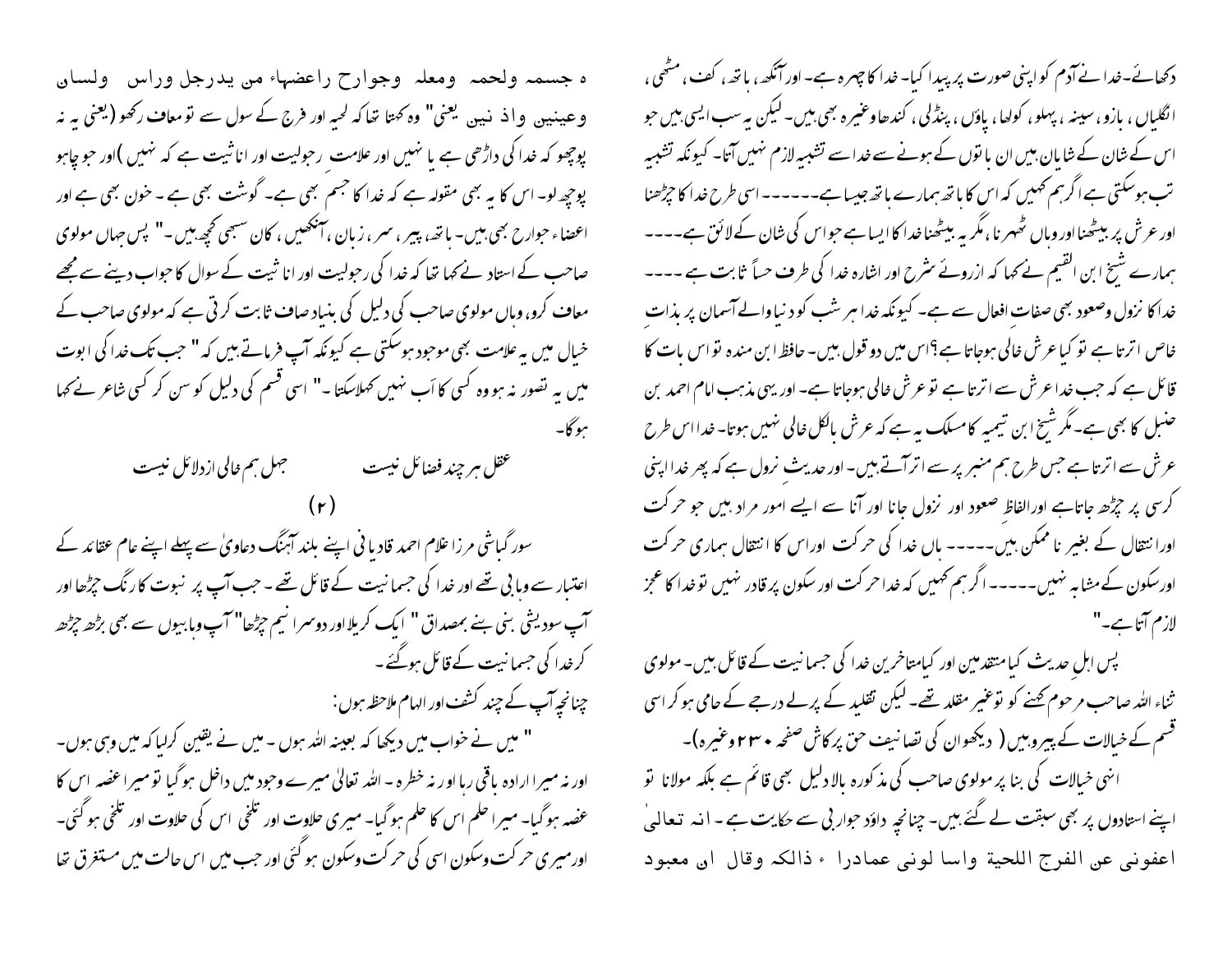(حقیقت الوحی صفحہ ۵۵ ۴ : اس عمارت سے ظاہر ہے کہ مرزاحی خدا کی حسمانیت کے قائل تھے۔ چنانچہ گوآپ حواب دیکھ رہے ہیں۔ لیکن حقیقی طور پر یہاں کاعذ بھی ہے۔ سمرخ روشنا ئی بھی ہے ۔قلم بھی ہے۔ خدا قلم کو باتھ سے چھڑ کتا بھی ہے۔ خدا کے دستنط بھی بیں اور گوروحی کے کرتے اور چیلے کی ٹوپی پر سمرخ رنگ کے مادی دھبے بھی واقعی اور حقیقی ظاہر ی طور پر موحوديل

ا یک اور خواب میں آنجہا ٹی فرماتے بیں : " ایک خواب میں کیا دیکھتا ہوں کہ خدا تعالیٰ کی عدالت میں ہوں ۔میں منتظر ہوں کہ میرا مقدمہ بھی ہے۔اتنے میں حواب ملا کہ اے مرزا صبر کرہم عنقریب فارغ ہوتے ہیں۔ پھرایک دفعہ کیا دیکھتا ہوں کہ تھچیری میں گیا ہوں تو اللہ تعالیٰ ایک حاکم کی صورت پر کرسی پر بیٹھا ہواہے اور ایک طرف ایک سمر رشتہ دار ہے کہ باتھ میں ایک مسل لئے ہوئے پیش کررہا ہے۔حاکم نے مسل اٹھا کر کہا کہ مرزاحاصر ہے تومیں نے بار بک نظر سے دیکھا کہ ایک کرُسی اس کے ایک طرف خالی پڑی ہو ئی معلوم ہو ئی۔ اس نے مجھے کہا کہ اس پر بیٹھواوراس نے مسل باتھ میں لی ہوئی ہے اتنے میں ، میں بیدار ہو گیا۔" ( البدر جلد دوم نمبر ۲ س • ۱۹ ء ومكاشفات صفحه ٢٨ تا ٢٩ ]-

اس سے ظاہر ہے کہ سور گیاشی کے خیال میں خدا جسم رکھتا ہے اور کرسی پر بیٹھ کر کلر کوں کی امداد سے عدالت کرتاہے او مقدمات کے جھمیلوں میں اس قدر پچنسا ہوا ہے کہ بصد مشکل اس کو بات کرنے کی فرصت ملتی ہے۔ شا ئد کوئی پھر کھے کہ بہ بھی حواب ہی تھا۔ پس ہم مرزاحی کے الفاظ سے ثابت کرتے ہیں کہ مرزا جی آئندہ جہان کے حالات اور باشند گان کومادی اور جسمانی سمجھتے تھے۔ چنانچہ آپ ابك جكّه لكھتے بين : (نقل كفر كفر نباشد ) تومیں یوں <sub>ک</sub>ھہ رہا تھا کہ اب ہمیں اپنا نظام جدید پیدا کرناچاہیے اور نئی زمین بنا فی چاہیے تومیں نے آسمان وزمین بالاحمال پیدا کئے حن میں کوئی ترتیب وتفریق نہ تھی۔۔۔۔ اس طرح سے میں خالق ہو گیا۔" (آئینہ کھالات اسلام صفحہ ٢٢ ۵ تا ٤٣ ه)۔

شائد کوئی تھے کہ بہ تومحض خواب تھالیکن معترض کوجا نناچاہیے ، کہ سور گیاشی مرزا حِی کے حواب بھی اپنے اندر ظاہر ی اور مادی واقعیت کارنگ رکھتے تھے۔ جینانچہ آپ اپنی ما بہ ناز کتاب حقیقت الوحی میں لکھتے ہیں ۔" ایک دفعہ تمثیلی طور پرمجھے غدا تعالیٰ کی زیارت ہو ئی اور میں نے اپنے باتھ سے کئی پیشنگو ئیاں لکھیں جن کا بہ مطلب تھا کہ ایسے واقعات ہونے چاہئیں۔ تب میں نے وہ کاغذ دستخط کرانے کے لئے خدا تعالیٰ کے سامنے پیش کیا اور اللہ تعالیٰ نے بغیر کسی تامل کے سمرخی کی قلم <sup>1</sup>سے اس پر دستخط کئے اور دستخط کرنے کے **وقت قلم** کو چھڑکا جیسا کہ جب قلم پر زیادہ ساہی آجاتی ہے تو اسی طرح پر حیاڑدیتے ہیں اور پھر دستخط کردیئے اور میرے پراس وقت نہایت رقت کاعالم تھا اس خیال سے کہ کس طرح خدا تعالیٰ کامیرے پر فصل اور کرم ہے کہ حوکحچھ میں نے چاپا بلا نوقف اللہ تعالیٰ نے اس پرد ستحط کردیئیے اور اسی وقت میری آنکھ کھل گئی ۔اور اس وقت مباں عبد اللہ سنوری مسجد کے حجرے میں میرے پیر دیارہا تھا کہ اسکے روبرو عنیب سے سمرخی کے قطرے میرے کرتے اور اسکی ٹوپی پر بھی گرے اور عجیب بات ہہ ہے کہ اس سمرخی کے قطرے گرنے اور قلم کے حیاڑنے کا ایک ہی وقت تھا-ایک سکنڈ کا بھی فرق نہ تھا---- میں نے پہ سارا قصہ میاں عبداللہ کو سنایا اور اس وقت میری آنکھوں سے آنسو جاری تھے۔ عبداللہ حواس رویت کا گواہ ہے اس پر بہت اثر ہوا اور اس نےمیرا کر تہ بطور تنبرک اپنے پاس رکھ لیاحواب تک اس کے پاس موحود ہے۔"

<sup>1</sup> ناظرین سور گباشی سلطان القلم کی اردوملاحظه فرمائیں۔ قادر الکلام صاحب وحی نے مذکر کومونث بنادیا ہے ( برکت ا<sub>للہ</sub> )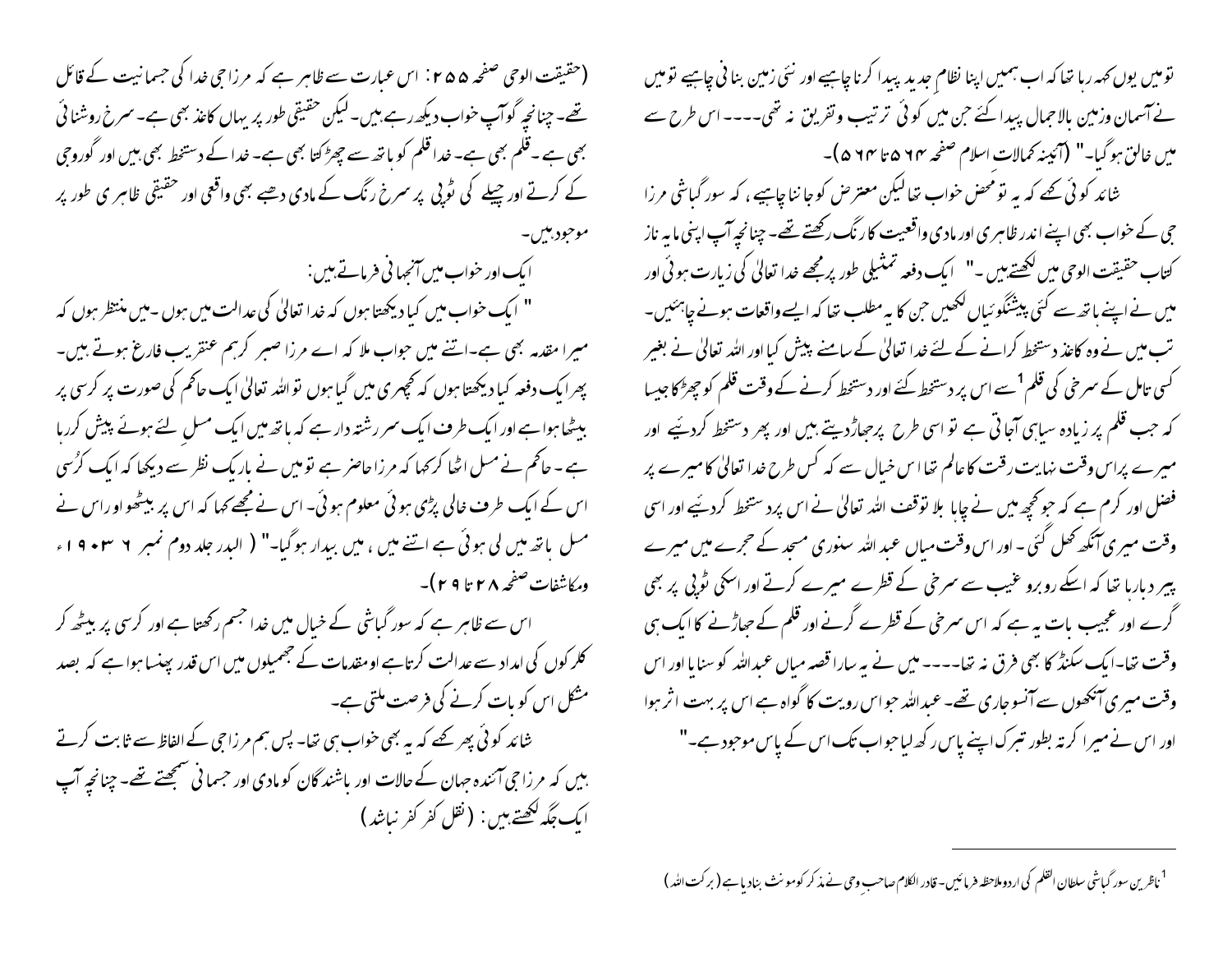ہے(حقیقت الوحی صفحہ ۸۶)۔ ایک اور الہام ہے انت منبی بیمنزلہ اولادی یعنی خدا تحتا ہے کہ تو میرے نزدیک بمنزلہ میری اولاد کے ہے (البشری جلددوم صفحہ ۲۵) اسی طرح کا ایک اور الہام ہے" اے مرزا ، تجھ میں حیض نہیں بلکہ وہ بچہ ہوگیا ہے۔ ایسا بچہ حو بمنزلہ اطفال اللہ کے ہے" ( نتمہ حقیقت الوحی صفحہ ١٣٣ ] ۔ آپ کا ایک اور مشور الہام ہے انت منبی وانا منک (حقیقت الوحی صفحہ ۴۷) یعنی اے مرزا تو مجھ سے ہے اور میں تجھ سے ہوں (معاذ اللہ ) ایک اشتہار ۲۰ فروری ۱۸۸۶ء میں ایک لڑکے کے پیدا ہونے کی پیش گوئی کرتے ہوئے مرزا جی لکھتے ہیں کہ " فرزند ، دلبند ، گرامی ارجمند مظہر الاول وآخر مظہر الحق والعلا كان نزل من السماء يعني وه لرُّكا ايسا ہوگا جيساكه خود خداآسمان سے اتر آیا" ایک اور دلچسپ الہام میں آپ گھتےمیں " انت منبی بـمـنـزل اولادی کقو لہ عليه السلام الخلق عيال الله كقوله تعد فاذكرو والله كذ كرابا ء کىدە يعنى *خد*ا كوپاپ *ك*هە كريكارسكتے ہو-"( تفهيمات صفحه ٢٢)-مذ کورہ بالا چند اقتیاسات اس بات کو ثابت کرنے کے لئے کافی بیں کہ سور گیاشی مرزا جی نہ صرف خدا کی حسمانیت کے قائل تھے بلکہ مشر کین وکفار عرب کی طرح خدا کے

جسما فی بیٹوں اور اولاد کے قائل تھے۔

کمد برسر مطلب -آنجها فی مولوی ثناء الله صاحب اپنے عقیدہ جسمانیت خدا کی وجہ سے حقیقت سے کوسوں دور چلے گئے ہیں۔ اگر قرآن ایسی کتاب ہے حبو حکمت سے پرُ ہے۔ جیسا اس کادعویٰ ہے (یس آیت ) تو ظاہر ہے کہ اس کی دلیل ایسی ہونی چاہیے جو مخاطب کی پوزیش کی قاطع ہو۔ پس واجب نو یہ تھا کہ قرآن کی " فلسفیانہ اور دقیق دلائل " (کہ خدا کی اولاد کیسے ہوگی اس کی نو بیوی ہی نہیں )لانے سے پہلے مرحوم پہ ثابت کرتے کہ انجیل جلیل میں مقدسہ مریم بتول کو کسی مقام پر نعوذ بااللہ خدا کی بیوی کہا گیاہے۔ باجمهور کلیسائے جامع کا کسی

" میں نے اسے ( یعنی حصرت مسیح کو ) اپناایک بعائی سمجھتاہوں۔اگر چہ خدا تعالیٰ کا فصل مجھ پر اس سے بہت ہی زیادہ ہے اور وہ کام حومیرے سپرد کیا گیا ہے اس کے کام سے بہت ہی بڑھ کر ہے تاہم میں اس کو اپنا سا کئ سمجھتا ہوں اور میں نے اسے مار مار دیکھا ہے۔ چنانچہ ایک بار میں نے اور حصرت مسح نے ایک ہی پیالہ میں گائے کا گوشت کھا یا تھا۔ اس لئے میں اور وہ ایک ہی جو ہر کے دو گھڑے بیں۔" (ملفوظات احمد یہ حصہ جہارم صفحہ ۹۹۱ مر تسر محمد منظور الهيٰ)۔

اس امر کا مزید شوت کہ مرزاحی خدا کی حسمانیت کے قائل تھے اس سے ملتا ہے کہ آپ خدا کی زبان کے بھی قائل تھے۔ چنانچہ مسلمانوں کے اعتقاد ( کہ وحی رسالت منقطع ہو گئی ہے )کے خلاف آپ یہ دلیل لاتے ہیں " کوئی عقلمند اس بات کو قبول کرسکتا ہے کہ اس زمانہ میں خداسنتا ہے تو ہے مگر بولتا نہیں ؟ پھر بعد اس کے سوال ہوگا کہ کیوں نہیں بولتا ؟ کیا زبان پر کوئی مرحن لاحق ہو گئی ہے؟"

(صفحه ۱۴۵ صميمه نصرة الحق) خدا کی زبان نوالگ رہی مر زاحی کے خیال میں خدا تعالیٰ رحبولیت کی قوت کا اظہار بھی کرتا ہے۔چنانچہ مرزا جی کے ایک مرید خاص قاصی یار محمد صاحب فی اوایل پلیڈر اپنے ٹریکٹ نمبر ۴۳موسوم یہ اسلامی قربا فی (مطبوعہ ریاض ہند پریس۔امر تسر) میں لکھتے ہیں: " جیسا کہ حصرت مسیح موعود نے ایک موقعہ پر اپنی حالت پہ فرمائی ہے کہ کشف کی حالت آپ پر اس طرح طاری ہو ئی کہ گویاآپ عورت بیں اور اللہ تعالیٰ نے رحولیت کی طاقت کا اظہار فرمایا۔ سنجھنے والے کے واسطے اشارہ کافی ہے ( استغفراللہ ) پس مرزا جی " خدا کا بیٹا " ہو نیکا دعویٰ کرتے ہیں ( توضیح الرام صفحہ ۲۷ وعنیرہ) تو وہ حسمانی معنوں میں ہی کرتے بیں۔آپ کامشور الہام ہے انت منبی بـمنزلہ پولدی یعنی *فدا کھتاہے کہ اے مرز*ا تومجھ سے ولد کے طور پر ہے۔ یعنی تو مجھ سے ایسا رشتہ رکھتاہے جو میرے جسمانی بیٹے کی مانند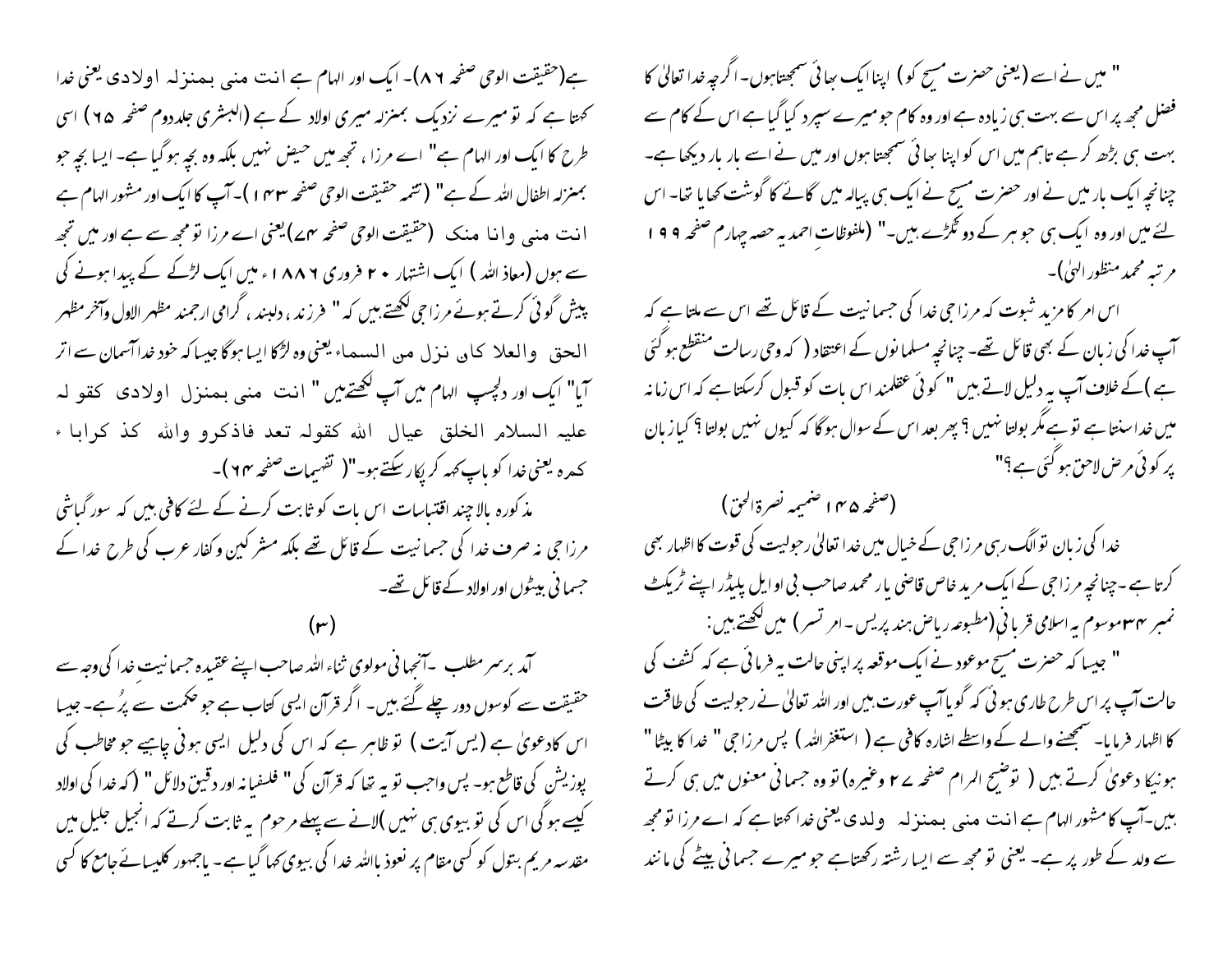ع- چه دلاور است دردے که بکف حیراغ دارد ہمیں اسلامی مناظرین کی حالت پر ترس آتا ہے کہ انجیل کی تعلیم کے مقابلہ میں ان کے پاس قرآن کی دلیل ثابت کرنے کے لئے انتہام طرازی اور اخفائے حق کے اوچھے ہتھیاروں کےسوااب اور تحچیہ نہیں رہا۔



حق تو یہ ہے کہ مولوی صاحب آنجہانی نے قرآنی آیت" أَنَّى يَكُونُ لَهُ وَلَدٌ وَلَمْ تَکُن لَّهُ صَاحِبَةٌ (انعام ١٠١) کواس سلسلہ میں پیش کرکے قرآن پر ظلم کیا ہے اور دیدہ وانستہ خیانت کا ارتکاب کیا ہے۔ قرآن مجید نے یہ دلیل مسیحی تصور خدا کے خلاف کبھی پیش ہی نہیں کی تھی۔ مرحوم مولانا ئے امر تسمری کو قرآن دا نی اور تفسیر پویسی پر اس قدر ناز تھا کہ کہنے دن بچارے خلیفہ قادیان کوللکارتے رہتے تھے۔لیکن آپ کی قابلیت کا یہ حال ہے کہ آپ کو اتنا بھی علم نہیں کہ آیہ زیر بحث کس موقع اور محل پر نازل ہوئی تھی اور اس کا کبامطلب

گر توقرآن بدیں قمط خوانی مسلمانی کے بہری رونق مسلمانی کے ا حقیقت یہ ہے کہ اس آیت میں قرآن بت پرست کفار مکہ کے مشر کا نہ خیالات کی تردید کرتاہے۔حس طرح ہندوؤں کے پرا نوں اور دیگرمشر کا نہ کتا بوں میں دیوتاؤں اور دیویوں کےاختلاط ، صحبت ، محامعت، اولاد وعنیرہ کا ذکر یا یا جاتا ہے۔ اسی طرح عرب کے مشر کین حولات، منات ، عزی وعنیرہ دیوی دیوتاؤں کومانتے تھے بہ خیال کرتے تھے کہ ان کے دیوتاؤں کی بیوباں ، پیٹے اور بیٹیاں تھیں۔ او ر یہ اولاد حسمانی طور پر ان سے پیدا ہو ئی تھی ۔ پس ان

زمانہ میں اس قسم کا عقیدہ تھا۔ اگرآپ یہ شہادت پیش کرکے فرماتے کہ انجیل کے فلاں مقام میں لکھا ہے ۔ کہ خدا کی بیوی ہے اس لئے اس کی اولاد ہے۔ لیکن قرآن میں لکھا ہے کہ خدا کی اولاد کیسے ہو گی جب اس کی بیوی ہی نہیں تو ہم اس دلیل کی پختگی کومان بھی سکتے ۔ کیونکہ اجتماع الصدين امر محال ہے۔ ليكن راقم السطور كو نوزيادہ وحبود تلاش بسيار كليسيائے جامع ميں اس قسم کے خیال کا سمراغ بھی کھیں نہیں ملا۔ اور نہ جناب مولوی صاحب کافر حس تعا کہ اپنی اس قرآنی دلیل کو قائم رکھنے کی خاطر ثابت کرتے کہ فلاں انجیل کی آیت یا فلاں وقت کی کلیسا اس قسم کی مردود خیال کی حمایت کرتی ہے اور اگروہ یہ نہیں کرسکتے تووہ اس دلیل کی خامی کو مخلص مناظر بن کرمان لیتے۔

اخفائے حقیقت سے کام لے کرانجہا نی مولوی ثناء اللہ صاحب مرحوم یادری علی بخش صاحب پر بہتان لگا کرکھتے ہیں" یادری علی بخش صاحب لکھتے ہیں کہ بعض مسیحیوں نے مریم کو مکد آسما فی اور خدا کی حورو <sub>ک</sub>ما ہے ۔ ( تفسیر جلد اول صفحہ ۱۳۲ ، صفحہ <sub>ک</sub>ے ۱ )۔

جب ہم نے مرحوم کی تفسیر کودیکھا تواس میں بیاس خاطر قرآن بہ لکھا یا یا-" بعض مسیحیوں نے مقدسہ مریم کو ملکہ آسما فی کہا اور اس کے آگے سوٹیاں چڑھا یا کرتے تھے۔ جس سے بعض جاہل مسیحیوں میں وہی علط خیال پیدا ہو گیا ہو گا جس کی تردید قرآن میں کی گئی ہے کہ خدا کی کوئی حورو ہے اور وہ الوہیت رکھتی ہے۔ اس لئے تثلیث کاحزو ہے۔ مقد س انجیل بھی غلطیوں کی تردید کرتی ہے" تھاں مولوی صاحب کا یہ یقینی قول کہ مرحوم کے مطابق" بعض مسیحیوں نے مریم کو خدا کی حبورو کہاہے" اورمرحوم کااصل قول کہ شائد بعض جابل مسیحیوں میں وہی علط خیال پیدا ہوگیا ہوگا کہ خدا کی کوئی حورو ہے۔" جس کی تردید مقدس انجيل ميں موحود ہے" تحجا مولوی صاحب کا اس ظن باطل کو ايک تاريخی امر واقعہ قرار دینا اور کجامر حوم کااس کو زیادہ سے زیادہ امکان کی حد سمجھنا ،اور پھر مولوی صاحب کااس سفید حجوٹ کواپنی" فلسفیانہ اور دقییق دلیل" کی حمایت میں پیش کرنا۔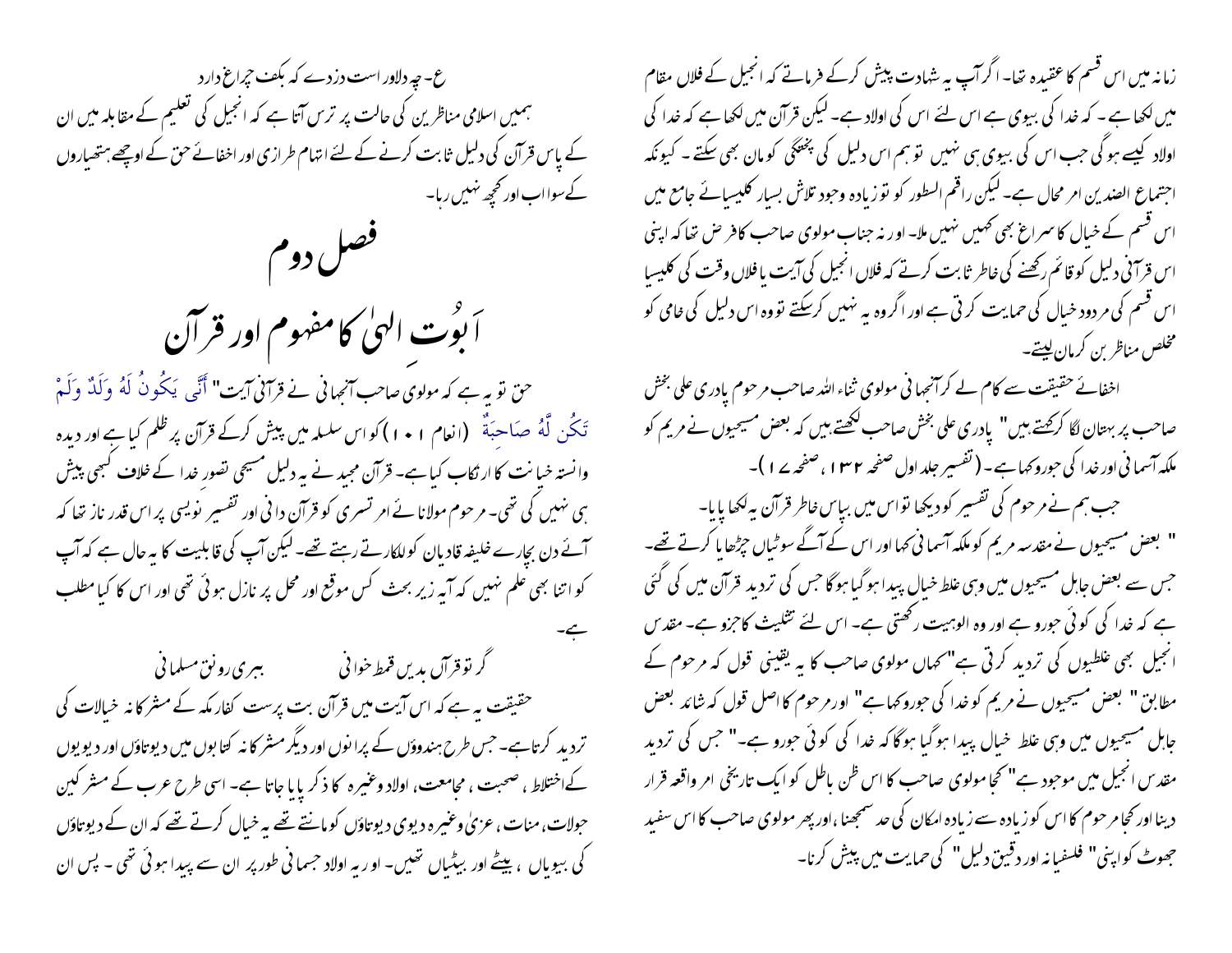پاس خدا نے فرشتہ بھیجا۔ اور اس نے آپ کو خوشخبری سنائی کہ حصرت کلمتہ اللہ آپ کے بطن سے پیدا ہونگے توآپ نے فرمایا" اے میرے رب - میرے لڑکا کیونکر ہوگا، حالانکہ مجھے گسی بسٹر نے نہیں چھوا - فرمایا - یہ کام مجھ پر آسان ہے۔ اسی طرح اللہ حو چاہے پیدا کرسکتا ہے۔ وہ جب کوئی کام ٹھہراتا ہے تو صرف اتنا کھہ دیتا ہے کہ ہوجا۔ سوہ وہ ہوجاتا ہے۔" (سورہ مریم ع ۲ – آل عمران ع ۵) یہاں قرآن مجید نہایت واضح طور پر مولوی صاحب کی دلیل کو کاٹ کر بتلاتا ہے کہ بیٹے کے تصور کے لئے ماپ کاوحبود لازم نہیں ہے۔ اور انجیلی عقیدہ تو یہ ما نتا ہی نہیں کہ خداآسما فی معنوں میں کسی کا باپ ہے۔ کبامعترض کی قوت متخیلہ اس قدر گری ہوئی ہے کہ وہ خدا کے اَب کا تصور بغیر حبیما نی مطلب کے سمجھ ہی سٰیں سکتے؟ قرآن مجید سے ظاہر ہے کہ الفاظ" اب " ،ابن ،" اُم" ( باپ ، بیٹا ، ماں، کے نصور کے لئے حقیقی حسمانی تعلق کی صرورت ہی نہیں۔ چنانچہ قرآن صاف فرماتا ہے کہ " اللہ نے تہاری بیویوں کو حن کو تم ماں کہہ بیٹھے ہو تہاری سچی ماں نہیں بنایا- اور نہ تہارے لے پاک بیٹوں کو تہارا حقیقی بیٹا ٹھہرایا- یہ تو

تہارے اپنے منہ کی یا تی بیں- اور اللہ سچ فرماتاہے۔۔۔۔۔۔ نبی کی بیویاں مسلما نوں کی مائیں بیں۔" (احزاب ع ۱ )۔ کیا ان آیات کی موجود کی آپ کے قباس کے " خیالی قلعے پر بم کااثر" نہیں کر ٹی ؟ آپ نوماشاء اللہ مفتی بیں آپ کو نومعلوم ہی ہوگا - کہ ان آیات کی روسے اسلام میں صلبی بیٹے کی بیوی حرام ہے۔لیکن لے پالک کی بیوی حرام نہیں بلکہ لے پالک تو کسی کا وارث بھی نہیں ہے۔

قرآن میں حصرت رسول عربی کے چچا کو حس کا اصلی نام عبدالعزیٰ تھا۔" ابولہب" یعنی شعلہ کا پاپ کہا گیا ہے۔ کیا شعلہ کی کوئی بیوی یا بیٹا ہوتا ہے؟ اگر نہیں تو آپ کےدعولے کا کیاحشر ہوا کہ خدا کسی کا باپ نہیں کیونکہ " حب تک کسی شخص کی ابوت میں

مشر کا نہ خبالات کے خلاف سورہ ا نعام میں قرآن مجید کھتا ہے " یہ (مشر کین) جنات کوالٹد کا سٹر یک ٹھہراتے بیں - حالانکہ اسی نے ان کو پیدا کیا ہے- اور بے سمجھے اس کے لئے بیٹے اور بیٹیاں تراشنے بیں۔ وہ پاک ہے اور ان یا توں سے وہ بناتے ہیں۔ بہت دور ہے۔ وہ آسمان وزمین کا موجد ہے۔ اس کے بیٹا کیوں کر ہوگیا۔ حالانکہ اس کے کوئی حورو نہیں ہے اور اس نے ہر نئے کو پیدا کیا۔اور وہ ہر نئے سے واقف ہے۔ بہ ہے اللہ تہارارب اس کے سوا کو ئی معبود نہیں ہے۔" (آبات • • ۱، ۲ • ۱)۔ جب مولانا کی قرآن فہمی کا یہ حال تھا تو معلوم نہیں آپ قلم اٹھان کی نکلیف ہی کیوں کرتے تھے۔ سینه گرم نداری،مطلب صحبت عشق مسلم استشے نیست حپودرمحمرہ ات،عود مخر آپ نے اس آیت کو حبو واضح الفاظ میں بت وبت پرستی کے خلاف ہے مسیحی تصور خدا کے خلاف پیش کرکے اپنی کو تاہ غلطی اور کو تاہ علمی کا شبوت دیا ہے کیونکہ نہ تو انجیل جلیل اور نہ مسیحی کلیسا کبھی اس قسم کے مشر کا نہ خبالات کے نزدیک پھٹکی حن کی تردید مندرجہ بالاآبات قرآنی میں کی گئی ہے - انصاف پسند ناظرین پر ظاہر ہو گیا ہوگا کہ مولوی صاحب کا اس آیت کو پیش کرنا یا توآپ کی عدم واقفیت قرآن پردلالت کرتاہے اور ماآپ کی دیدہ ودانستہ خیانت کا کھلا ثبوت ہے۔ اور آپ نے ابن یہود کے نقش قدم پر چل کر قرآنی آیات کو " ان کے ٹھکانے سے بے ٹھکانہ کر" دیاہے۔ یحرفوں الکلمہ من مواضعہ (نیاء آیت  $-(\Gamma \varpi)$ گره ۱۳۵ $\Lambda$ 

مولوی ثناء الله صاحب فرماتے ہیں کہ الفاظ باپ بیوی اور بیٹا اصافی بیں۔ پس ان میں سے کسی ایک کے نصور کے لئے دوسرے دو کاوحبود لازم آتا ہے لیکن قرآن آپ کی اس فلسفیانہ اور دقیق دلائل " کی حمایت نہیں کرتا دیکھئے جب ام لمومنین مقدسہ مریم بتول کے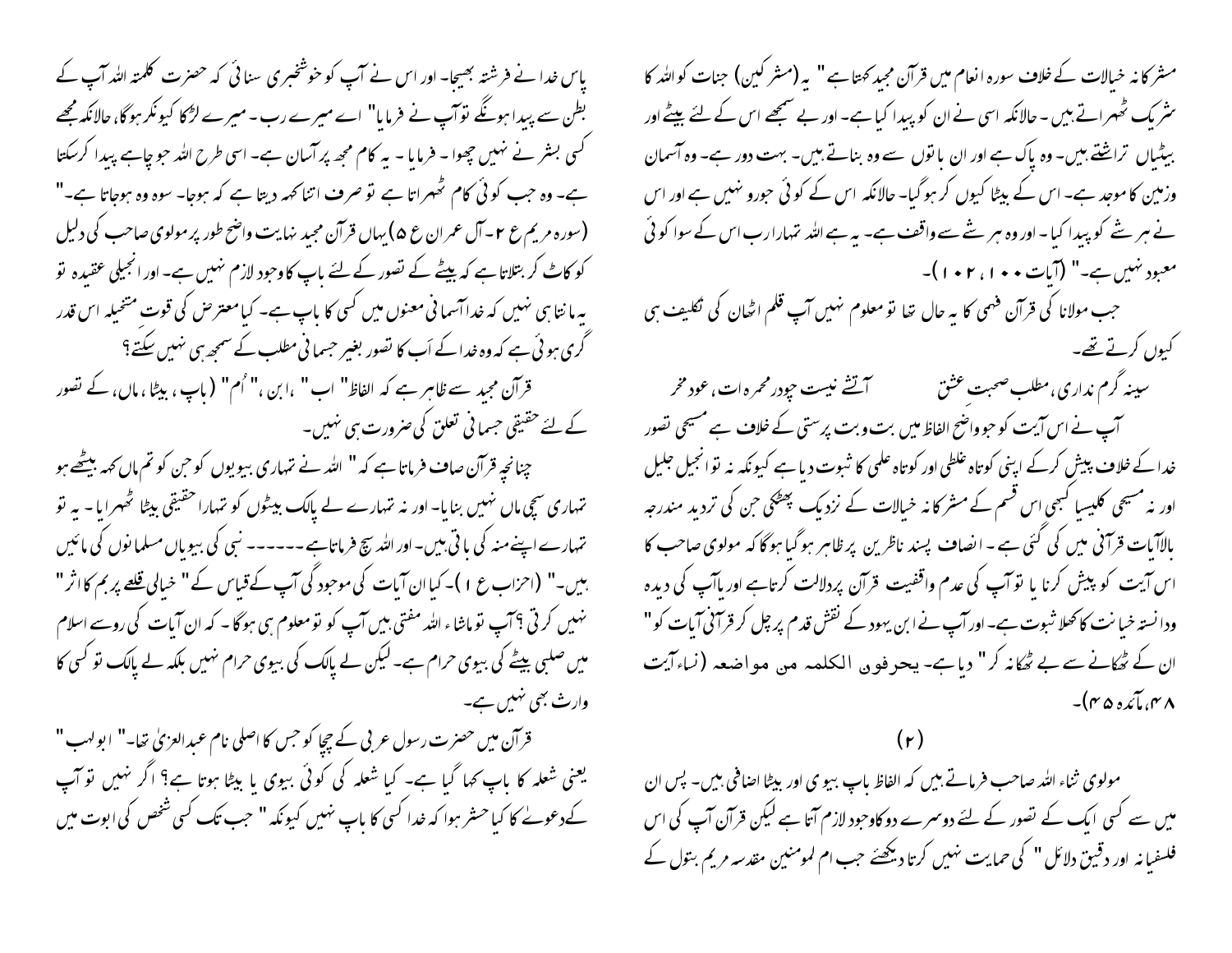، ابو الثفا(شكر) بنت الحجر (جل پرى) وعنيره حواستعاروں كے طور پر استعمال كئے جاتے ہيں لیکن کسی صلحیح العقل شخص کے خواب وخیال میں بھی نہیں آتا کہ ان الفاظ کے لفظی معنی لیں۔ سچ تو ہہ ہے کہ اریاب دانش ایسی مصحکہ خیبز دلائل سے اپنی روزانہ زند کی میں قائل نہیں ہوسکتے۔ ہر فرقہ کے بزرگ روزانہ پات چیت میں بیسپوں کو پیار کی روسے بیٹائھتے، پیں۔ اور اس لفظ سے ان کی مراد ہر گز نہیں ہو تی کہ وہ سب کے سب ان کے صلبی بیٹے اور سثر عاً ان کی جائدا د کے وارث بیں۔ پھر معلوم نہیں کہ معترض انجیل جلیل کی تعلیم پراعتراص کرتے وقت معمولی عقل کو بھی استعمال کیوں نہیں کرتے؟ کاش کہ آنجہانی اپنے قدیم حریف سور گیاشی دیا نند جی کے قول پر ہی دھیان دیتے کہ " جہاں معنی میں عنیر امکان ہو وہاں محاز ہوتاہے" (رک ویدآدی ساشیہ بھومکاصفحہ • • ۱)۔ آپ نے بہ دلیل دیتےوقت قرآن کو کیوں بالائے طاق رکھ دیا۔حبں میں لکھاہے کہ لیس گمثلہ شی کہ خدا کی مثل کوئی چییز نہیں۔مسلمان مناظروں کو مادرکھناچاہیے کہ الفاظ کے پیچوں میں الجھتے نہیں دانا ہے عواص کومطلب ہے،گہر سے نہ صدف سے کسی نے حصرت مولاناروم ؒ کی متنوی کی نسبت کہا ہے ع- ہست قرآن درزباں پہلوی مولوی ثناءاللہ صاحب نے مثنوی سٹریف کو دیکھا ہوگا آپ نے اس مشور عالم کتاب میں یہ شعر بھی پڑھاہوگا۔ اولياء اطفال حق اندائے پسر ہے در حصور وغيبت آگاہ باخسر آپ نے اس پر عوٰر کرکے اپنی دلیل کی بنیادی علطی کوجان سکتے تھے لیکن جس شخص کی عقل مسجد کے مکتب کی چار دیواری سے ماہر پرواز کرنے کی طاقت نہیں رکھتی۔ وہ ان رموز کی روحا نیت کی بلند یوں کو کب پہن<u>چ</u> سکتا ہے؟

ان تینوں مفہوموں کا تصور نہ ہو وہ کسی کا اب ہمیں کہلا سکتا " سچ ہے قولکمہ بانوا هكمه والله يقول الحق . قرآن میں آٹھ مقامات میں راستہ کے مبافر کے لئے لفظ " ا بن السبیل" یعنی سڑک کا

بیٹاوارد ہواہے ( بقرہ ٢ ۷ وعنیرہ)اب ناظرین انصاف فرمائیں کہ کیا کوئی مسافر کفظی معنوں میں سرگرک کا بیٹا ہوسکتا ہے اور کیا سرگرک کی کوئی حبورو بھی ہوتی ہے ؟

اسي طرح قرآن نے اپنے واسطے لفظ" ام الکتاب" تجویز کیا ہے (آل عمران ۵، انعام ۹۲) اور مکہ کے شہر کو " ام القریٰ" کہا ہے۔ اب ناظرین انصاف فرمائیں کہ کیا یہاں کوئی جنسی پہلومراد ہوسکتاہے؟

بخاری نے سہل بن سعد سے روایت کی ہے کہ حصرت علی کو اپنا نام " ابو تراب" بہت پسند تھا اور اگر کوئی شخص آپ کواس نام سے پکارتا نوآپ بہت خوش ہوتے تھے۔ وجہ تسمیہ پہ ہے کہ ایک روز آپ حصرت فاطمہ سے کچھ ناحوش ہو کرمسجد میں تسٹریف لے آئے ، اور وہیں سوگئے ، رسول اللہ تسثر یف لائے اور خود ہہ نفس نفیس آپ کے مدن مبارک سے مٹی پو پچھتے جاتے تھے کہ اٹھو" ابو تراب" (یعنی مٹی کے باپ)۔

د نیا ہھر کے مسلمان حصرت رسول عربی کے مشور صحابی حصرت ابوہریرہ کے نام سے بخو بی واقف بیں کیونکہ ان سے اتنی حدیثیں مروی بیں کہ کسی دوسمرے شخص نے اس کنثرت سے روایات بیان نہیں کیں۔ حپونکہ آپ بلی سے محبت رکھتے تھے آپ کا نام ابوہریرہ پڑگیا اور ایسامشور ہوگیا کہ عوام الناس ان کا اصلی نام بھی نہیں جانتے ۔ کیاآپ بلی کے حقیقی باپ کسی طرح ہوسکتے تھے اور کیا بلی کی ماں آپ کی بیوی ہوسکتی تھی۔علی بذاالقیاس عربی فارسی اردوز یا نوں میں اس قسم کے بیسیوں الفاظ مستعمل ہوتے ہیں۔مثلاً ابن لعنب ، بنت النعب (بمعنی انگوری سثراب) – دحنت رز، ابولمنها، (سثراب) ابن الوقت (زمانه ساز)، ابنائے زمانہ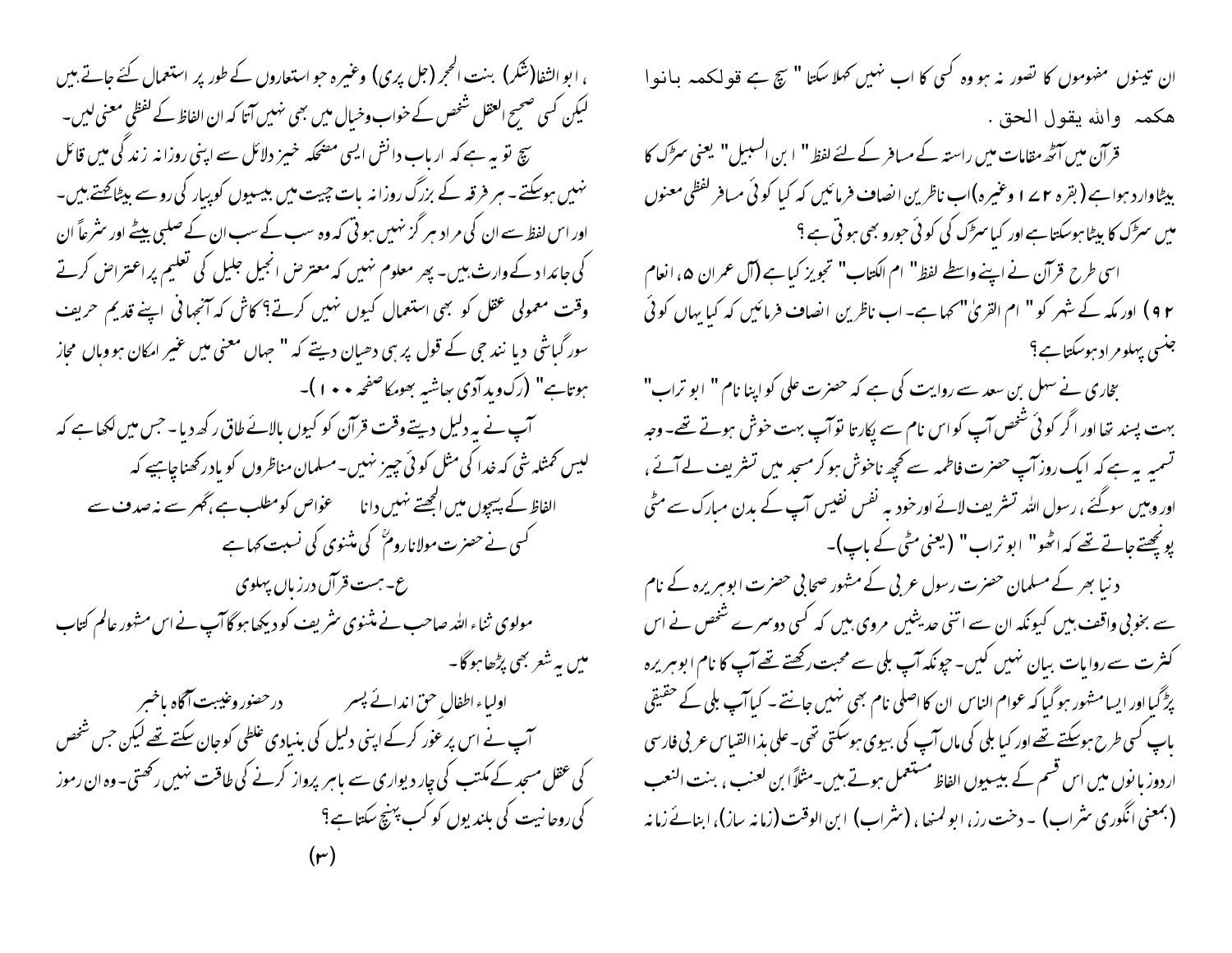بیٹے بیں اسی طرح خداکا بھی کوئی بیٹا مسح <sup>1</sup>ہے ہیں قرآن اصطلاح " ابن اللہ " کو ترک کرکے ا یک اور اصطلاح وصنع کرتاہے حبواس کے خیال میں انجیلی مفهوم کو بدرجہ احسن ادا کر ٹی ہے یعنی روح الله کی اصطلاح چنانچہِ قرآن عیسا یئوں کو مخاطب کرکے کھتا ہے " اے اہل کتاب۔۔۔ مسیح عیسیٰ ابن مریم اللہ کارسول بیں اور خدا کا کا کلمہ بیں حواس نے مریم کی طرف ڈالا۔وہ روح بیں حوفاص خدا کی طرف سے اس د نیامیں آئے (سور نساء ١٩٩) یہاں قرآن کاروح اللہ سے وہی مطلب ہے حوانجیل میں روح اللہ سے ہے۔ دو نوں کا مطلب واحد ہے۔ صرف اصطلاحات دو بیں گو قرآن لفظ ابن کا استعمال نہیں کرتا لیکن اسکے معنی کو سمروک نہیں گردا نتا - دو نوں صحف سماوی کا واحد مطلب یہ ہے کہ مسیح کو فرق البسٹریٰ مقام حاصل ہے گوآپ بسٹر تھے۔ کوئی دوسرا خا کی بسثر اس مقابلہ تک نہیں پہنچا اور نہ پہنچ سکتا ہے (دیکھومیرا رسالہ مسح ابن مریم کی شان "۔

پس اگرچہ قرآن انجیلی اصطلاح ابن اللہ سے گریز کرتا ہے لیکن وہ کسی مقام میں بھی اس اصطلاح کے اس اصلی اور حقیقی مفہوم کی مخالفت نہیں کرتا حوا نجیل جلیل میں پایا جاتا ہے۔ جس کوآگے چل کرہم انشاء اللہ وصاحت کےساتھ بیان کرینگے ۔اس نکتہ کوواضح کرنے کے لئے ہم ایک قرآنی آیت کو پیش کرتے ہیں حوسورہ مائد میں ہے۔ وَقَالَتِ الْيَهُودُ وَالنَّصَارَى نَحْنُ أَبْنَاء اللّهِ وَأَحِبَّاؤُهُ قُلْ فَلِمَ يُعَذِّبُكُم بِذُنُوبِكُم بَلْ أَنتُم بَشَرٌ مِّمَّنْ خَلَقَ يَغْفرُ لمَن يَشَاء وَيُعَذِّبُ مَن يَشَاء وَللَّه مُلْكُ السَّمَاوَاتِ وَالأَرْضِ وَمَا بَيْنَهُمَا وَإِل َيْه الْمَصِيرُ

اس میں تحچہ ننگ نہیں کہ قرآن نثر یف میں متعدد آیات موحود بیں جن میں اس بات کا بار ہا اعادہ کیا گیا ہے کہ خدا کی کوئی اولاد نہیں۔ سورہ اخلاص میں بتا کید آیا ہے کہ اَم پَلڈ وَلَمْ یُولَدْ یعنی غدا نے نہ تو کسی کو جنا ہے اور نہ وہ خود کسی سے جنا گیا ہے۔ ان تمام آیات میں لفظ ولد استعمال ہوا ہے پس یہ سب کی سب آیات کفار مکہ کے مشر کا نہ باطل عقیدہ کے خلاف بیں اور ان سب کا روئے سخن کفار عرب کی طرف ہے جو بہ مانتے تھے کہ عام انسا نوں کی ما نند ان کے معبودوں کے ہاں بھی پیٹے بیٹیاں حسمانی طور پر پیدا ہوئیں (سورہ صافات ۹ میں اعور ۹ سی زخرف ۵ اوغنیرہ)۔ان بت پرستوں کے خلاف قرآئی آیات میں اس بات پر زور دیا گیا ہے کہ خدا نے کسی کو نہیں جنااور اس کی کوئی اولاد نہیں اور نہ ہوسکتی ہے۔ ناظرین پر آگے چل کر واضح ہوجا پٹگا کہ انجیل جلیل کی بھی یہی تعلیم ہے کہ خدا کے یاں کوئی اولاد نہیں ہوسکتی اور اس کی ذات ایسے امور سے پاک منزہ اور بالا ہے پس بہ آیات مسیحی عقیدہ کے خلاف پیش نہیں کی جاسکتیں۔ وہ صرف مشر کا نہ عقیدہ کے خلاف دلیل ہوسکتی ہیں لیکن مسٹر کا نہ عقیدہ اور انجیلی تعلیم میں بعد المسٹر قین ہے۔ ہاں بہ آیت مرزا ئی عقیدہ کے خلاف پیش کی جاسکتی بیں کیونکہ جیسا ہم او پر بتلا چکے ہیں۔ سور گیاشی مرزا جی اس مشر کا نہ عقیدہ کے بیرو نظر آتے ہیں اور اپنے الہامات میں جا بحاویی لفظ (ولد ) استعمال کرتے بیں جس کے خلاف قرآن جہاد کرتاہے۔

قرآن تىين مقامات مىن حصرت مسح كا ذكر كركے كھتا ہے كہ مسح خدا كا بيٹا نهيں (مريم ے، نوبہ ۱ سی نساء ۱۹۹)، لیکن یہ مقامات خود ظاہر کرتے ہیں کہ قرآن حصرت مسح کے لئے یہ لفظ " خدا کا بیٹا " اس واسطے پسند نہیں کرتا کیونکہ اس کو یہ خدشہ دامنگیر تعاکہ مبادا کفار عرب اس لفظ کو حسما فی معنوں میں سمجھ کر خیال کریں کہ حس طرح ان کے معبودوں کے ہاں

<sup>1</sup>یہاں پرامر قابل ذکر ہے کہ اناحبیل اربعہ کے عربی، فارسی اور اردو ترجموں میں جہاں ٹھیں خداوند مسج کی ابنیت کا ذکرآتا ہے وہاں لفظ ولد وعنيرہ كااستعمال نهيں كياگيا۔حبں سے حبيمانيت كى بوآتى ہے۔ بركت الله -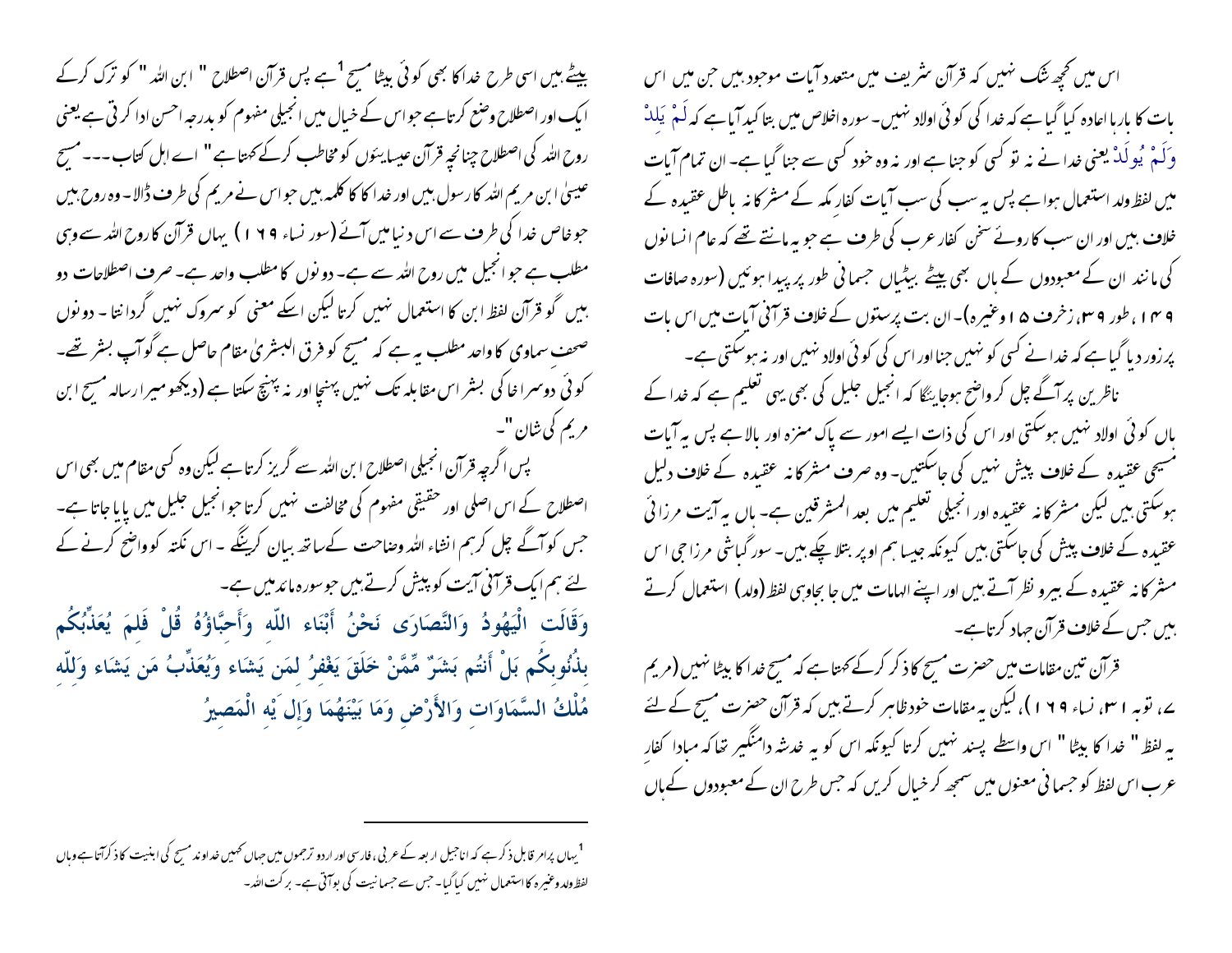یعنی یہود اور نصاریٰ کھتے ہیں کہ ہم خدا کے بیٹے اور اس کے چھپتے پبارے ہیں۔ نو( اےمحمد) ان سے کہہ کہ پھر وہ تہمارے گناہوں کےسبب تم کوعذاب کیوں کرتا ہے؟ نہیں۔ تم انسان ہو اور خدا نے حو اور بسٹر پیدا کئے ہیں ان میں کے بسٹر تم بھی ہو۔ خدا جسے چاہے عذاب دیتا ہے۔آسما نوں اور زمین اور حو تحچھ ان دو نوں میں ہے سب پرالٹد ہی سلطنت کرتا ہے اور سب کواسی کی طرف لوٹ جانا ہے۔"( آلمائدہ آیت ۱۸ )۔

دیکھئے اس مقام میں قرآن مسیحی اصطلاح " خدا کے بیٹے "کے اصلی مفهوم پر اعتراض نہیں کرتا اور نہ دلیل لاتا ہے کہ " خدا کی اولاد کیسے ہو گی اس کی نوبیوی ہی نہیں۔" اگر اس کو اس اصطلاح کےمفهوم پر اعتتراض کرنامقصود ہوتا تو بہ مقام تھا جب وہ صرح اور واضح الفاظ میں اس کے اصلی مفهوم کے حواز کا اکار ایسے الفاظ میں کرسکتا تھا حن میں کسی قسم کے شک وشیہ کی گنجائش ہی نہ رہتی۔ کیونکہ اس کا بہ دعویٰ ہے کہ وہ ایک واضح کتاب ہے (حجر آیت ا وعنیرہ)اور کہ وہ حقائق کی نسبت تفصیل سے کام لیتا ہے (حم سحدہ آیت ۲)لیکن وہ اس مقام پراس مفهوم کی صداقت کا نہ الکار کرتاہے اور نہ اس کی مذمت کرتاہے ۔حق تو یہ ہے کہ اس کوانجیلی مفهوم (پوحنا ۱،آیت ۲ ۱، افسپوں ۱، آیت ۵، ۲ پطرس ۱ ،آیت ۴ وعنیره ) پر اعتراض کرنے کی صرورت ہی نہیں پڑتی ۔ کیونکہ وہ بار بار اعتراف کرتاہے کہ وہ انجیل جلیل کامصدق ہے (مائدہ ع ۱۰ - بقرع ۵، ۱۱-انعام ع ۱۱- نساع ۶ وعنیرہ)۔ اس مقام پر اس انجیلی اصطلاح سے حو مطلب آپ اخذ کرتے ہیں وہ بھی قرآن مجید نہیں لیتا-وہ یہاں یہود و نصاریٰ کو بہ نہیں کھتا کہ تم سمجھتے ہو کہ تم خدا کے بیٹے دیوتا ہو یا دیوتا صفت ہو اور الوہیت میں سٹر یک ہولیکن تم محض بسٹر ہو۔ اگروہ اس قسم کی مضحکہ خیبز پاتیں كرتا تويهود و نصار بي بھي كفار قريش كي مانند" قرآن كوجيك حيك " لٹھهراتے (فرقان ع ٣)

کیونکہ دو نوں مذاہب کے پیروکٹر موحود تھے۔

حقیقت پہ ہے کہ قرآن مجید بھی یہود و نصاریٰ کواس مقام میں بعینہ وہی بات کھتاہے حوصحائف انبیاء اور انجیل میں لکھی ہے ۔اہل یہود خدا کی برگزبدہ قوم تھے۔(پیدائش ۱۲، آیت ۱۳، پرمباه ۱ س<sub>ان</sub>آیت ۹وعنیره)-اس برگزید گی کااصلی مطلب به ہے کہ خدا نے ان کو اقوام عالم میں سے حین لیاتھا۔ تاکہ وہ ذات وصفات الہٰی کےعلم کو تمام د نیامیں پھیلانے کا وسیله ہوں (یسعیاہ ۹ سی آیت ۱ تا ۱۳ ، وباب ۱ ۲ وعنیرہ)لیکن جب اس قوم میں روحا نی زوال آما تو یہود اپنی بر گزید گی کامطلب بہ سمجھنے لگے کہ وہ خدا کے خاص منظور نظر بیں اور حیونکہ خدا ان کا طرفدار ہے ان سے کسی قسم کی کوئی باز پرس نہ ہوگی ۔ (پرمیاہ نبی کتاب باب ۲ ۲ وعنیرہ) لیکن خداوقتاً فوقتاً انبیاء کے ذریعہ ان پر بہ ظاہر کرتاربا کہ ان کا یہ خیال باطل ہے (حزقی ایل ۵ ۱ ،آیت ۲ تاپے، استشنا • ۱ ، آیت ۷ ۱ - پرمیاه وعنیره)۔انجیل جلیل میں بھی آیا ہے کہ حصرت یوحنا اصطباعی (حصرت یحییٰ) نے اہل یہود سے فرمایا" تم توبہ کے موافق پھل لاؤ اور اپنے دلوں میں بہ مت کھو کہ ابراہیمِ ہمارا پاپ ہے (ہم کو کیا خدشہ ہوسکتا ہے )خبر دار ہوجاؤ۔ اب درختوں کی حرِثر پر کلہاڑا رکھاہوا ہے۔ پس حبو درخت احیہا پھل نہیں لاتا وہ کاٹا اور آگ میں ڈالا جاتا ہے۔" (متی سو۔آیت ۸)۔ حصرت کلمتہ اللہ نے بھی ان کے خیال وافعال پر ملامت کرکے ان کو ان کی بر گزید گی کاضحیح مفهوم بتلایا اور ان کے گناہوں کا اور ان کی سمزا کا ذ کر فرما یا اور یا ریار ان کو ان کے ہولناک انحام پر مطلع فرما یا( یوحنا ۸ باب ، متی ۲۳ باب ، لوقا ۱۳، آیت ۱۷، باب ۲۱ وغیرہ) جناب مسح کے رسول بھی مسیحیوں کواہل یہود کے حسر تناک انجام کو باد دلاکر ان کوعبرت دیا کرتے تھے اورکھتے تھے کہ " غدا کسی طرفدار نہیں۔ بلکہ ہر قوم میں حواس سے ڈرتا اور راستیازی کرتاہے وہ اس کو پسند ہے۔"( اعمال • ۱ ، آیت ۲۵–۱ بطرس ا آیت ۷ اوغیره) مقدس پولوس رسول بھی مسیحیوں پراس<sup>ا</sup>مر کو بار بار واضح کرتے ہیں (روم ۱۲، آیت ۱۱، باب، ۱۰، افسپوں ۲، آیت ۹۔ کلبی س<sub>ا،</sub> آیت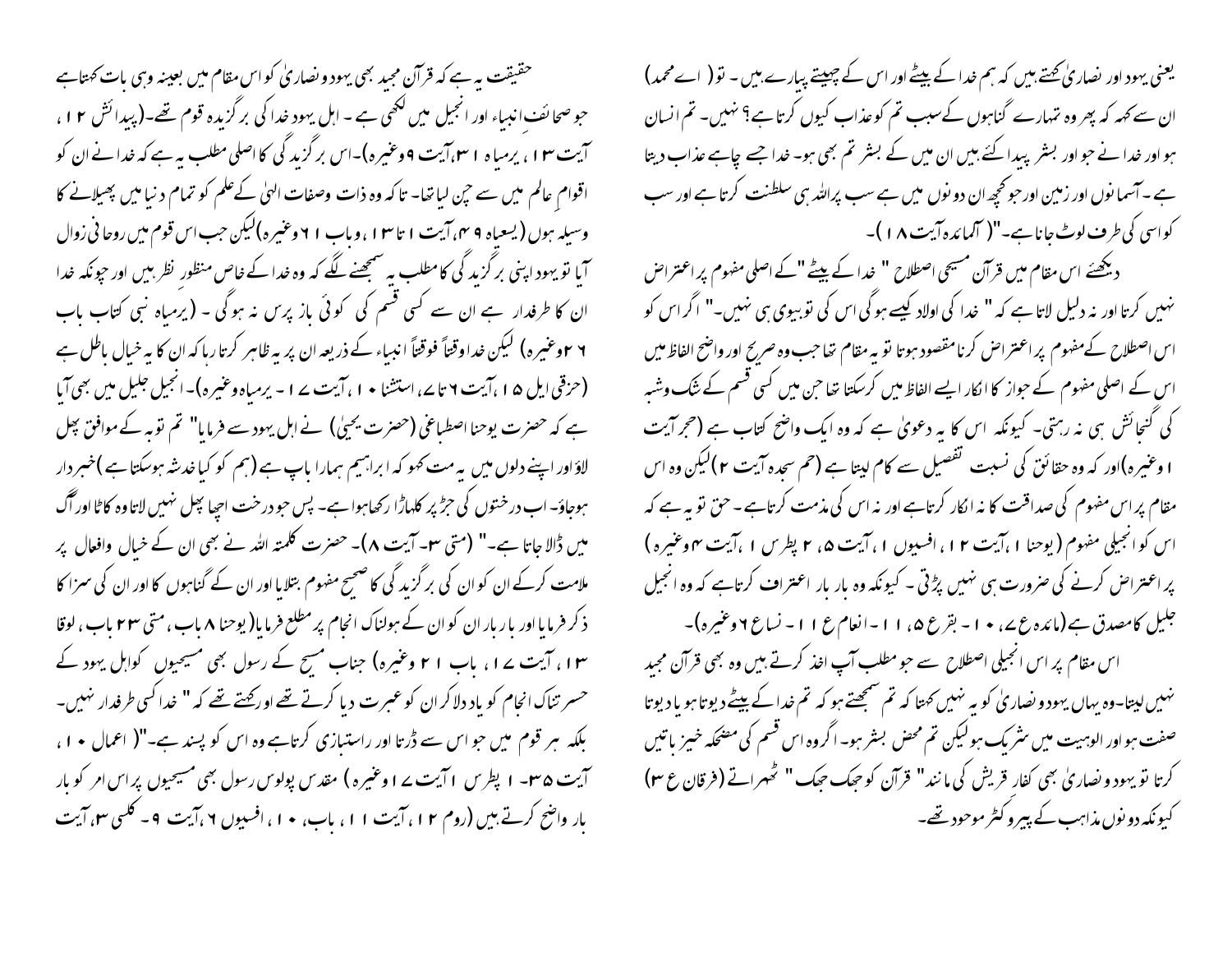

ا ا تا ۱۵ وعنیره)اور اہل یہود کی سزا کو مقام ِ عبرت بتلاتے بیں (روم ۱۱: ۲۴، ۲۳ وغيره)-

پس اس مقام میں قرآن سٹریف بھی انجیل جلیل کی طرح یہود و نصاریٰ کو ان کی بر گزید کی اور بلاوے کاضحیح مفهوم بتلا کر ان کو تھلاتا ہے کہ " تم خدا کے بیٹے اور اس کے بر گزیدہ تو ہولیکن اس کا ہر گزیہ مطلب نہیں کہ تم اس کے منظور نظر ہو، یا درکھو کہ تم بھی خدا کی دیگر مخلوق کی ما نند انسان ہو۔ حب تم گناہ کرتے ہو تووہ تم کو عذاب دیتا ہے۔ کیونکہ اس کے اخلاقی قوا نین آسمان اور زمین اور مافہیا پر حکمر ان بیں۔اور اگر تم تو ہہ کرو توخدا بخشنہار ہے" (المائده آيت ۲۱)-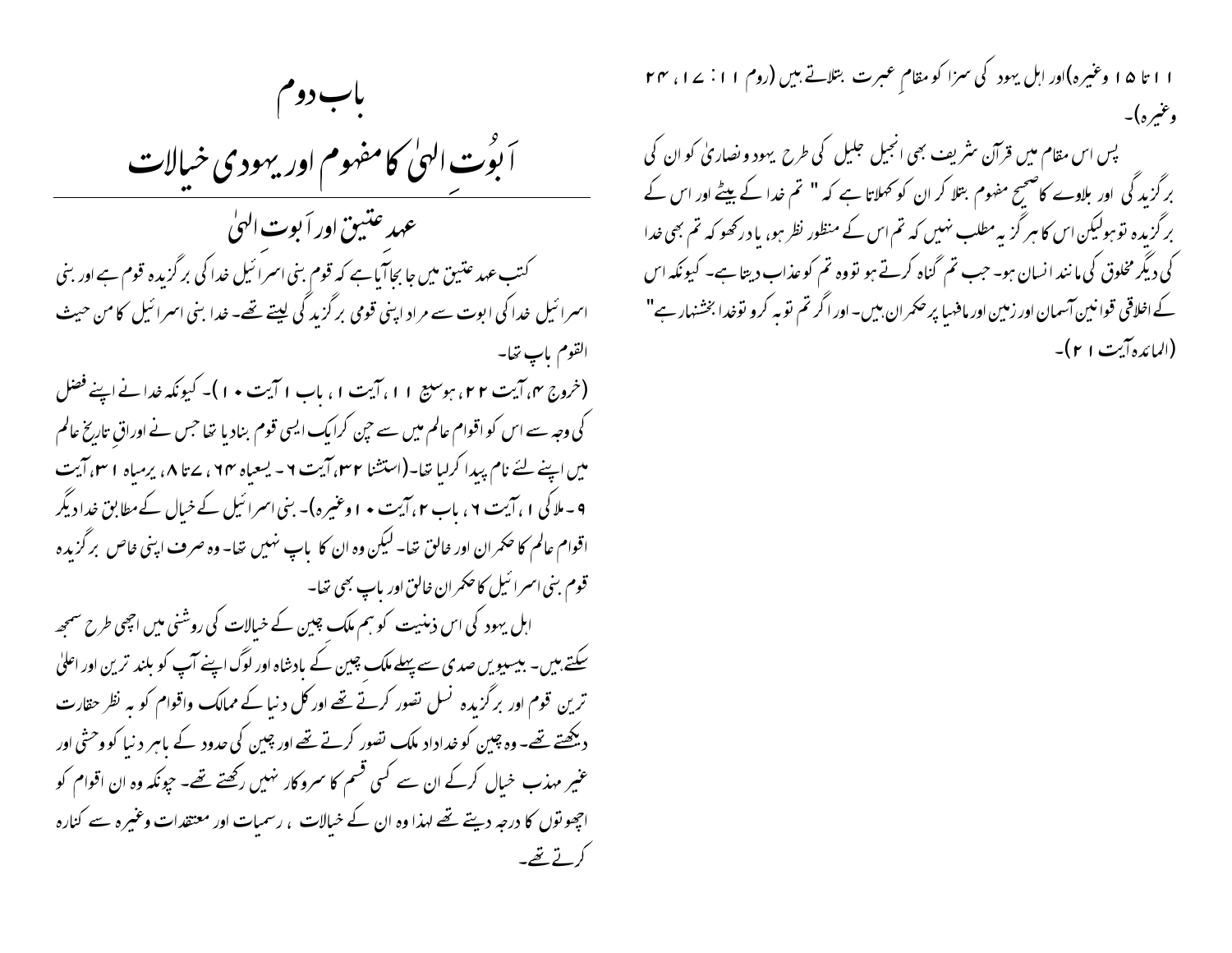افراد سے بجوں کی طرح محبت کرتا ہے ۔ حبوروزانہ نماز اہل یہود پڑھتے ہیں۔ وہ خدا کا شکر کرتے ہیں کہ اس نے ان کو " عنیر اقوام" میں پیدا نہیں کیا ہے۔ہر نہوار کے دن نماز کے دوران میں وہ خدا کا شکر کرتے ہیں کہ اس نے قوم اسرائیل کواقوام عالم سے ایسالگ کرلیا ہے جس طرح تاریکی نور سے الگ ہے اور پلبد کی پاکیز کی سے جدا ہے اور اس قوم کو روئے زمین کی اقوام میں برگزیدہ کرکے سمر فراز فرمایا ہے۔ ان کی نماز میں ایک لفظ بھی نہیں پایا جاتا حس میں وہ خداسے پہ توفیق مانگی جائے کہ وہ ان کو اقوام عالم کی خدمت کرنے کی طاقت عطا فرمائے باان کو د نباکے ہر گوشہ میں خداک ابوت کی منادی کرنے کی توفیق ملے۔

گوشمجن یو نیورسٹی کے پروفیسر حریمائس کی شہر ہ آفاق کتاب " انجیل کا مر کزی پیغام" کے پہلے کیچکر کا عنوان" اَبا" ہے۔ اس میں بہ عالم بے بدل لکھتاہے کہ عہد عتیق کے کسی ایک مقام میں بھی خدا کو کسی فرد کا باپ نہیں کیاگیا۔ ہاں خدا کو کل قوم اسمرائیل کا باپ کہا گیا ہے (جیسا ہم اوپر ذکر کرآئے ہیں )۔ آنخداوند کے معاصر مصنف خدا کو قوم اسمرائیل کا باپ بھی لکھنے سے جھچکتے تھے اور حبب کسمی ان کولکھنا پڑحاتا تھا تووہ لفظ مادشاہ کولفظ پاپ سے ملاکر " خدا ہمارا پاپ اور بادشاہ " لکھا کرتے تھے پروفیسر مذ کورلکھتاہے کہ " کوئی عالم کنعان کے یہودی مصنفوں کی کسی کتاب سے ایک مقام بھی پیش نہیں کرسکتاجہاں کسی ایک فر دنے بھی خدا کو" میرا باپ" کہا ہو۔ یہ حقیقت صرف اہل یہود کی کتب مقدسہ تک ہی محدود نہیں بلکہ دنیا کے تمام ممالک اوقوام کے مذاہب کی تاریخ میں کسی ایک واحد فر دنے خدا کو مخاطب کرکے " میرا باپ" نہیں کہا ۔ حصرت کلمتہ اللہ تاریخ عالم میں پہلے اور اولین فر دتھے جنہوں نے خدا کو " میرا باپ" کہا۔ ابن اللہ نے اپنی تمام دعاؤں میں ہمیشہ بغیر کسی استشنا کے غدا کو " میرا باپ" کے لطیف الفاظ سے مخاطب فرمایا" (مرقس ۴۰، آیت ۲ سووغیرہ)۔ یہود کی اس ذہنیت کا نتیجہ یہ ہوا کہ وہ بیرونی ممالک واقوام کے حالات سے کلیتاً ناواقف تھے اور مغر بی اور ایشیا ئی اقوام وممالک کے علوم و فنون ، آلات حرب وعنیرہ سے بے بہرہ اور نا بلد تھے۔اور اپنی تھال ہی میں مست رہتے تھے۔ پس جب کبھی بہ ممالک واقوام ان پر حِرْحائی کرتے تھے اور شکست پر شکست کھاتے تھے۔

ہمیں یہ امر فراموش نہیں کرنا چاہیے کہ عہد عتیق کی کتب مقدسہ میں جس مقامات میں خدا کی پدرانہ شفقت کا ذکر آیا ہے (زبور ۲۸، آیت ۲ - ۲۰۳ ، آیت ۱۳ - یرمیاہ ۱ ۳،آیت ۹)- وہ محض تمثیلی اور تشبیهی طور پر کہا گیاہے (استشنا ۱ ،آیت ۱ س - ۸آیت ۵)۔ ان مقامات کا یہ مطلب نہیں کہ خدا بنی اسرائیل کے ہر فر د کا باپ تھا۔ وہ فقط قوم بنی اسرائیل کامن حیث القوم باپ تھا۔ یہودی کتب مقدسہ میں دو مقاموں میں خدا کو بنی اسرائیل کے بادشاہ کا باپ کہاگیاہے۔ ( ۲ سیموئیل ے، آیت ۱۳ - زبور ۸۹-آیت ۲ ۲ تا ے ۲ )لیکن بی<sup>رم</sup>حض اسلئے <sub>ک</sub>ما گباہے کیونکہ ان کا بادشاہ قوم کا سمر اور نمائندہ ہونے کی حیثیت رکھتا تھا لہذا ان کتب میں خدا کی ابوت کا مفہوم صرف یہود کی برگزیدہ قوم یا اس قوم کے سردار اور بادشاه تک سی محدود تھا۔

یس بہ ظاہر ہے کہ یہودی کتب مقدسہ خدا کی عالمگیر ابوت کی قائل نہیں تھیں جس کا نتیجہ ہیہ تھا کہ وہ انسانی اخوت کی بھی قائل نہ تھیں۔ اہل یہود کو صحم تھا کہ " تواپنے پڑوسی سے اپنے برابر محبت رکھ۔"( احبار ۹ ، ) آیت ۱۸)۔لیکن وہ فقط " پڑوسی " سے مراد صرف قوم بنی اسرائیل کے افراد لیتے تھے یا وہ " پردیسی حوان کے درمیان رہتا ہو" (آیت ۳۴)۔ یعنی حوعنپر یهودی مذاہب کو ترک کرکے یہودی مذہب کا پیروہوگیا ہو۔ تمام یہودی لٹریچرمیں بہ تھمیں نہیں پایا جاتا ۔کہ اقوام عالم کے لوگ اسمرائیل کی مانند خدا کے فرزند بیں یا ہوسکتے بیں۔ ہم کواس بات کا نشان بھی نہیں ملتا کہ خداروئے زمین کی قوموں کا باپ ہےاور د نیا کے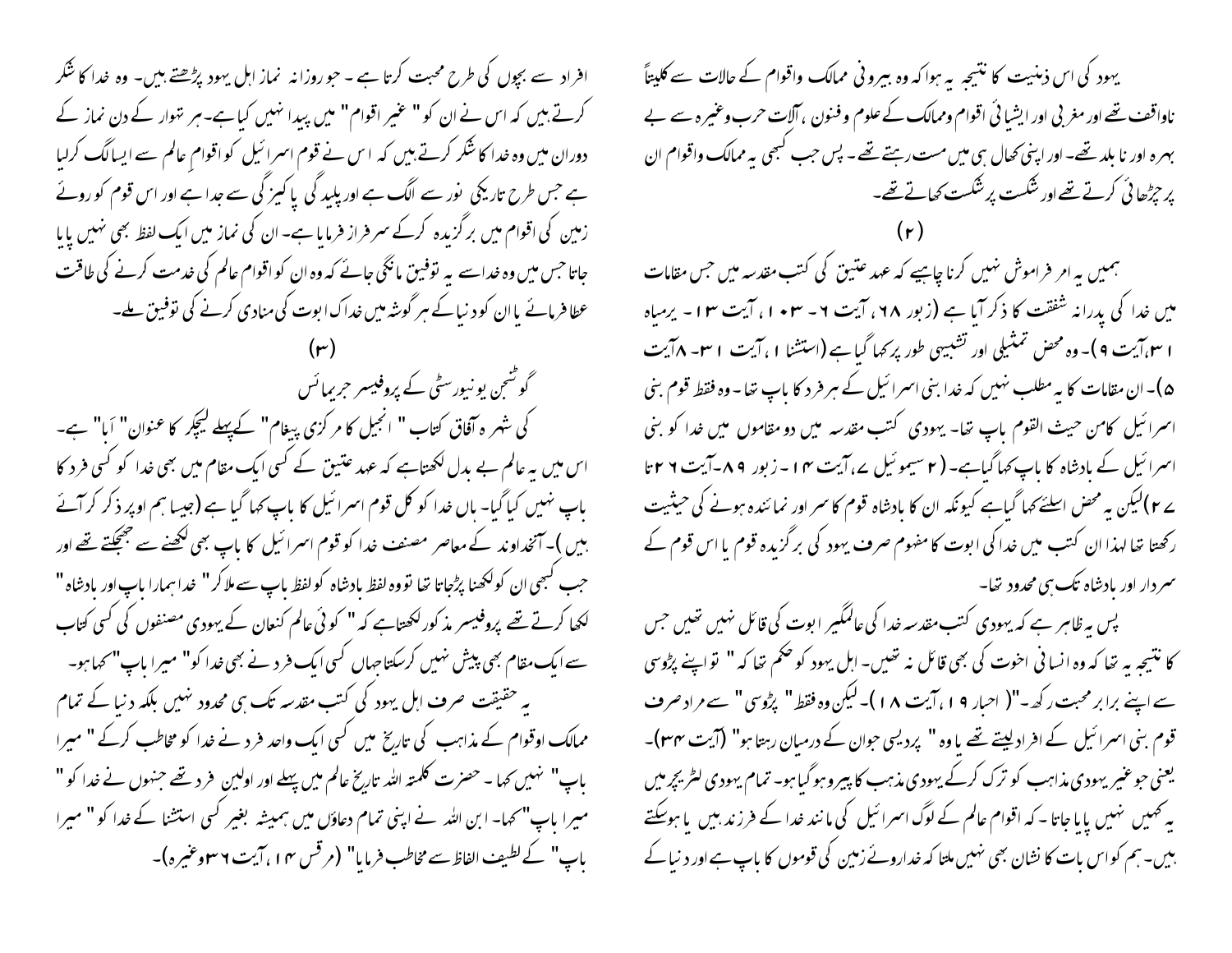تھے(پرمباہ ۳۱ : ۹ وعنیرہ) اور اس محاورہ کو سُرگ سے تعبیر نہیں کرتے تھے۔ <sub>خدا</sub>ان کی قوم کا باپ تھا کیونکہ یہود اس کے بر گزیدہ بیٹے تھے۔ وہ ابنیت سے قومی بر گزید کی مرادلیتے تھے۔ لیکن ابن اللہ اس محاورہ سے بہ نہیں صمجھتے تھے بلکہ اس محاورہ کو استعمال کرکے اس خاص پاہمی رشتہ کو جتلاتے تھے حوآپ خدا پاپ کے ساتھ رکھتے تھے۔ چنانچہ مقدس پوحنا لکھتے ہیں کہ " اس سبب سے یہودی اسے (غداوند مسح کو) قتل کرنے کی کوشش کرنے لگے کہ وہ۔۔۔ غدا کو خاص اپنا پاپ کہہ کر اپنے آپ کو غدا کے برابر بناتا تھا۔" (یوحنا ۵: ۱۸ -۱۰: ۳۰ تا ۳۸ وغیره)-اہل یہود کی کتب مقدسہ میں لفظ " پاپ" خدا کی محض ایک صفت ہے۔ جس سے وہ رشتہ اور تعلق مراد ہے حوخدا اپنی برگزیدہ قوم اسمرا ئیل سے رکھتا تھا۔ پس کتب عہد عتیق میں یہ لفظ اسماء الصفات میں سے ایک صفت کوظاہر کرتاہے وہ اسم الذات انہیں حوخدا کی ذات کی امتیازی خاصیت کوظاہر کرے۔ کلمتہ اللہ کے ہمعصر یہود کے خیالات عہد عتین کی کتب میں ایک طرف تو خدا کو رحیم کریم عفار وغیرہ صفات سےمتصف کیا گیا ہے جو اعلیٰ ترین او رہلند ترین قسم کی بیں۔ لیکن دیگر مقامات میں غدا کی طرف ایسی یا تیں منسوب کی گئی بیں حن سے وہ ایک قہار، جبار، مطلق العنان ظالم ہستی نظر آتی ہے۔ یہوداہ بظاہر خفیف یا نوں پر عنیظ وعضب میں آجاتاہے۔اس کی عنیرت، رقابت اور حسد وعنیرہ کے جذبے بنی اسرائیل اور عنیر اقوام دو نوں کے حن میں نہایت صرر رساں ثابت ہوتے ہیں۔مثلاً گو ساؤل اس کا ممسوح بادشاہ ہے ۔لیکن دشمن قبائل کو بے رحمی اور بیدردی سے قتل اور غارت نہ کرنے اور جا نوروں تک کو بلاک کرنے سے اکار کرنے کی بنا پر یہوواہ اس کامخالف ہوجاتاہے۔ یہوادہ کے نتھنوں کی ہوار یگسانی کی باد موسم کی طرح تباہ کاری اور غارتگری پیدا کرتی ہے(ہوسیج ۱۳ : ۵ ا - حزقی ایل ۲۰ : ۸ وعنیرہ)۔اس کا دیدار موت کی

علاوہ ارب یہ حقیقت یاد رکھنے کے قابل ہے کہ حب کبھی آپ نے خدا کو " میرا باپ" کہا آپ کبھی عبرانی زبان کے خاص رسمی لفظ کو " حو یہودی کتاب الصلواۃ میں تھا)اپنی زبان مبارک پر نہ لائے بلکہ آپ نے وہی ارامی لفظ " ایا" استعمال کیا جو یہودی بیٹے اپنے ماپ کے لئے روزمرہ کی گفتگو میں استعمال کیا کرتے تھے۔چنانچہ تلمود میں لکھا ہے کہ " پہلے الفاظ حوبجہ بولنا سیکھتا ہے " ابا اور " اماں " ہیں۔حصرت کلمتہ اللہ نے اپنے حوارین اور متعبین سے بھی فرما یا کہ حب تم دعا کرو توکھو" اے ہمارے پاپ" کیونکہ جتنوں نےا بن اللہ کو قسول کیا اس نے ان کو خدا کے فرزند بغنے کا حق بخشا -(یوحنا ۱، آیت ۱۲)- پس مسیحی کلیسا ابتداہی سے آپ کے نمونہ اور حکم کے مطابق اپنی روزانہ دعاؤں میں خدا کے لفظ " باپ" |ستعمال کرتی چلی آئی ہے۔(رومیوں ۸، آیت ۵ ا - گلتیوں ۴، آیت ۶ وعنیرہ)۔ اناجیل اربعہ میں لفظ" پاپ" ( • ۷ ) ایک سوستر دفعہ خدا کے لئے وارد ہوا ہے۔ ان مقامات کا بنظر غائر مطالعہ کرنے سے یہ امر صاف واضح ہوجاتا ہے کہ ابن اللہ اس خطاب کے ذریعہ عالم وعالمبان پر اس لاثا فی رشتہ کا مکاشفہ ظاہر کردیتے ہیں حو خدا پاپ اور اس کے ابن وحید محبوب ریا فی کےدرمیان رہا انشاء اللہ ہم آگے چل کراس رشتہ پرروشنی ڈالیں گے - یہاں ہم صرف ایک مقام کا اقتساس کرنے پر اکتفا کرتے ہیں ۔ ابن اللہ فرماتے ہیں" میرے پاپ کی طرف سے سب کچھ مجھے سو نیا گیا ہے۔ کوئی بیٹے کو نہیں جا نتاسوا باپ کے اور کوئی باپ کو نہیں جا نتا سوابیٹے کی اور اس کے جس پر بیٹا اسے ظاہر کرنا چاہے۔"( متی ۱۱: ۲۸، ۲۸، لوقا ٭ ا ` ٢٢)- يہ الفاظ ابن الله کے صحیح اور اصلی مقام کو صاف طور پر واضح کردیتے بیں اور ہم پر ظاہر ہوجاتا ہے کہ خدا پاپ اور ابن اللہ کا پاہمی رشتہ ایسا ہے جس کا احساس اور علم پہلے گسی انسان ضعیف البسان کے شان وگھان میں بھی نہ آیا تھا۔ ابن اللہ کے مبارک الفاظ یہودیت کی تمام سٹر عی قیود کی باڑوں کو بیاند کر یار ہوجاتے بیں کیونکہ ابن اللہ کی زند کی الوہیت کی زند گی تھی۔ اہل یہود " خدا کا بیٹا " اور " خدا کے بیٹے " کے محاوروں سے بخو بی واقف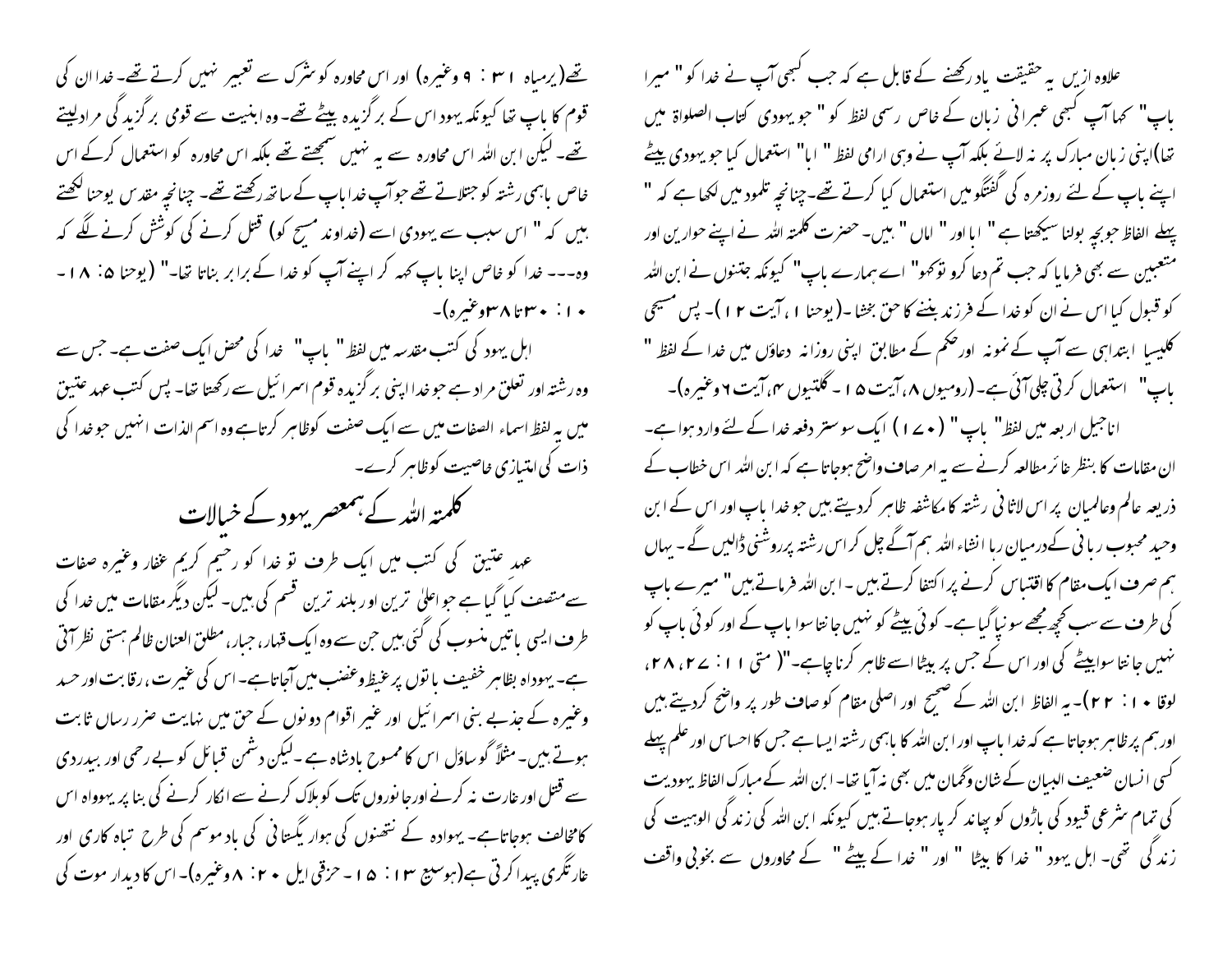نصور کو اس حد درجہ کے مبالغہ سے نجات دی ۔ آپ نے فرمایا تھا کہ آپ نوریت اور صحائف انبیاء کومنسوخ کرنے نہیں آئے تھے بلکہ آپجی آمد کامقصد ان کو کامل کرنا تھا۔(متی ۵: ۲۰)۔ پس آپ نےلفظ" پاپ " کو ( حوان کتابوں کے چند مقامات میں خدا کے لئے وارد ہوا تھا) لیا اور اس کو ہر قسم کے قومی تعصب ، نسلی امتیاز اور ہر ایسے مشر کا نہ عنصر سے پاک کردیا جس کی وجہ سے کسی کو ذات الہٰیٰ کی نسبت علط فہمی کاٹمان بھی نہ ہوسکے ۔آپ نے ابوت کے تصور میں اس قسم کےمطالب اور معافی پیدا کرکے اس کو ایک ایسا کامل اورائحمل تصور بناد ماکہ لفظ خدا کی ذات کی نسبت ایک نبامکاشفہ ہو گیا۔

انجیل جلیل کے مطالعہ سے ظاہر ہوتاہے کہ حصرت کلمتہ اللہ دیگرر بیوں کی ما نند ایک ر پی نہیں تھے ۔ آپ اپنے مواعظ و نصائح میں خدا کی ذات وصفات پر کسمی فلسفیانہ بحث نہیں کرتے اور نہ آپ خداکے تصور کی کسی منطقیانہ اصطلاح میں تعریف بیان فرماتے - بلکہ آپ اپنے سامعین کے سامنے خدا کی اس ایدی محبت کو بیان فرماتے ہیں حوفہم وادراک سے بھی بالا ہے۔آپ کی ہمیشہ یہی کوشش رہی کہ لوگوں کےدلوں میں خدا کی بیکراں اور لازوال محبت کا احساس پیدا ہو۔ پس آپ خدا کی ذات وصفات پر فلسفیانہ بحث کرنے کی بجائے خدا کی اخلاقی فطرت کی سژوکت، الهیٰ ابوت کی حشمت اور اس کی ازلی محبت کی وسعت اور محمق کو خلق خدا کے سامنے روز مرہ کی زند کی کے واقعات کی مثالیں اور تمتیلیں دے کر سیدھے سادے الفاظ میں کھول کر ببان کردیتے تھے۔حصرت کلمتہ اللہ نے اپنی روزا نہ زند کی کے ہر پہلو میں خدا کی بے قباس اور بیکراں محبت اور ا بوت کو مجملاً اور تفصیلاً اپنے بے حدیل نمو نہ سے ہر خاص وعام پر آفتاب نصف النہار کی طرح ظاہر کردیا اور اپنی تعلیم میں آپ نے ابوت الہیٰ کااطلاق واضح طور پر د نیاوی اور انسا فی تعلقات کے ہر پہلو پر کرکے اس تصور میں نئی جان ڈالدی ایسا کہ یہ لفظ مثل سابق محصّ ایک مجرد، ذہنی اور خیالی تصور نہ رہا بلکہ ایک زندہ چلتی پھر قی ٹھوس حقيقت كالمجسمه بن گيا-

نشانی ہے(خروج ۲۰ : ۹ ا وعنیرہ)۔ غرضیکہ یہوواہ کا تصور ایک جابر، ظالم، جفا کار ، مطلق العنان شاہنشاہ کاسا ہے ۔ حس کے محص خیال سےانسان پر کیکپی حیاجاتی ہے۔ یہی وجہ ہے کہ خداوند کے ہمعصر یہوواہ اپنے معبود یہوواہ کا نام لینے سے بھی خائف و ترساں رہتے تھے۔ پس ائنوں نے چند الفاظ مخصوص کر رکھے تھے جو وہ خدا کے نام (یاہ وے ) کی بجائے استعمال كرتے تھے مثلاً "ستودہ" (مرقس ٢١: ٩١) "العلي" (مرقس ۵: ۷)-" آسمان" (مرقس ۱۱: ۳، یوحنا ۲۲: ۲۷" قدرت " (مرقس ۶۲: ۲۴) " خداوند " وغیره - بعض اوقات وہ خدا کے لئے صرف لفظ " نام" استعمال کرتے تھے۔ مثلاً حب سردار کابن(امام اعظم) اپنے گناہوں کااقرار کرتا تھاوہ خدا کو یوں مخاطب کرتا تھا۔" اے نام-میں اور میرے گھرانے نے تیرے حصور گناہ کیاہے۔اے نام ، توہی میرا کفارہ کر۔"(کتاب حبوما ۳: A)۔ پس جناب مسح کے ہم عصر وحود مطلق کی ماورائے ادراک ذات اور لامحدود مافوق ، دراءالوریٰ صفات پرخاص طور پر زور دیتے تھے۔ اس کا قدر تی نتیجہ یہ ہوا کہ جب فریسی فرقہ نے زور پکڑا تو انہوں نے مراسم وشعائر ظاہری کی اد ٹی ترین تفاصیل کیاادا سُیگی کو فرص قرار دے دیا۔ حبو ایک بلند وبالا، قادر مطلق ، خالق اور مطلق العنان شهنشاه کے حصور میں حاصر ہونے کے لئے لازم خیال کی کئیں۔ جہانچہ اسی بنا پر یہود کے اہل فقہ ہر قسم کی رسمی پاکیز گی پرزوردینے پرغایت اصرار کرتے تھے۔"( مرقس پے: سالخ وعنیرہ)۔

كلممته التداور عهد عتبيق كالضور

حصرت کلمتہ اللہ کی بعثت کےزمانے میں آپ کے ہم عصروں کےدلوں میں ذات الہٰیٰ کی نسبت پرورد گاری کو عملاً فراموش کرچکے تھے۔انہوں نے غدا کو عرش بریں پر بٹھا کر اس کو د نیا سے اس قدر بلند و بالا کرد یا تھا کہ اس میں اور اس کی خلقت میں انتہائی دوری پیدا ہو گئی تھی۔خداخلقت کا مالک تھا جس کے قبصنہ قدرت میں بنی نوع انسان کی جان تھی حواس کے عہداور غلام تھے(احبار ۲۵ : ۵۵۔ یوحنا ۱۵ : ۵۵ وغیرہ)۔ جناب مسح نے غدا کے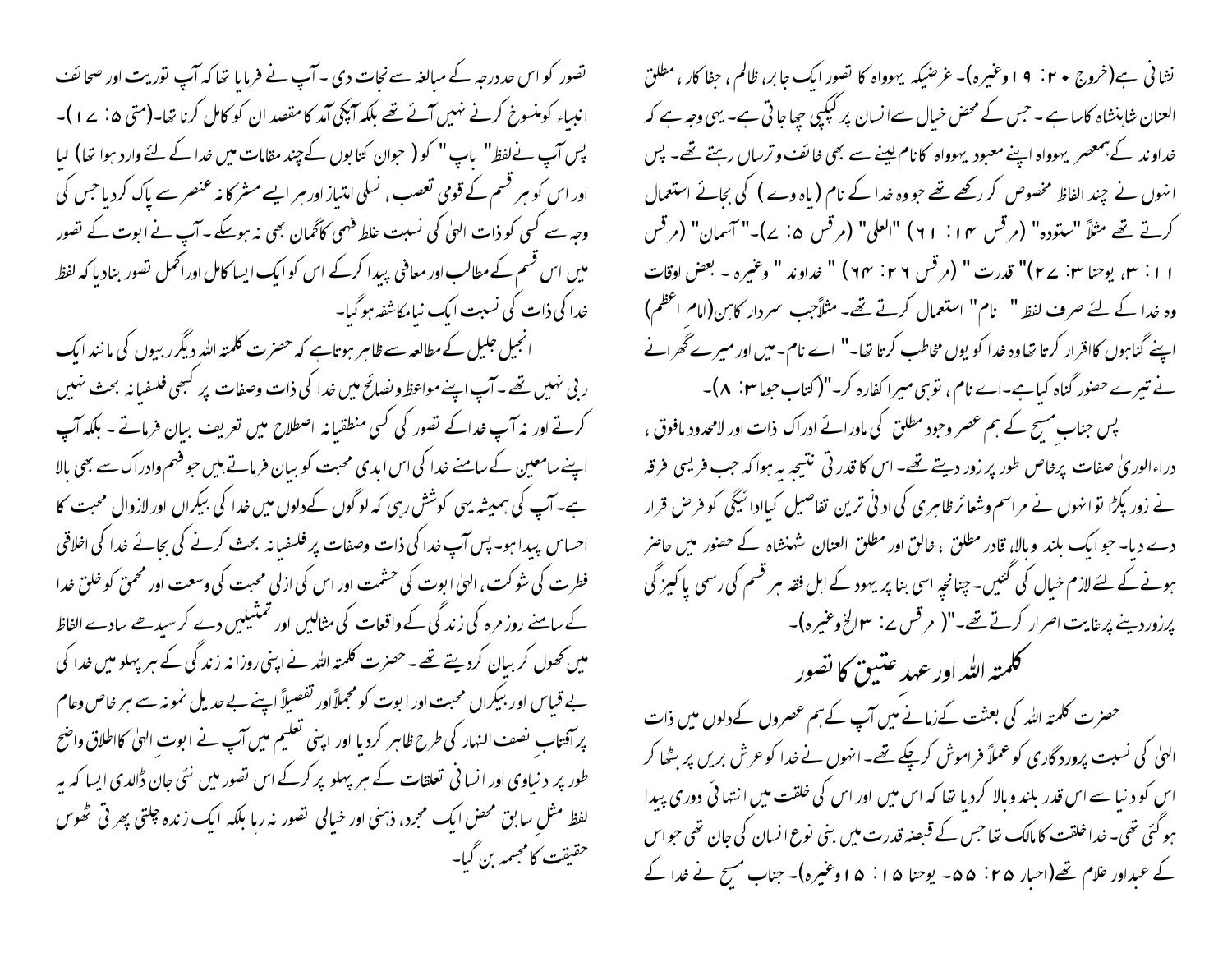"یہوواہ " کو حاصل تھی - بالفاظ دیگر لفظ باوے اور رب کی جگہ لفظ اَ ما اور لفظ " پاپ " اسم ذات بن گیا۔ جس طرح خدا نے حصرت موسیٰ کے ذریعہ لفظ" یہواہ " کا نیا مکاشفہ عطا کیا تھا (خروج ۴۰: ۱۳ تا ۱۹ )اسی طرح انجیل جلیل میں حصرت کلمتہ اللہ کے ذریعہ لفظ " پاپ " سے ہم کو کامل او رائممل مکاشفہ عطا کیا گیا ہے ( یوحنا ۱ : ۲ + تا ۱۸ )۔ انجیل جلیل میں الف سے ی تک ا بوت الہیٰ کا ذکر ہے اورالہیٰ ا بوت کے تصور کو مر کزی جگہ حاصل ہے ایسا کہ دیگر تمام صفات الهیٰ کامحور یہی ایک نصور ہو گیاہے۔

حصرت کلمتہ اللہ کی تعلیم کےمطابق غدا کو باپ اس وجہ سے نہیں کہا گیا کہ وہ ہمارا خالق ہے۔انا جیل ار بعہ کا ایک ایک ورق حیان مارو تم کوآنخداوند کی زبان حقیقت ترحمان پر لفظ" خالق "تحمیں نہیں ملے گا- اس کی وجہ یہ ہے کہ اگر چہ آپ کا یہ ایمان تعا کہ ہم کوخدا نے پبدا کیا ہے (مرقس ٭ ا : ۲ ) لیکن وہ عامتہ الناس کے دلوں سے ان تمام ماطل خیالات کو لکال دینا چاہتے تھے حولفظ" خالق " کے نصور کے ساتھ وابستہ تھے یعنی یہ کہ ہم خدا کے باتھ میں حمہار کی مٹی کی مانند بیں۔( پرمیاہ ۱۸ : ۲ تا ۲۔ یسعیاہ ۴۵: ۹۔ ۲۳ : ۸۔ ایوب ۱ : ۹ - یسعیاه ۹ تا: ۱۲ : ۳۰ : ۲۳ - ۲۱ : ۵ ۲ وغیره) آپ کی تعلیم په تھی که خدا ہمارا پاپ ہے جس کی ذات محبت ہے پس کا ئنات خدا کی تلون مزاجی پالہری پن پالیلا کی وجہ سے وحود میں نہیں آئی ۔خدا کوئی من موجی ہستی نہیں حو کھہار کی طرح ہو کہ حوجاہے اپنے مخلوق کے ساتھ کرے اس کے برعکس کلمتہ اللہ نے یہ تعلیم دی کہ اس وحبود مطلق کی ذات محبت مطلق ہے اورمحبت کا یہ تقاضا ہے کہ وہ خلق کرے اور اپنے آپ کو ظاہر کرے۔ پس خلق کرنا اس کی ذات یعنی محبت کاظہور ہے۔لیکن اگرچہ اس کی ذات اس بات کی متقاصٰی ہے کہ وہ خلق کرے تاہم وہ ذات خود وحودِ مطلق اور واحب الوحود ہستی ہے۔

باب سوٌم<br>اَبوۡتِ الهیٰ کامفہوم اور انجیل جلیل حصرت كلمته اللدكي تعليم ہم اوپر ذکر کرچکے ہیں کہ حصرت کلمتہ اللہ نے خدا کی ذات وصفات کو بیان کرتے وقت ایسے الفاظ کو استعمال کرنے سے احتراز فرمایا حبن سے اس کی ذات کی اصل حقیقت پر کسی قسم کا پردہ پڑسکے پا کسی قسم کی علط قہمی پیدا ہونے کا امکان بھی ہوسکے ۔ مثال کے طور پر لفظ " بادشاہ" لے لو۔ کتب عہدِ عتین میں جا بجا متعدد مقامات میں خدا کو بادشاہ کہا گیا ہے۔ چنانچہ صرف ایک کتاب یعنی زبور کی کتاب میں خدا کے لئے یہ لفظ بیسیوں جگہ استعمال ہواہے اور بنی یوع انسان کو خدا کا غلام کھاگیا ہے (۵: ۲/ ۱۴ : ۱۰ / ۲۷: ۹/ ۱۳: ۱ اوعنیرہ) پر یہ بات قابل عوٰر ہے۔ کہ اگر چہ جناب مسیح کی زبانِ مبارک پر الفاظ " خدا کی بادشاہت " ہر وقت جاری تھے۔ (متی ۲: ۳۳- مرقس ۱: ۱۴- لوقا ۱۲: ۳۱، متی ۱۳ ماب وعنیرہ) لیکن آپ نے خدا کے لئے لفظ " بادشاہ " شاذو نادر ہی استعمال فرمایا- اور اگر عامتہ الناس کو کسی تمثیل کے ذریعہ کوئی حقیقت سمجانے کی خاطر اس لفظ کی صرورت لاحق ہو ئی توآپ نے اس کو صرف کنا یتۂً ضمنی طور پر ہی استعمال کیا تا کہ ایک مطلق العنان ہستی کا تصور بنی آدم کے اذبان سے لُکل جائے۔ انجیل جلیل کا سطحی مطالعہ بھی یہ ظاہر کردیتاہے کہ جناب مسح کی تعلیم میں خدا کے

نام یعنی لفظ" باپ " کووہی جگہ حاصل ہے نو نوریت اور صحائف انبیاء میں خدا کے نام لفظ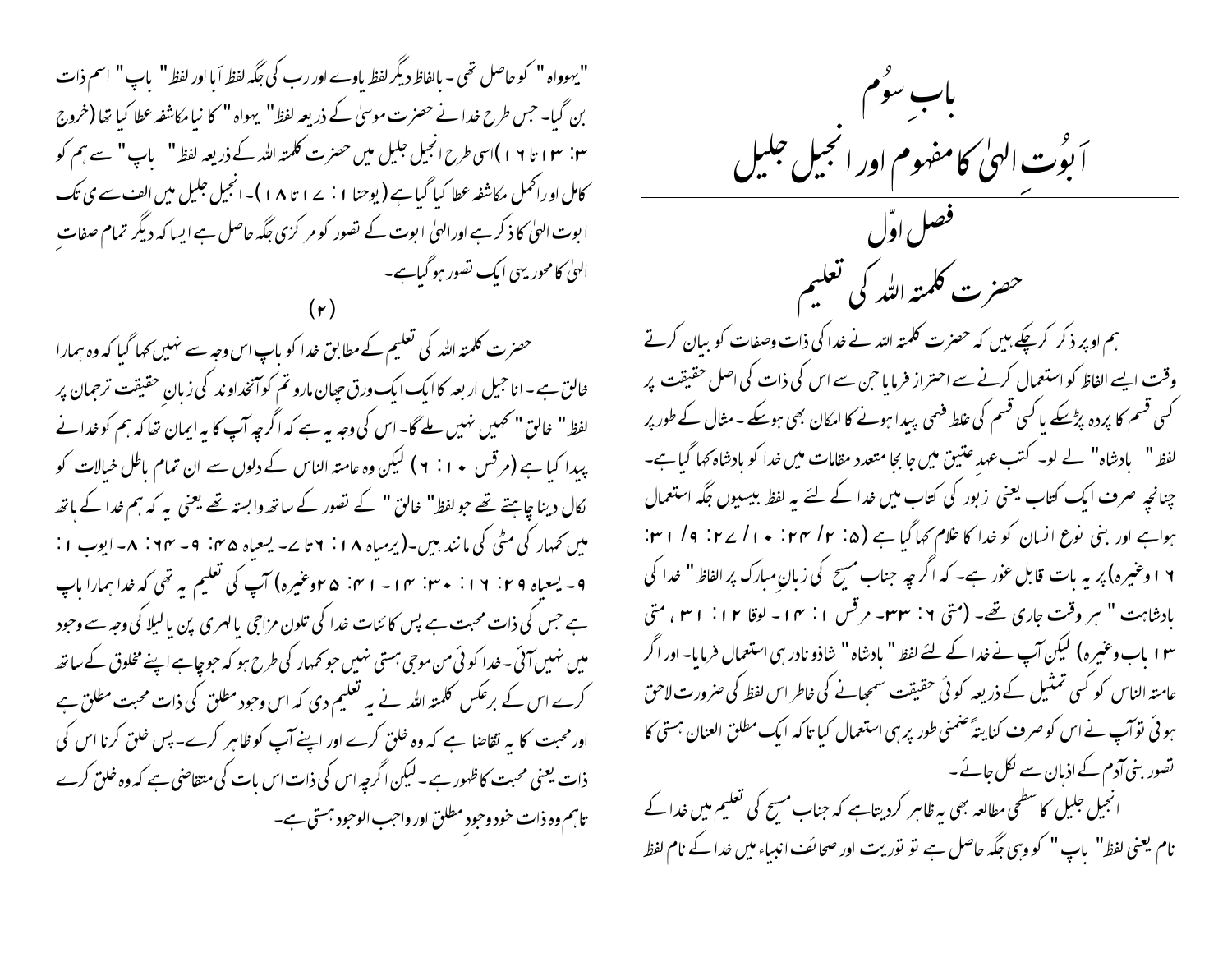اگر ہم اس خلیج کا اندازہ لگانا چاہئے بیں حو جناب مسح اور آپ کے ہمعصروں کے خبالات (وحبود الهیٰ کے متعلق رکھتے تھے) کے درمبان حائل تھی تومسر ف بیٹے کی تمثیل (لوقا ۵ ا باب) سے ہم کو مدد مل سکتی ہے۔ اس تمثیل میں بڑا بیٹا حقوق اللہ کو غلام کی مانند نہایت فرما نبر داری سے بجالاتا ہے (آیت 4 ۲)۔وہ خیال کرتا ہے کہ باپ محض ایک عادل منصف ہے اور راستیازوں اور ناراستوں کو ان کے اعمال کے مطابق بدلہ دیتا ہے ۔ اس کی عنیرت اس بات کی اجازت نہیں دیتی کہ گنہگار مسرف ہجائی غدا کے نزدیک بھی پھٹکے ۔ بہ زاویہ لگاہ آنخداوند کے ہمعصر فریسیوں اور فقہیوں کا تعا-وہ یہ خیال کرتے تھے کہ خداایک مطلق العنان بادشاہ ہے جس کے اد فی ترین احکام کوعلام کی طرح فرمانسر داری سے ما ننا ہمارا اولین اور بنیادی فرص ہے۔وہ ایک عادل بادشاہ ہے جس کے نزدیک گنہگار پھٹک نہیں سکتا۔ ہر گنہگار اپنے گناہوں کے مطابق سمزا پا ئیگا - اور ہر نیکو کار اپنے اعمال صالح کے مطابق حزا یائیگا - لیکن حصرت کلمتہ اللہ کا نصور خدا اس سے کوسوں دور تھا- آپ نے اس تمثیل کے ذریعہ عالم وعالمیان کو یہ سبق دیاکہ خدا ہمارا آسمانی باپ ہے جو نیکوں اور بدوں دو نوں سے ابدی محبت رکھتاہے ۔اور اس کی محبت کا انحصار دو نوں قسم کے لو گوں کی حسن خدمت اور استحقاق پر مبنی نہیں ہے۔ وہ اعمال کی عمد کی اور خو بی کے مطابق بنی نوع انسان سے محبت نہیں رکھتا بلکہ اس کی محبت کی خوبی اس بات میں ظاہر ہو تی ہے کہ حب گنہگار انسان اپنے انسان سے محبت نہیں رکھتا بلکہ اس کی محبت کی خوبی اس بات میں ظاہر ہو تی ہے کہ جب گنہگار انسان اپنے گناہوں کے ماتھوں بے بس ولاچار ہو کر اس کی محبت کی طرف نظر کرکے اور اس سے متاثر ہو کر اس کی طرف رحوع کرتاہے او خدا کی محبت بیتاب ہو کر اس کو سینہ سے لگالیتی ہے۔خدا کی لازوال شایا نہ محبت گنہگار بیٹے کی حاجت اور درماند گی کو دیکھ کر تڑپ اٹھتی ہے خدا کی بیکراں محبت ہر گنہگار کو تلاش کر تی ہے اور موقعہ کی تاک میں رہتی ہے کہ ہر گنہگار

پس خدا اور کا ئنات کا پاہمی تعلق محہار اور مٹی کا سا نہیں۔ یہ تعلق ایسا بھی نہیں کہ پہلے کا دوسرے پر اور دوسرے کاپہلے پرانحصار ہو۔ کیونکہ جس طور سے خدا کاوحبود کا ئنات کے یئے لازمی ہے اسی معنی میں کا ئنات کا وحبود خدا کے لئے لازمی نہیں۔خدا کا وحبود کا ئنات کے لئے لازمی ہے کیونکہ خدا کے بغیر کائنات کاوجود قائم نہیں رہتالیکن خدا قائم بالذات ہے وہ واحب الوحود ہستی مطلق ہے اور اس کے لئے کا ئنات کاوحود صرف اسی معنی میں صرور ی ہے کہ اس کی ذات اس بات کا نقاضا کرتی ہے کہ اس کا ظہور خلقت اور تخلیق کے ذریعہ ہو۔ خدا کے تخلیقی ارادہ نے ہم کو خلق کیا ہے لیکن خالق ہونے کی وجہ سے وہ خود خلقت سے بلندو بالا ہے۔ پس خلقت خدا کا نہ حبوہر ہے اور نہ اس کی ذات میں شامل ہے جس طرح ہمہ اوستی کھتے بییں ۔اس کے برعکس خلقت خلاق کی محبت اور الهیٰ ارادہ اور منشاء سے صادر ہو ئی ہے اور اس کا ظہور ہے۔اگر خدا کاوحبود مٹ جائے تو کا ئنات بھی مٹ جا ئیگی۔لیکن اگر کا ئنات کاوحبود مٹ جانے نوخدا کاوحبود نہیں مٹ سکتا۔ کیونکہ وہ واجب الوحبود ہستی مطلق ہے جس کی ذات کاظہور کا ئنات کے علاوہ دیگر ذرائع سے بھی ہوسکتا ہے۔

مذ کورہ بالا دومثالوں سے ظاہر ہے کہ حصرت کلمتہ اللہ نے خدا کے لئے لفظ " اَیا" یعنی " پاپ" کا استعمال کرکے بنی نوع انسان کےدلوں سے وہ دہشت اور بیبت دور کردی حبو خدا کے محض نصور سے لوگوں کے دلوں اور دماعوں پر طاری ہوجا تی تھی۔ اس کا یہ مطلب نہیں کہ آپ کی تعلیم میں خدا کے بلند و مالا ہونے اور ماور پیٰ ادراک ہونے کی نفی کی گئی ہے یا وحبود مطلق کی برتری اور مطلقیت کو تھیں نظر انداز کیا گیا ہے۔آپ ایک ایسے خدا کی ابوت کی تعلیم دیتے ہیں جس کی محبت کی ماورا ئی ادراک ہے تاہم وہ اپنی محبت کی وجہ سے ہمارے دلوں میں سکونت کرتا ہے( یوحنا ۱۱: ۲۴)۔اسکی محبت کی خوبی فہم وادراک سے بھی بالا اور بلند ہے اور اس کی محبت اور وسعت اور عممق ایسی وراء الور میٰ ہے کہ انسا فی عقل اور اس کا تصور کرنے سے قاصر ہے۔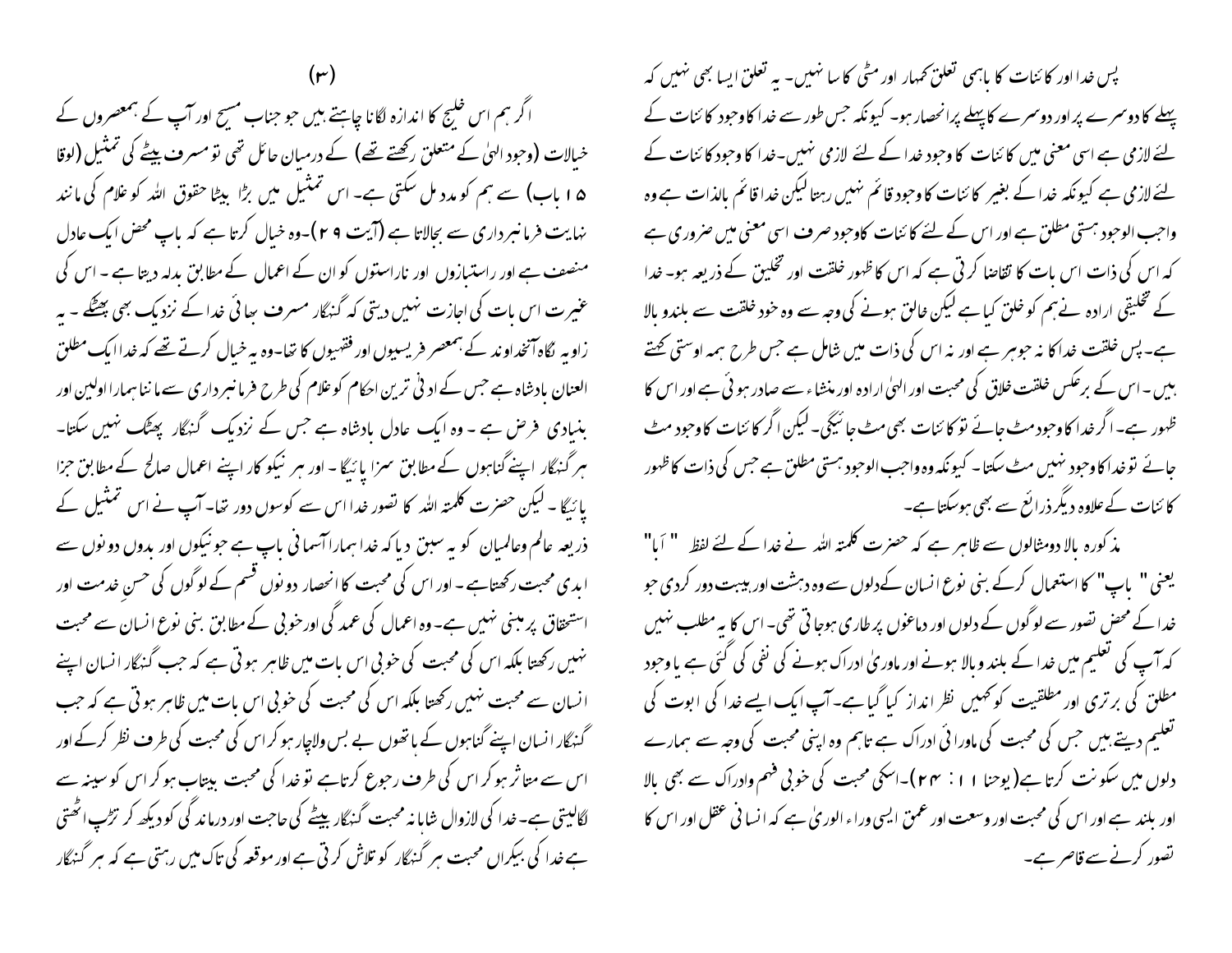ہمعصر علط خیال رکھتے تھے۔ وہ خدا کی اس صفت کی تاویل وتسٹرنج اس طور پر کرتے تھے کہ خدا کی قدوسیت انسان کے لئے ایک بیبت ناک معنی رکھتی تھی اور کسی گنہگار کو بہ حوصلہ نہ پڑتا تھا کہ خدا کے نزدیک پھٹکنے کی حرات بھی کرسکے۔لیکن حصرت کلمتہ اللہ نے فرما یا کہ خدائے قدوس گناہ اور بدی سے نفرت کرتاہے ۔لیکن وہ گنہگار سےمحبت رکھتا ہے ۔آپ نے بیر تعلیم دی کہ خدا کی محبت کی قدوسیت اس بات کا تقاصہ کرتی ہے کہ وہ حود گنہگار کی تلاش میں نکلے۔ اور ہر ممکن طریقہ سے یہ جدوجہد کرتی ہے کہ گنہٗگار توبہ کی طرف راعنب ہوں اور جب وہ اس کے فصل و کرم سے توفیق حاصل کرکے توبہ کرتے ہیں تو غدا ایس قدوس باپ ہے کہ وہ نہ صرف تا سَب گنہگاروں کومعاف کرکے قسول کرتاہے بلکہ ان کواپنے بے حد فضل سے پاک بھی کرتا ہے ۔"خدا نے د نیا سے ایسی محبت رکھی کہ اس نے اپنااکلوتا بیٹا بخش دیا تا کہ حو کوئی اس پر ایمان لائے ہلاک نہ ہو بلکہ ہمیشہ کی زند گی پائے"( یوحنا سین ۱۶۱) آنخداوند کی تعلیم اور نمونہ نہ ید ترین سے بد ترین گنہگار پر بھی اس کی عنیر فا فی روح کی اہمیت واضح کردی اور اس کو اس بات کا علم ہو گیا کہ اس کی روح ایسی بیش قیمت ہے کہ خدائے دوجہان خود اس کے گناہ کے یاوحبود اس سے ازلی اور ابدی محبت رکھتا ہے اور ہر بد کار نئی پیدائش حاصل کرکے پاک بن سکتا ہے ۔ کلمتہ اللہ نے غدا کی محبت اور قدوسیت کو ( حن کو آپ کے ہمعصر متضاد صفات سمجھے بیٹھے تھے (الہیٰ ابوت کے تصور میں باہم پیوستہ کردیا۔ جس ہستی کی قدوسیت کے خیال سے بیہلے خوف اور دہشت ٹیکتی تھی کلمتہ اللہ کے تصور ابوت الهیٰ نے اس ہستی کی پاکیز گی اور قدوسیت کے نصور کواب ایک نہایت دلآویز نصور بنادیا۔

پس اناجیل اربعہ کا مطالعہ ہم پر ظاہر کردیتاہے کہ سید نا مسح نے ایک طرف الہیٰ قدرت وعظمت وجلالت اور دیگر صفات جلالی کو قائم رکھا اور دوسمری طرف الهیٰ ا بوت کو تمام صفات الهیٰ کامر کز اور سمر چشمہ بناکر خدا کو ایک محبت کرنیوالی اور محبت کرانے والی دلآویز ہستی بنادیا(متی ۲۰: ۲۲، ۲۲، ۲۰- ۱۰: ۲۹، اسلوعنیرہ) آپ نے خدا کی رفعت اور

کو " دوڑ کر گلے لگالے" او اس کے بوسے لے۔"ہر توبہ کرنیوالے گنہگار کی بابت آسمان پر خدا کے فرشتوں کے سامنے خوشی ہو تی ہے" کیونکہ پہلے "وہ مردہ تھا اب زندہ ہوا۔ وہ کھو ہا ہوا تھااپ ملاہے۔"

دوڑازابد کہ قیامت یہ قیامت آئی ہے ۔ داخل خلد گنہگار ہوئے جاتے ہیں الهیٰ ابوت کی محبت اس قسم کی نہیں حو کسی مطلق العنان بادشاہ کوا پنی رعیت سے ہو تی ہے۔ کیونکہ اس قسم کی محبت کاانحصار رعیت کی تا بعداری اور فرمانسر داری پر ہوتاہے۔ بغاوت اور غدر اس رشتہ محبت کو قطع کردیتی ہے۔کیونکہ پادشاہ اپنی باعی رعایا سے محبت نہیں رکھتا بلکہ اس کی بیٹکنی کردیتا ہے۔ اس کو چین نہیں آتا جبتک پاغیوں کا کلیتہً ناس نہ ہوجائے - لیکن پاپ کی محبت اور ازقسم دیگر ہے۔ خواہ بیٹا پاپ سے محبت رکھے یا نہ رکھے باپ ہمیشہ بیٹے سے محبت رکھتا ہے۔ ماں کی مامتا اور پاپ کی محبت پنے نا فرمان بیٹے کا استیصال نہیں چاہتی اور نہیں کر تی بلکہ اس برعکس اس بات کا تقاضا کر تی ہے کہ نا فرمان پیٹے کو اسکی نا فرما ٹی کے ماوجود پبار کرے - خدا کی لازوال محبت گنہگار کو از سمر ۔نو بحال کردیتی ہے۔وہ د نیائےروحانیت میں از سمر نو پیدا ہوجاتا ہے۔جس طرح خدا پاپ خود فطرت سے بلند و مالا ہے اسی طرح وہ اپنے تا سَب بحال شدہ بیٹے کو مافوق الفطرت زند کی عطا فرماتا ہے حبواس کو گناہ ، د نیا اور شیطان پر غالب آنے کی توفیق بخشتی ہے ہمارا پاپ" آسمان پر ہے" گیکن وہ ایماندار کے دل میں بھی سکو نت کرتاہے۔ وہ حبودراالوریٰ ہے اس کی محبت محیط کل ہوجا تی ہے۔ خدا نہ صرف بلند و بالا عظیم اور العلیٰ ہے بلکہ وہ ہمارا پاپ بھی ہے حو ہم کو ازلی محبت سے چاروں طرف گھیرے ہوئے ہے۔ پس کلمتہ اللہ نے اہل یہود کےخیالات کی تصحیح فرما کر الہیٰ ذات کے صبحیح تصور کو کامل کرکے اہل عالم کے رو برو پبیش کردیا ہے۔ مسر ف بیٹے کی تمثیل کے ذریعہ حصرت کلمتہ اللہ نے خدا کی قدوسیت کاصحیح تصور بھی ہم پر ظاہر کردیاہے۔خدا تعالیٰ کی قدوسیت ایک اورمثال ہے جس کی نسبت ابن اللہ کے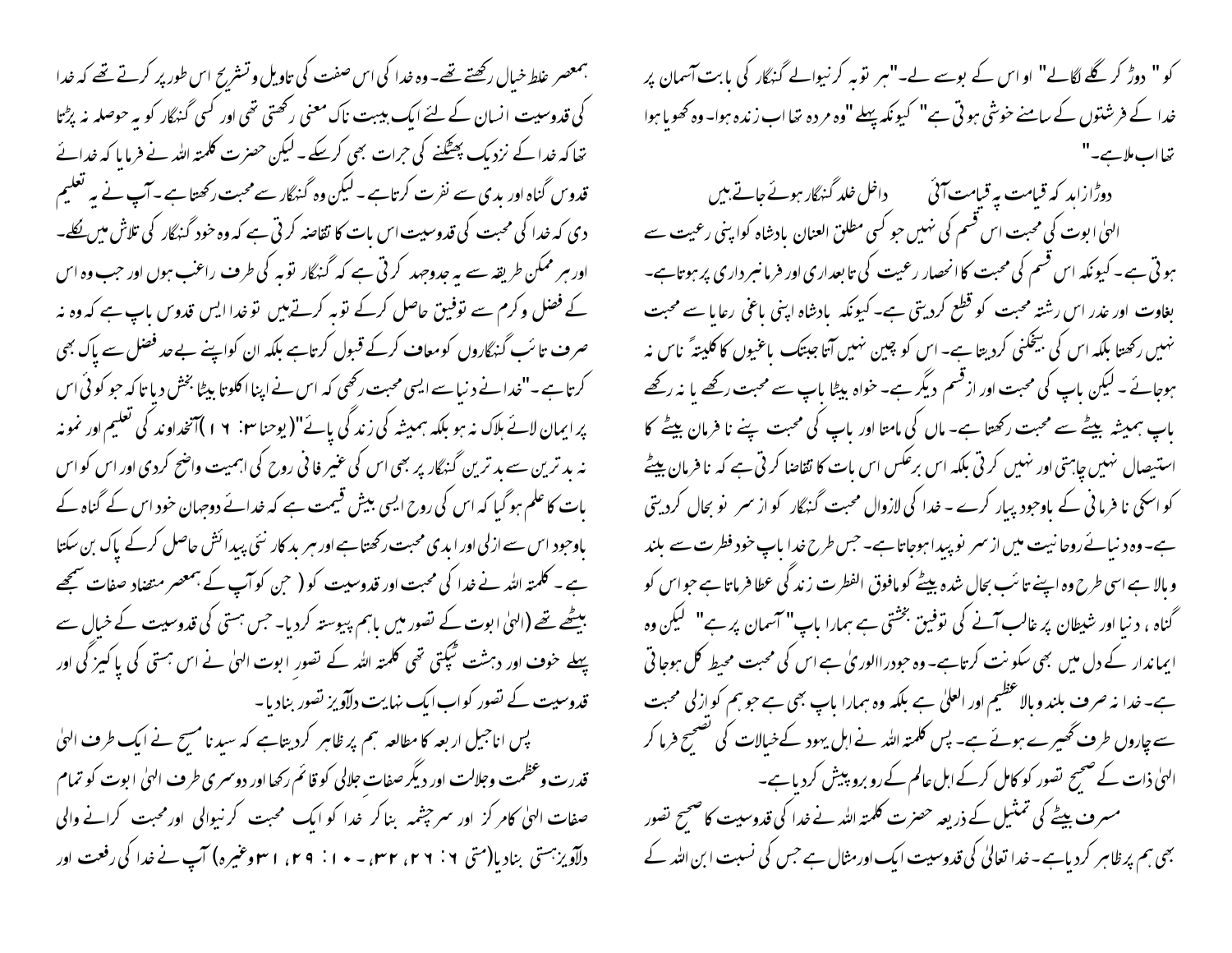فصل دوم ۔<br>اَبوُتِ الهیٰ کِ مفهومِ اور خدا کی خالقیت اور پرورد گاری کی صفات جہاں تک *خد*ا کے تصور کا تعلق ہے۔ یہودی خیالات اور قرآنی تعلیم میں چنداں فرق نہیں ۔اہذاحصرت کلمتہ اللہ نے یہودی تصورات کی حو تنقسح وتنقید کی وہ بہت کحچھ قرآنی عقائد اور اسلامی تعلیم پر بھی صادق آتی ہے۔ ہم گذشتہ باب میں ذکر کرچکے ہیں کہ اہل یہود کے خیال میں اَبوُت الٰہِیٰ کی حد نہایت تنگ اور اس کا دائرہ نہایت محدود تھا۔ کیونکہ ان کے زعم میں خدا کل بنی نوع انسان کا پاپ نہ تھا بلکہ صرف قوم بر گزیدہ یعنی بنی اسرائیل کا پاپ تھا اور وہ بھی اس کا من حیث القوم باپ تھا پر اس قوم کے لکھولکھہا افراد کا باپ نہ تھا ہمارے مبارک خداوند نے اس تصور کو کامل کیا اور فرما یا کہ خدا اقوام عالم کے افراد کا باپ ہے۔ خواہ وہ یہودیوں باعنیر یہود ، خدا کی ابوت ایک عالمگیر تصور ہے جس میں رنگ نسل ، قوم یاملک وعنیرہ جیسے عارضی امور کار تی بھر دخل نهيں (يوجناس: ١٦ - ٣]. • ١، ١٦، ٣٣، ٣٣- ١: ٢٣، ٢٣- ١١: • ٣، ٣٣، متی ۲۳، ۱ و۹ وعنیره) پس ابوت الهیٰ کا نصور کل اقوام عالم کے کل افراد پر حاوی ہے۔خدا د نیا کے تمام افراد کا باپ ہے خواہ وہ نیک ہوں یا بد۔ خواہ وہ دوسرے کے شکر گزار بندے ہوں یا ناشکرے احسان فراموش اور صبر آزمالوگ ہوں(متی ۵ : ۵ ہم تا ۴۸ )۔اس کی ابوت اس کی پرورد گاری کی علت ہے۔ خدا پاپ ہونے کی حیثیت سے سب کو پیار کرتا ہے اور سب کو بر کت دیتا ہے۔خدا نے د نیا کے کل افراد کواپنی صورت پر بنایا ہے تاکہ وہ اس کے ساتھ ایسا اخلاقی اور روحا فی تعلق اور رشتہ رکھ سکیں حو پاپ اور بیٹوں کےد رمیان ہوتاہے۔ پس کل بنی

بلندی کواہل یہود کےمبالغہ آمیز افراط سے نجات دلا کرا بوت کے تصور کے ذریعہ خدا کی ذات کا نیا مکاشفہ دنیا پر روشن کردیا اور فرمایا کہ خدا" حواسمان پر ہے " وہ "ہمارا باپ " ہے اور ہماری رفاقت اس کے ساتھ ہے" حبوعالی اور بلند ہے اور ایدیت حس کامسکن ہے حس کا نام قدوس ہے۔" (یسعیاہ ے ۵: ۵ ) مصرت ابن اللہ نے ہر انسان کو فرزندیت کا درجہ عطا کرکے اس کوایک ایسامقام بخشاجہاں خدااور انسان کے باہمی تعلقات از سمر نواستوار ہوگئے۔ گو پہ رفاقت نہایت گھری اور قلبی ہے تاہم اس میں بے گکفی کو مطلقاً دخل نہیں ہوتا۔ یہ رفاقت پریم اور پیار سے پُر ہو تی ہے لیکن اس میں بے پروا ئی اور بے اعتنا ئی کا شائبہ تک نہیں ہوتا۔ کیونکہ جب ہم خدا باپ کے حصنور حاصر ہوتے ہیں تو ہم کواپنی کم مائگی بے بسی اور بے بضا عتی کا پختہ احساس ہو تاہے۔ ہم کو یہ علم ہوتا ہے کہ ہم حوکحچہ بیں محض اس کی محبت کے تقاضے اور فصل کی وجہ سے ہیں۔ پس یہ رفاقت کسی جذباتی محبت یا پھسپھے جذبات کی افراط کا نام نہیں ہے۔جب خدا کی کامل محبت ہمارے دلوں سے دہشت کو نکال دیتی ہے ( ۱ یوحنا ۴. ۱۸) نو وہ ہماری ناچیز کی اور فرومانگی کے احساس کو بیش از بیش تیز کردیتی ہے۔ الہٰی محبت کا نصور ہمارے دلوں میں بیبت اور دہشت کی بجائے الہیٰ ابوت کی بیکراں محبت کے جلالی رعب اور یا کیزہ احترام کے جذبات پیدا کردیتاہے (۱ پطرس ۱ : ۲ )اورہم کو اس تصور کی نئی اورز ندہ راہ سے الہیٰ قربت کے مقدس اور پاک مکان میں داخل ہونے کی دلیری حاصل ہوجاتی ہے(عبرانی • ۱ : ۹ )۔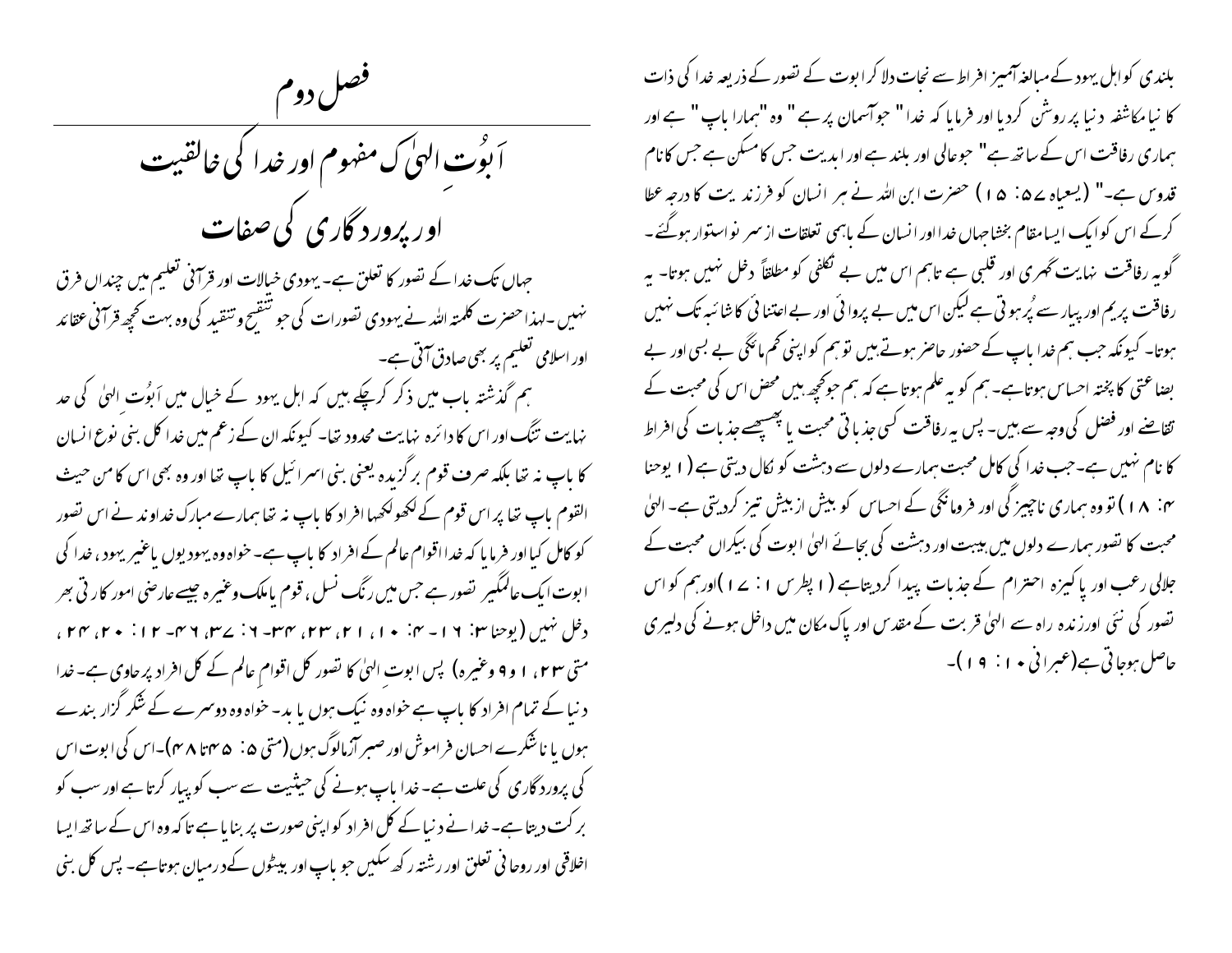ایک ہی اصل سے آدمیوں کی ہر قوم کو تمام روئے زمین پر رہنے کیلئے پیدا کیا۔"(اعمال پے ۱ : ۲ ۲ )- یہاں وہ ان بت پرستوں کواخوت انسانی اور خدا کی توحید کا سبق دیتے ہیں اور ابوت الهیٰ کا اس مقام پر ذکر نہیں فرماتے - یہ نہایت پرُمعنی بات ہے - جائے عوٰر ہے کہ وہ اس تقریر میں فطری ہم سرشتی کا ذکر کرتے ہیں لیکن اس فطری اور قدر تی قرابت داری کے ساتھ انسانی فرزندیت کا ذکر ٹھمیں نہیں کرتے - اور اس مقام میں تخلیق کے ساتھ لفظ" خدا " استعمال کرتے ہیں لیکن لفظ" ایا یعنی اے باپ" (رومیوں ۸: ۵ )"باپ" استعمال نہیں کرتے پس انجیل جلیل کی تعلیم کے مطابق خدا محض خلق کرنے کی وجہ سے " باپ" نہیں ہوسکتا وہ صرف " خالق " ہوسکتا ہے ۔ فطری پبدائش انسان کوروحانی معنوں میں خدا کا فرزند نہیں بنا سکتی ۔انسان کی روحا فی فرزندیت کا تعلق اس کے جسم کی قدر تی اور فطری پیدائش سے نہیں بلکہ اس کی روحا فی پیدائش کےساتھ ہے۔ چنانچہ خداوند مسح فرماتے ہیں : حوحبم سے پیدا ہوا ہے وہ حسما فی ہے لیکن حوروح سے پیدا ہوا ہے وہ روحا فی ہے نہ تم کو نئے سمرے سے پیدا ہوناصرور ہے" (یوحنا ۶۰ تا ۷ے)۔ خدا ہمارا پاپ اسلئے نہیں کہ وہ ہمارا خالق ہے اور نہ محض حسمانی حجسم کی وجہ سے ہم اس کے بیٹے بیں (یوحنا ۱ : ۱۳ ) ابوت اور ابنیت کا تعلق جنم سے نہیں بلکہ نئے جنم سے ہے جیسا ہم باب اول کی فصل دوم میں واضح کر آئے بیں۔ ابنیت کے رشتہ سے حسما فی زند کی مراد نہیں بلکہ روحا فی زند کی مراد ہے۔ الہیٰ ابوت کا تعلق حبهم کی فطر ی بنیاد پر نهیں بلکہ اخلاقی اور روحا نی اساس پر ہے۔ اً بوُت اور پرورد گار

آنجہانی مولوی ثناء اللہ صاحب پادری ایس - ایم - پال صاحب مرحوم کے کسی مصنمون کے الفاظ کو نوڑ مروڑ کر اپنے باطل خیالات کی حمایت میں پیش کرکے فرماتے بیں کہ" انجیل میں خدا کے لئے لفظ " اب " اس واسطے آیا ہے کیونکہ وہ ہمارا خالق ، مالک اور پرورد گار نوع انسان اس بات کی اہلیت اور صلاحیت رکھتے ہیں کہ وہ خدا کے فرز ندوں کی صفات اپنے اندر رکھیں اور ان صفات کو اس کی محبت کی شان کےمطابق بروئے کار لاکر ان میں واقعیت کارنگ پیدا کردیں- اور امکان کو حقیقت کرد کھلائیں-

## خدا کی خالقیت اور اَ بوت الهیٰ

یہاں ایک علط قہمی کا ازالہ کرنا صروری معلوم ہوتاہے۔آنجہانی مولوی ثناء اللہ صاحب یہ خیال کرتے بیں کہ انجیل جلیل میں خدا کو اقوام عالم کا باپ اس لئے کہا گیا ہے کیونکہ وہ کل بنی نوع انسان کا خالق ہے(اسلام اور مسیحیت صفحہ سے ا) کیکن اس قسم کی من تحھڑت باتیں صرف یہ ثابت کرتی بیں کہ مولوی صاحب انجیل جلیل کی تعلیم سے قطعاً ناواقف تھے۔حصرت کلمتہ اللہ کی تمام تعلیم میں تم کوایک لفظ بھی ایسا نہ ملے گا جس سے پہ ثابت ہوسکے کہ آپ خدا کومحض خالق ہونے کی وجہ سے کل بنی آدم کا باپ خیال فرماتے تھے ۔ آپ نے خدا کو " پاپ "اس بناء پر نہیں کہا تھا کہ اس نے دِ نبا کے لوگوں کوخلق کباہے پا کہ وہ ان کا صحمران بادشاہ ہے۔ اور نہ آپ نے غدا کو قوم یہود کا کبھی اس وجہ سے " باپ "سمہا کہ اس نے حصرت ابراہم سے عہد یا ندھا تھا بلکہ آپ نے خدا کو باپ اسلیٰ کہا کیونکہ خدا کی ذات محبت ہے۔خدا اس اخلاقی تعلق اور روحا فی رشتہ کی وجہ سے بنی آدم کا باپ ہے حبواس کے اور انسان کے درمیان حصرت کلمتہ اللہ کی طفیل قائم ہوگیا ہے۔

یہ امر صرف اناجیل اربعہ سے ہی واضح نہیں ہے۔ عہد جدید کی تمام کتب اور کمنوبات کا ایک ایک ورق حیان مارو تم کو به تھمیں نہیں ملیگا کہ خدا خالق ہونے کی وجہ سے بنی نوع انسان کا پاپ ہے ۔ خدا کی ابوت کا نصور خدا کی خالقیت کی صفت سے کلیتہؐ جُدا ہے۔ یہی وجہ ہے کہ انجیل کی کتب کے مصنفین کسی جگہ بھی الهٰی محبت اور تخلیق کا ذکر اکٹھا نہیں کرتے اور نہ انجیل کا کوئی فقرہ یا <sub>ای</sub>ت ا<sub>ل</sub>یٰ ابوت کو تخلیق کے ساتھ متعلق کرتی ہے۔ مثلاً مقدس پولوس ایک مقام میں بت پرستوں کو مخاطب کرکے فرماتے ہیں کہ " خدا نے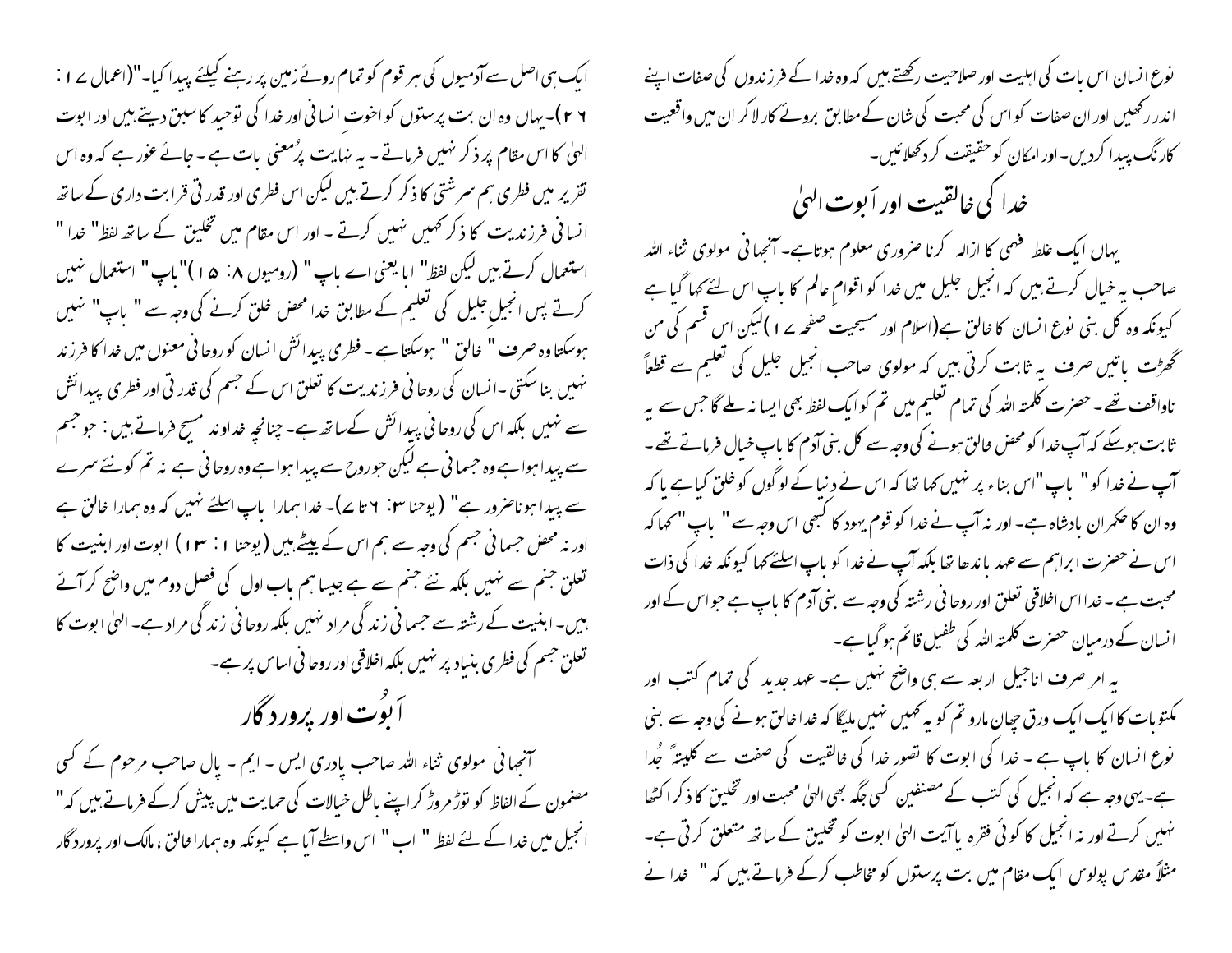ہے وہ تمام کا ئنات کا حقیقی بادشاہ اور فرما نروا ہے " مولوی صاحب موصوف لفظ " اب " کی یہ من مانی تسٹرنح کرکے ہم سے پوچھتے ہیں کہ وہ "کونسی صرورت داعی ہے کہ آپ " اب " کا لفظ استعمال کریں حبوموہم غلطی ہے اور رب کا لفظ چھوڑ دیں حبو پالکل صاف ہے" (اسلام اور مسیحیت صفحہ ۱۷ )-

ہم نے سطور بالا میں واضح طور پر بتلادیا ہے کہ حصرت کلمتہ اللہ نےخدا کی ایسی تمام صفات کو (خواہ وہ نوریت اور صحائف انبیاء میں ہی وارد کیوں نہ ہوئی ہوں )اپنی تعلیم میں استعمال کرنے سے احتراز فرما یا ہے حبن سے علط فہمی کا امکان بھی ہوسکتا تھا۔ مثال کےطور پر آپ نے خدا کے لئے لفظ " خالق " اور " یادشاہ" کو کسجی استعمال نہ کیا- اگرچہ آپ خدا کو خالق مانتے تھے (مرقس • ۱ : ۲ ) اور خدا کی بادشاہی کواس دنیامیں قائم کرنے آئے تھے (متی ۴: ے ا ، اور ١٣ ا ماب وعنیرہ) پس اگر لفظ " اب " موہم علطی ہوتا تو آپ اس لفظ کو کہجی استعمال نہ فرماتے ۔حقیقت تو ہہ ہے کہ مرحوم مولوی صاحب جیسا ہم عرص کرچکے ہیں ، جسمیت خدا کے لغوعقبیدہ کے قائل بیں۔اسلئےان کے لئے لفظ" اب " موہم غلطی بن جاتا ہے اور آپ وہم میں مبتلا ہوگئے ہیں۔ پس واحب ہے کہ معتر صنین انجیلی اصطلاحات پر اعتراض کرنے کی بجائے خود اپنے علط اور باطل عقیدوں کی تنقید کرکے ان کی اصلاح کرے۔

یہ مفروصہ قطعی علط ہے کہ انجیل جلیل میں " خدا کے لفظ اب" اس واسطے آیا ہے کہ وہ ہماراخالق ،مالک اور پرورد گار ہے اور تمام کا ئنات کا حقیقی یادشاہ اور فرما نروا ہے" بلکہ حق نو بہ ہے کہ بہ لفظ اس واسطے وارد ہوا ہے کیونکہ وہ خدا کی محبت اور اس کی محبت کی ذات کو احسن طور پر ادا کرتا ہے اور خدا کا اسم ذات ہونے کی وجہ سے تمام الهیٰ صفات کا سمر چشمہ ہے۔ خداہمارا پاپ اس لحاظ سے نہیں کہ وہ ہمارا خالق ہے بلکہ اس کے برعکس وہ ہمارا خالق ہے کیونکہ وہ ہمارا ماپ ہے۔ خدا ہمارا پاپ اس واسطے نہیں کہ وہ ہمارا پرورد گار ہے بلکہ وہ ہمارا

پرورد گار ماپ ہونے کی وجہ سے ہے۔ وہ ہمارا باپ ہے لہذا وہ ہمارا پرورد گار ہے۔ خدا ہمارا باپ اس واسطے نہیں کہ وہ ہمارامالک بادشاہ اور فرما نروا ہے بلکہ اس کے برعکس حیونکہ وہ باپ ہے اس لئے ہم اس کی محبت کے قبصنہ قدرت میں بیں اور یہ الہیٰ محبت کل کائنات پر حکمر ان ہے پس اَبوُت الهیٰ خدا کی اسم ذات ہے اور تمام صفات الهیٰ اور مافیہا اسی ایک ذات کی مظہر بیں کیونکہ لفظ" اب " سے خدا کی اخلاقی ماہیت اور اصلیت کا اظہار مقصود ہے ۔ خدا کی ذات اس کی صفات کا مجموعہ نہیں ہے بلکہ ان صفات کا انحصار اس کی ذات یعنی محبت پر ہے۔ پس ابوت الہیٰ کا تصور صفات پرورد گار ی رحم، فصل وعنیرہ کو اپنے اندر لئے ہوئے ہے اور ان سے بلند و بالا اور ارفع ہے کیونکہ ان کامنسج اور سمر جیشمہ ہے۔

جیسا کہ ہم سطور بالامیں کہہ چکے بیں خدا تمام کا ئنات کا خالق ہے لیکن وہ کا ئنات کا باپ نہیں ہے وہ موحودات میں سے صرف بنی نوع انسان کا باپ ہے۔ یہودیت اور اسلام خدا کو بنی آدم کاخالق مانتے ہیں۔لیکن کل افراد عالم کا باپ نہیں مانتے۔معتر مس کو خود اقرار ہے کہ " خالق " اور " اب " میں فرق ہے۔ پس امید ہے کہ اب ان کو معلوم ہوگیا ہوگا کہ وہ " کونسی صرورت داعی " ہے حوہم کو لفظ " اب " کا استعمال کرنے پر مجبور کرتی ہے ۔ کیا ہمارے مخاطب اسلامی فلسفہ سے اس قدر نا بلد بیں کہ اتنا بھی نہیں جانتے کہ سٹریعت اسلام میں توحید الربوبیہ کو ماننے والا بھی سجا مسلمان نہیں ہوتا اگر چہ وہ اس بات کا قائل ہوتاہے کہ خدا ایک ہے جس نے سب کو خلق کیا ہے اور سب کا پرورد گار اور رب ہے بلکہ صر ف نوحید الالوہیہ کا قائل ہی مسلمان کھلا یا جاسکتا ہے۔ جب ہم اسلامی مناظرین کی اسلام وقرآن دا فی سے لاعلمی کی طرف نظر کرتے ہیں تو ہم ان کو اس قابل نہیں یاتے کہ ان کی گسی بات کا بھی حواب دیاجائے کیکن ع چہ تواں کرد کہ بوئے توخوش است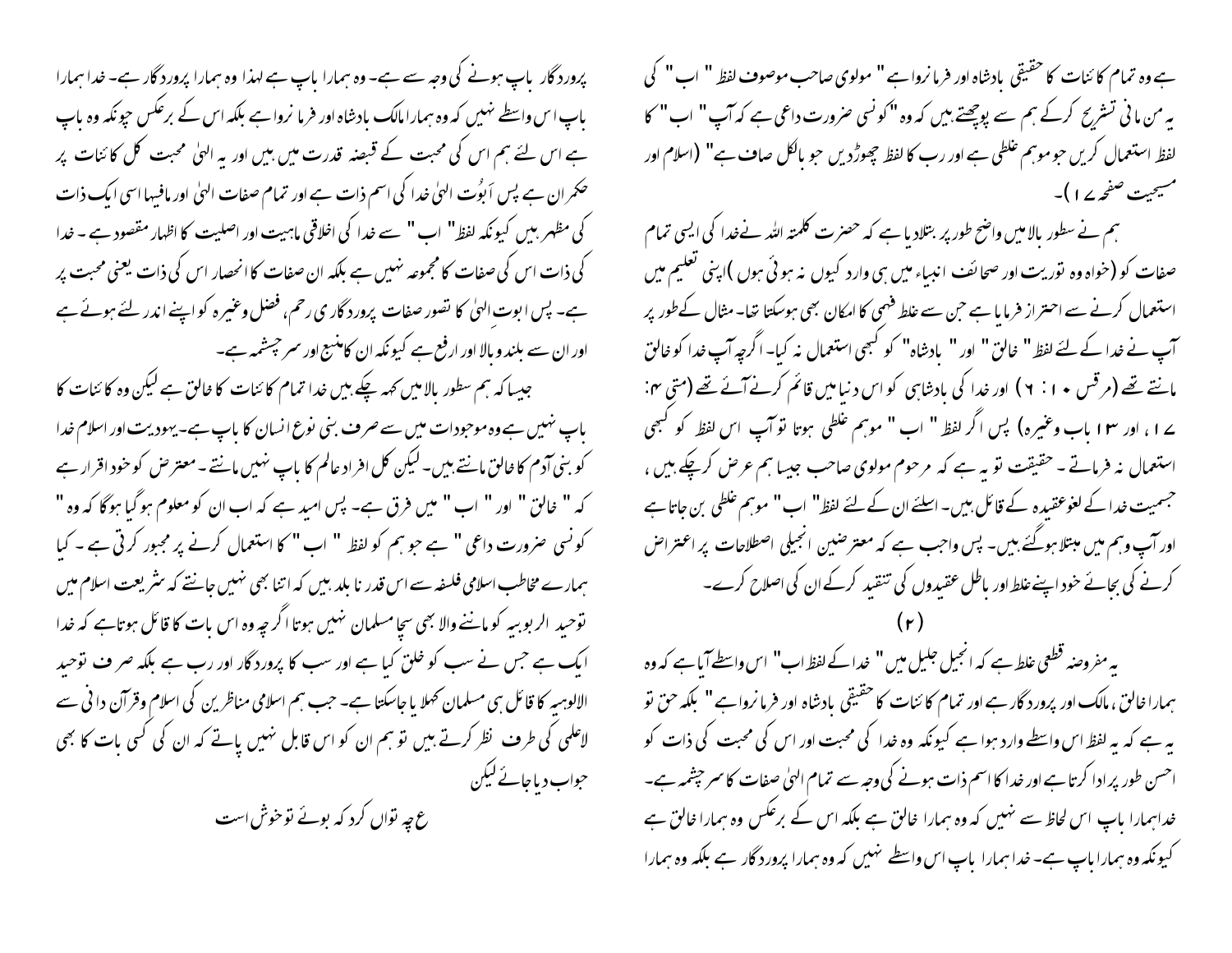فرزند انہ تعلق ہے جس میں خدا کی پدرانہ محبت پر ایمان اور بھروسے کا عنصر غالب ہے (رومیوں ۸: ۱۵، ایوحنایق: ۱۸ا تا ۱۹، ۲ تمتعیس ۱: ۲ وغیرہ)۔

گیکن خدا کی ابوت اس کے رحم و کرم پرورد گاری وعنیر ہ صفات کے مجموعہ کا نام نہیں بلکہ ان سے بھی بڑھ کروہ اس بیکراں محبت سے ظاہر ہو تی ہے حوخدا پاپ اپنے گنہگار فرزند کے ساتھ کرتا ہے جس کے وہ کسی طرح بھی مستحق نہیں ہوتے اَبوُت الہیٰ اس بات کی متقاضی ہے کہ وہ کھونے ہوؤں کو تلاش کرے اور ان کو بجائے ۔ خدا کی محبت اپنے نا فرمان بیٹوں کےساتھ عدل اور انتقام سے کام نہیں لیتی ۔ کیونکہ خدا ذولاا نتقام نہیں ہے نہ وہ کوئی جبار اور قہار ہستی ہے بلکہ ابوت الہیٰ اپنے فیصِ وفصل کی بخشش سے کام لے کر ہمیشہ اس کی کوشش میں رہتی ہے کہ کل بنی آدم حوضدا پاپ کے ساتھ اخلاقی اور روحانی تعلق رکھنے کی اہلیت رکھتے بیں اس کے فیض وجود سے توفیق حاصل کرکے اس صلاحیت میں واقعیت کا رنگ پیدا کردیں - اس مقصد کو پورا کرنے کے لئے الهیٰ ابوت ومحبت ہر طرح کے ایثار کو کام میں لاقی ہے ( یوحنا ۲۰ : ۱۹ ) کیونکہ محبت اور ایثار ایک ہی تصویر کے دور رخ بیں (لوقا ۵ ا باب) کیا اسلام میں خدا کے لئے کو ئی ایسالفظ موحبود ہے حبواس قسم کی اَ بوُت اور محبت کے ہم معنی ہو کر اس کا بطرز احسن اظہار کرک**ے**؟

فصل سوم انجیلی اصطلاحات " خدا کے فرز ند " "خدا کے لے پالک بیٹے" اور خدا کا بیٹا" ہمارے عنیر مسیحی برادران انجیلی اصطلاحات کے مطالب ومعانی سے ، بالعموم بے خبر ہوتے ہیں۔ یہی وجہ ہے کہ وہ بے سوچے سمجھے انجیل جلیل پر بے جااعتراض کرتے ہیں۔

خدا کی پرورد گار ی اور انتظام کا ئنات اَبوُت الهیٰ کی ہم معنی اور مترادف نہیں ہے۔ خدا تمام آفر نیش اور خلقت کا پرورد گار ہے لیکن تمام مخلوق میں سے وہ صرف بنی نوع انسان کا پاپ ہے ۔چنانچہ حصرت کلمتہ اللہ خدا کی پرورد گاری کا ذکر کرکے فرماتے ہیں" ہوا کے پرندوں کودیکھو کہ نہ بوتے ہیں نہ کاٹتے ہیں نہ کو ٹھیوں میں جمع کرتے ہیں تو بھی تہاراآسما فی باپ ان کو کھلاتا ہے ۔ جنگلی سوسن کے درختوں کو عور سے دیکھو کہ وہ کس طرح بڑھتے ہیں وہ نہ محنت کرتے ہیں نہ کاتتے ہیں تو بھی میں تم سے کھتا ہوں کہ سلیمان بھی ماوجود اپنی ساری شان وسٹو کت کے ان میں سے کسی ایک کی ما نند پوشاک پہنے ہوئے نہ تھا۔ کیا پہنے کی دو حیڑیاں نہیں بکتیں ؟ ان میں سے ایک بھی تہارے باپ کی مرحنی کے بغیر زمین پر نہیں گرسکتی "( متى ٢، لوقا ١١ باب ) پس خدا تمام خلقت كا مهربان پروردگار قاصى الحاجات اور روزى رساں ہے۔لیکن وہ صرف بنی نوع انسان کے کروڑوں افراد کا باپ ہے جن میں سے ہر ایک کی قدر اور وقعت او رمنزلت دیگر کائنات سے ٹھمیں بڑھ چڑھ کر ہے( متی ۲: ۲۶تا + ٢٠)۔ کیونکہ انسان خدا کی صورت پر پیدا کیا گیا ہے(پیدائش ۱ : ٢ ٢ تا ٢ وعنیرہ)۔ اقوام عالم کے کل افراد کی زند گی کاخفیف سے خفیف واقعہ بھی خدا کی اَبوُت ومحبت کے دائرہ سے باہر نہیں ہے (متی ٭۱٪ ٭سی لوقا ۲۱ ٪ ۱۴ا تا ۱۸۔ یوحنا ٭۱٪ ۲۶ تا ۲۹وغیرہ)۔ خدا باپ کی ابوت کا بہ تقاضا ہے کہ وہ نہ صرف اپنے بیٹول کی د نیوی حاجتوں کو پورا کرے اوران کو بہترین چیزیں عطا فرمائے (متی ۲: ۳۲-۲۰ نے ۱۱وغیرہ) بلکہ ان کو حودل کے غریب بییں اپنی یادشاہی بخشے۔ اور اپنا دیدار ان کو دے حبو دل کے پاک بیں (متی : ۲ تا ۸)۔ اور روح القدس جيسي عظيم ترين نعمت ان كوعطا فرمائے(لوقا ١١: ٩ تا ١٣) فدا باپ اپنے فرزندوں کو اپنی قربت اور رفاقت بخشتا ہے جس طرح کوئی بیٹا بغیر کسی سٹرط یا قید کے یا بچچکاٹ محسوس کئے اپنے ماپ کے پاس آجاسکتا ہے۔ یہ تعلق کوئی رسمی یا قا نو ٹی باعلاما نہ تعلق نہیں بلکہ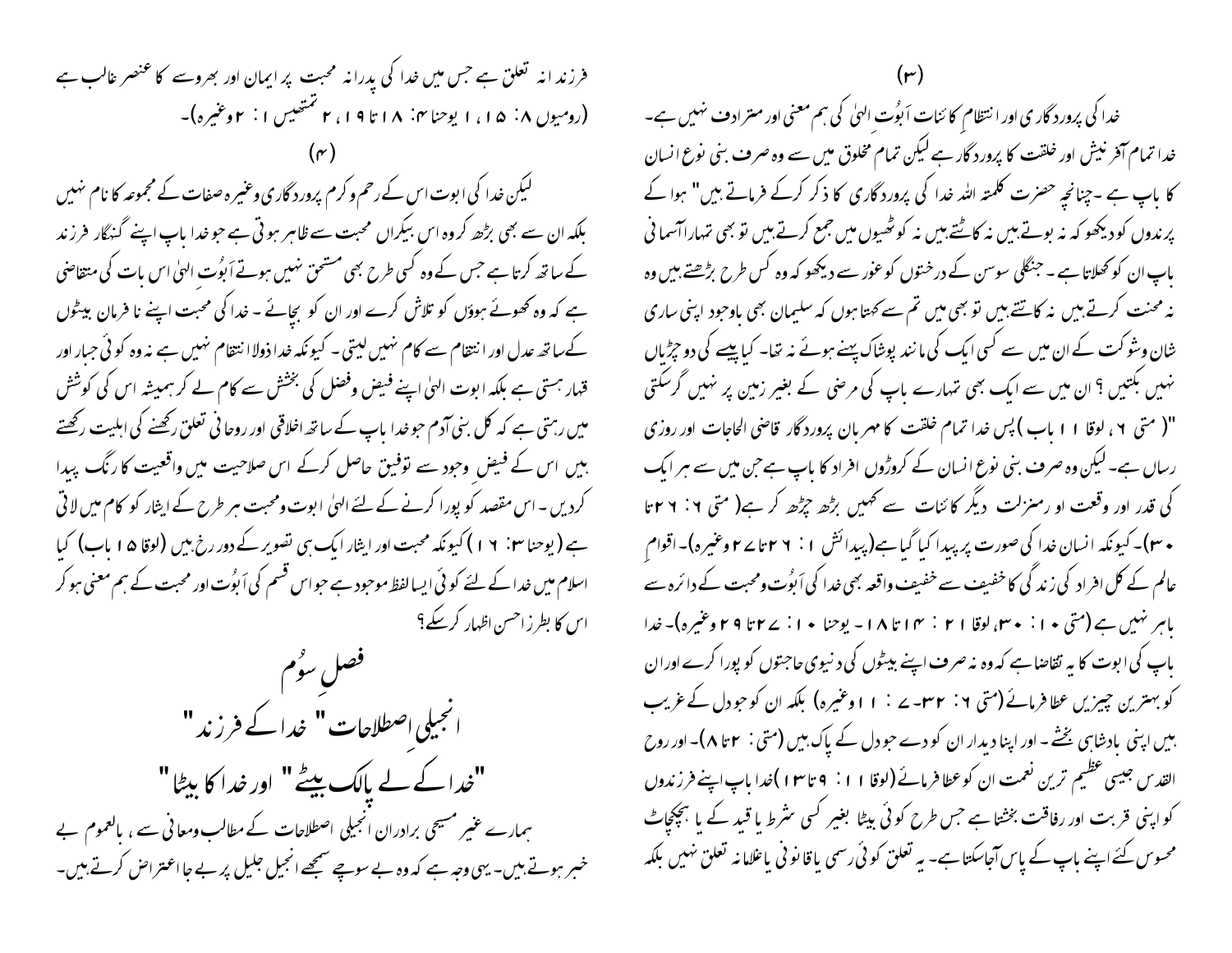محسوس کرکے نوبہ کے وسیلے خدا کی جانب رحبوع کریں اور خدا کے فرزند بن جائیں۔لیکن حیونکہ انسان خود مختار ہے وہ گناہ کی وجہ سے اس صلاحیت کو تھود بتا ہے اور اس کا بات کا اہل نہیں رہتا کہ امکان کو حقیقت میں تبدیل کرسکے۔ پر گو وہ گناہ کی یاداش میں خود اپنے آپ کو فرزندیت کے حن سے محروم کردیتا ہے لیکن وہ ہر وقت ایمان کے ذریعہ اس حن کو دو مارہ حاصل کرسکتا ہے۔

مسرف بیٹے کی تمثیل (لوقا ۱۵: ۱۱ تا ۳۲)اس امر کو واضح کردیتی ہے۔خدا فرمانبرداروں اور نا فرمانوں دو نوں قسم کے بیٹوں کا باپ ہے (آیت ۱۱) لیکن نا فرمان فرزند محبت کی عدم موجود کی کی وجہ سے اس رشتہ کو حود قطع کردیتے ہیں جو خدا اور ان کےدرمیان ہے(آیت ۲ ا ، ۱۳ )۔ وہ اس لائق نہیں رہتے کہ اس کے بیٹے تھلائیں "(آیت ۱۸، ۱۹) روحا نی نقطہ لگاہ سے وہ بیٹے نہ رہے لیکن پاپ کی محبت دو نوں قسم کے بیٹوں کے لئے لازوال اور دائمی ہے (آیات • ۲، ۱ سی ۲۳) گنہگار بیٹوں میں بہ صلاحیت یاقی رہتی ہے کہ وہ از سمر نو حقیقی فر زند بن جائیں۔ پس اگر وہ " ہوش میں آگر" خدا کی محبت کی طرف نظر کریں (آیت پے ۱ ) اور اس رشتہ کی طرف لگاہ کریں حواہنوں نے خود اپنے گناہوں کی وجہ سے گھراہ ہو کر اپنے باتھوں منقطع کردیا تھا(آیت ۱۸، ۱۹) اور الہٰی محبت کی طرف رحوع لائیں (آیت • ۲)حبو ہمیشہ ان کی تلاش میں رہتا ہے(آیت میں ۸) توالیٰ ابوت از سرِ نواس روحا فی تعلق کو دو بارہ قائم استوار کردیتی ہے حبو پہلے موحبود تھا (آیت • ۲، ۴۵) کیونکہ اگر ہم اپنے گناہوں کا اقرار کریں تو الہٰیٰ ابوت کا یہ تقاضاہے کہ وہ ہمارے گناہوں کو معاف کرے اور ہم کو ہر طرح کی ناراستی سے پاک رے اور الہیٰ ابوت کے اس تقاضا کی وجہ بہ ہے کہ الہیٰ ابوت سچی ازلی ابدی اور دائمی ہے اور اس کی محبت کی وفاداری بھی ابدی ہے ( ا یوحنا ۱ :

<sub>ى</sub>مماجوسمر كوجھكا كر گن<sub>ىڭ</sub>لا بىون مىن (اقبال) تڑپ کے شان کریمی نے لے لیا بوسہ

پس اس فصل میں ہم ان کو چند ایسی اصطلاحات کا صحیح مفهوم بتلاتے ہیں۔حن کا تعلق الهیٰ اَبوت کے تصور کے ساتھ ہے۔ ا گرجه اَبوت اور ابنیت اصافی لفظ بیں" لیکن الهیٰ اَبوُت کامفهوم بنی نوع انسان کی ابنیت کے مفہوم سے جداگا نہ ہے اور ان دو نوں کے معنوں میں امتیاز کرنالازم ہے۔ خدا کل بنی نوع انسان کا پاپ ہے کیونکہ اس کی ذات محبت ہے ۔حیونکہ خدا کی ذات میں تبدیلی واقع ہو فی ناممکن ہے لہذا اس کی محبت ازلی ایدی لازوال اور ہمیشہ پکساں رہنے والی شے ہے۔ پس اس کی اَبوُت کا بہ تقاضا ہے کہ وہ انسان سے ہمیشہ محبت رکھے ، لیکن انسا فی فطرت کا بہ تقاضا ہے وہ سدا پکساں نہیں رہتی ۔ اس میں ہمیشہ تیدیلی واقع ہو تی رہتی ہے۔ پس انسان خدا سے ہمیشہ محبت نہیں رکھتا۔چنانچہ ایک طرف خدا پاپ کی محبت ہمیشہ یکساں رہتی ہے لیکن دوسری طرف انسان خدا کے ساتھ اپنے تعلقات کو برقرار نہیں رکھ سکتا حو گناہ کی وجہ سے گجگڑجاتے بیں ۔ لہذا ظاہر ہے کہ اگرچہ ہر انسان Ideally یعنی نصور کے لحاظ سے خدا کا فرزند ہے لیکن Actually یعنی فی الحقیقت وہ خدا پاپ سے بیوفا ئی اختیار کرکے اس سے رو گرداں ہوجاتاہے اور الہٰیٰ محبت سے منہ موڑ لیتا ہے لیکن خدا نہ صرف Ideally تصور کے لحاظ سے بلکہ فی الحقیقت ہمیشہ پاپ ہے پس ہر انسان میں خدا کے فرز ند ہونے کی صرف صلاحیت اور اہلیت موحود ہے اور اس کا یہ فر ص ہے کہ اس امکان کو حقیقت کردکھانے اور فی الواقع خدا کا فرزند<sub>،</sub> بن جائے (یوحنا ۱ : ۱ ) تاکہ خدا باپ کےساتھ اس کا اخلاقی اور روحانی رشتہ از سمر نو قائم ہوجائے۔

خدا کے فرزند

اس نکتہ کوواضح کرنے کی خاطر انجیل جلیل میں خدا پاپ کوخاص طور پر ایما نداروں کا باپ کہا گیا ہے ۔ اور ایمانداروں کوخاص طور پر " خدا کے فرزند" کہا گیا ہے ( یوحنا ۱ : ۲ ا وعنیرہ)۔ کل بنی نوع انسان بیں ہمیشہ اس بات کی صلاحیت موجو دہے کہ وہ الہیٰ محبت کو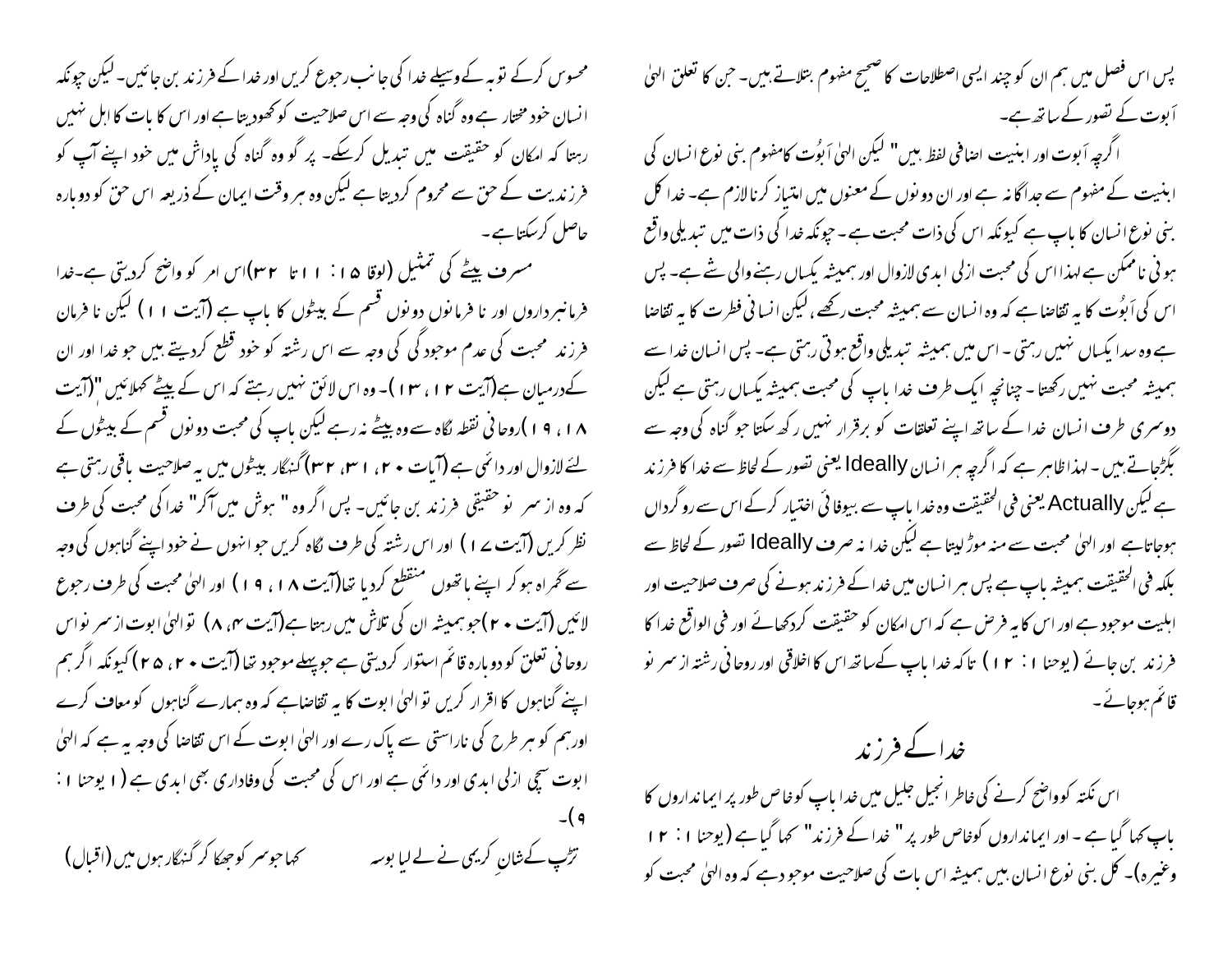بے دعدیل ہے اس سلسلہ میں آپکی مبارک زند گی کے دو واقعات خاص طور پر قابل ذکر بیں ۔ یعنی حب آپ نے بپتسمہ پایا اور حب آپ کی صورت بدل گئی (مرقس ۱۱، ۱۱، ۹، ۷) دونوں موقعوں پرآسمان پر سے یہ ایک آواز سنائی دی کہ" تومیرا بیٹاہے (تیرانام) مجبوب (ریانی ) ہے جس میں سے خوش ہوں۔ تم اس کی سنو " (متی ۲۱ : ۵) یہی و*جہ ہے* کہ حصرت ابن اللہ کی زبانِ حقیقت ترحمان پر خدا کے لئے ہمیشہ لفظ " پاپ " جاری تعا- آپ نے " خدا " کے لئے لفظ" پاپ " کےعلاوہ کوئی اور ایسا لفظ استعمال نہ فرما یا حبوابل یہود میں مروج تھا۔ چنانچہ انجیل لوقا میں لفظ" پاپ" ہے ا دفعہ ، اور انجیل متی میں ۴۵ دفعہ ، انجیل مر قس میں ۵ بار اور انجیل یوحنامیں • ۹ بار وارد ہوا ہے۔ ان مختلف مقامات کا بنظرِ غائر مطالعہ کرنے سے بہ ظاہر ہوجاتا ہے کہ خدا پاپ اور مسح ابن اللہ میں حو تعلق ہے اس رشتہ میں کوئی مخلوق آپ کا ہمسر اور سٹریک نہیں ہے۔چنانچہ حصرت ابن اللہ اپنے متعلق کسی بات کا ذکر کرتے ہیں تو خدا کی نسبت فرماتے ہیں " پاپ" ، " میرا باپ" لیکن جب دوسروں کے متعلق ابوب الهي كا ذكر كرتے ہيں " تہارِا باپ" ، " تہاراآسما في باپ" اور جب دو نوں كا ذ کر کرنا مقصود ہوتا توآپ " ہمارا ماپ" گہجی نہیں فرماتے بلکہ " میرا ماپ اور تہارا ماپ" فرماتے ہیں یہ تمیز ہر چہار اناجیل میں یائی جاتی ہے (متی ۱۱: ۲۷- ۲۳: ۲۳، مرقس ٣٢ : ٣٢، لوقا ١٠ : ٢٢: يوحنا ٢٠ : ١٧، ٢: ١٧ : ٥ : ١٧ = ٢: ٣٢ وعثيره) اس حقیقت سے ظاہر ہے کہ حصرت ابن اللہ دیگرا نسا نوں کی ما نند خدا کے فر زند نہیں بیں۔ اور نہ آپ ان کے ساتھ ایک ہی زمرہ اور گروہ میں شامل بیں بلکہ آپ انجیلی اصطلاح میں " ابن وحید" اور خدا کے " اکلوتے " بیٹے بیں اور آپ کا شمار دیگر ایمانداروں کی قطار میں نہیں ہے۔ اس حقیقت سے آپ کے رسول اور اہل یہود سب بخو بی واقف تھے (پوحنا ۵: ۱۸- • ۱: • ۳۰، **۴۸ وعنیرہ) آپ آسمانی باپ کی ابوت اور محبت کو ایسے طور پر جانتے بیں جس طرح کوئی** دوسرا انسان ضعیف البیان نہیں جانتا اور نہ مان سکتا ہے(متی ۱۱: ۲۷) آپ نے اپنے

سطور بالا سے ظاہر ہوگیا ہوگا کہ گو کل بنی نوع انسان میں یہ اہلیت موجود ہے کہ وہ خدا کے فر زند فی الواقع ہوجائیں لیکن خداخاص طور پر ایما نداروں کا باپ ہے حوخدا کی محبت کا حقیقی تجربہ کرکے اس کو پیچے دل سے باپ مانتے ہیں ۔(متی ۶ : ۹ - ۷ : ۱۱ - لوقا ۱۱ : ۱۰۱۳ تختصیس ۴: • ۱ وغیره) کیونکه قدر تی طور پر صرف وبی لوگ الهیٰ محبت کا مزه جان سکتے ہیں۔ حبو باپ کے ساتھ بیٹوں کی طرح رفاقت رکھتے ہیں (رومیوں ۱۵: ۱۵تا ۲۷، گلگتیوں ۲۰: ۲ – ۱ پطرس ۱: ۲ و وغیرہ)جن لوگوں کو اس محبت کا تجربہ ہی نہیں وہ نہ تو الہیٰ ابوت کو جان سکتے ہیں اور نہ اسکی قدر کرنے کے اہل بیں۔ وہ خدا کی فرزندیت کی صلاحیت خود کھو دیتے ہیں۔ابوت سے مراد ایک ایسارشتہ ہے جواخلاقی اورروحا فی ہے اور نئی پیدائش سے تعلق رکھتا ہے اسی واسطے مقدس یوحنا فرماتاہے کہ" حبو اس کے نام پر ایمان لاتےمیں وہ نہ خون سے نہ جسم کی خواہش سے نہ انسان کے ارادہ سے بلکہ خدا سے پیدا ہوئے جتنوں نے کلمتہ اللہ کو قبول کیا اس نے ان کو خدا کے فرزند بغنے کا حق بخشا"( یوحنا ۱۰۱۲)۔ ایمان دار اس روحا فی تعلق کااپنی روزانہ عملی زند کی کے ہر شعبہ میں تجربہ کرتے ہیں(متی ۵: ۹ ، ۴۵)اور وہ اخلاقی اور روحا فی نشوونما پا کر قربت الہٰیٰ حاصل کرکے خدا کی کامل محبت میں روز بروز ترقی کرتے چلے جاتے ہیں - پس حقوق العباد کو احسن طور پر پورا کرنے کا انحصار الهیٰ محبت اور ابوت پر ہے(متی ۵<sup>:</sup> ۴۸)-جناب مسح نے فرمایا ہے کہ خدا کے پیٹے وہ بیں حوخدا کی صفات اپنے اندر پیدا کرتے بیں (متی ۵ : ۴۸ ) بالفاظ دیگر ابوت الهیٰ کا نصور حقوق العباد پر حاوی ہے ۔حصرت کلمتہ اللہ نے حقوق العباد اور حقوق العباد کے متعلق حو تعلیم دی ہے وہ سب کی سب الهیٰ ابوت کے تصور کی تفصیل ، تسثریح اور نوضیح ہے۔ مسسح ابن التُد انجيل جليل ميں الفاظ" خدا كا بيڻا" صيغه واحد ميں خصوصيت كے ساتھ حصرت كلمته

کی ذات یاک کے لئے وارد ہوئے بیں۔آپ کا حبو تعلق آسمانی باپ کے ساتھ ہے وہ لاٹا نی اور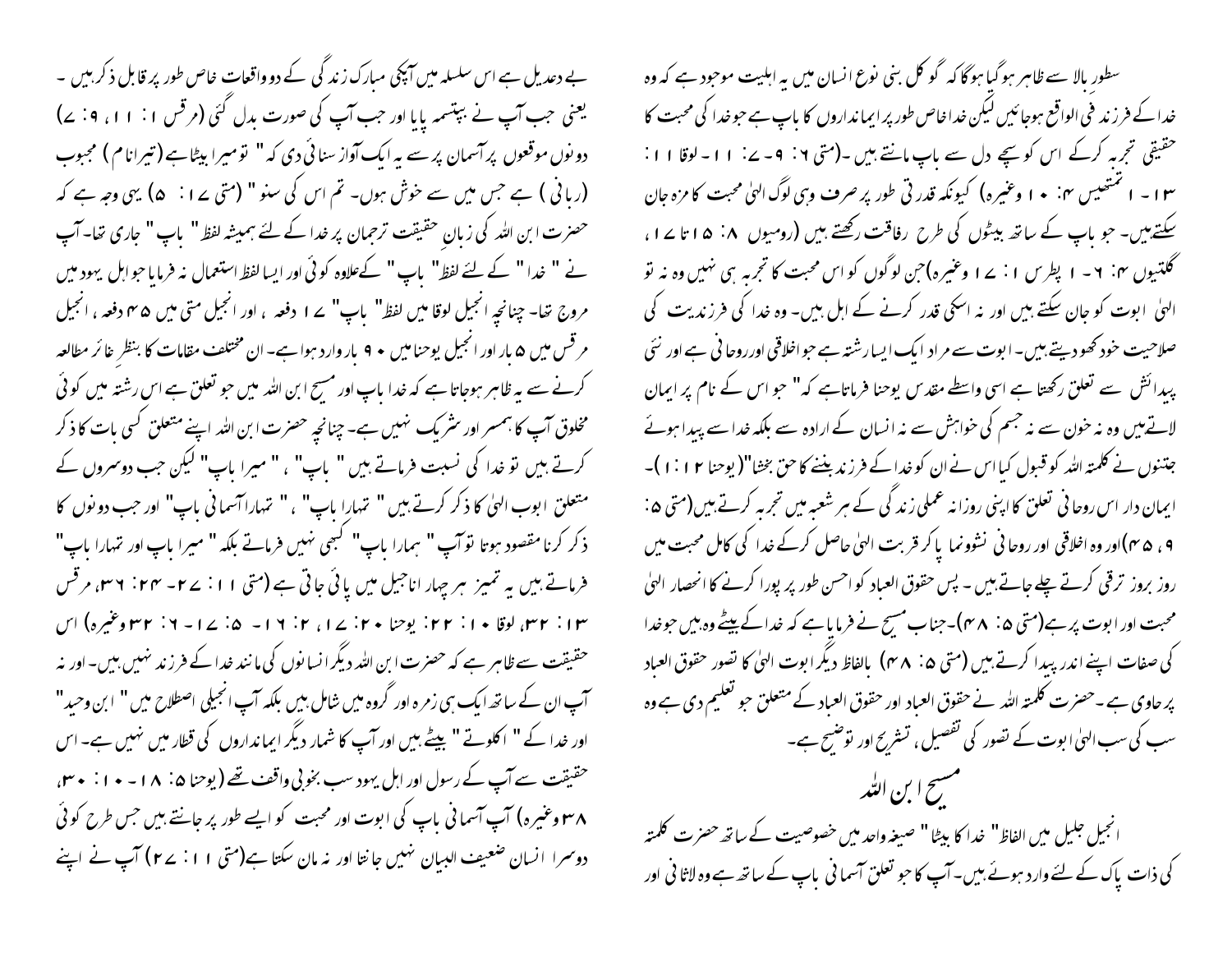خبال، قول اور فعل سے اپنی رفتار اور گفتار سے غرضیکہ ایک ایک ادا سے خدا کی محبت وا بوت کا مکاشفہ عالم وعالمیان پرظاہر کردیا (یوحنا ۱: ۱۴ - ۱۵: ۲ - الخ ۱۴: ۱۲ تا ۱۱ - ۲۷: ۴، ۲۹، ۲۹ وعنیرہ) ایسا کہ مقدس یوحنا فرماتا ہے " خدا کو کبھی کسی نے نہیں دیکھااکلوتا بیٹا حو باپ کی گود میں ہے اسی نے اس کو ظاہر کیا"( ۱۸۰۱)حضرت ابن اللہ کی زبان پر سب سے پہلا فقرہ حو انجیل جلیل میں درج ہے وہ " میرا باپ" ہے ۔ **(لوقا ۲**: ۴ م)۔ اور ہ کوئی محض حسن اتفاق نہیں ہے کہ منجئی عالمین کے سب سے آخری کلمہ میں ( جس میں آپ نے اپنی روح جان آفریں کے سپرد کی تھی) حبوالفاظ آپ کی زبان حقیقت ترحمان سے کلے ان میں" باپ" کالفظ خداکے لئےآیا ہے(لوقا ۲۲ : ۲ م)۔

حصزت ابن اللہ نے اس امتیاز کو حوآپ میں اور دیگر انسانوں میں تھا ہمیشہ برقرار رکھا- یہی وجہ ہے کہ شقی اہل یہود اس بات کے شا کی تھے کہ آپ " خدا کو خاص اپنا پاپ" کھتے تھے اور آپ کے قتل کے درپے تھے( یوحنا ۵: ۱۸- • ۱: • ۳۰تا ۳۸) بہاں ہم بخوف طوالت صر ف ایک حوالہ پر ہی اکتفا کرتے ہیں جس میں حصرت ابن اللہ کی ایک دعا کے الفاظ درج بیں۔آپ فرماتے ہیں " اے باپ! آسمان اور زمین کے خداوند - میں تیری حمد کرتا ہوں کہ نونے یہ پاتیں داناؤں اور عقلمندوں سے چھپائیں اور بجوں (سیدھے سادے لوگوں) پر ظاہر گیں-باں - اے ماپ کیونکہ ایسا ہی تجھے پسند آیا- میرے ماپ کی طرف سے سب تحچھ مجھے سو نیا گیا ہے اور کو ئی بیٹے کو نہیں جا نتاسوا ماپ کے اور کو ئی ماپ کو نہیں جا نتاسوا بیٹے کے اور اس کے حس پر بیٹااسے ظاہر کرناچاہے۔"( متی ۱۱: ۲۵-لوقا • ۱: ۲۱)۔

ا بن الله کامفهوم اور قرآن انجيل يوحنا كي ابتدا ميں وارد ہوا ہے" ابتدا ميں كلمه تھا اور كلمه خدا كے ساتھ تھا اور کلمه خدا تھا سب موحودات کلمه کےذریعہ پیداہوئی ۔ اس میں زند کی تھی اور وہ زند کی بنی نوع انسان کا نور تھا - کلمہ مجتم ہوا" قرآن میں بھی آیا ہے "یعنی اے مریم! اللہ تجھ کو اپنے

کلمہ کی بشارت دیتا ہے (سورہ آل عمران ۴)۔ پھر سورہ نساء میں وارد ہوا ہے ۔ "یعنی تحقیق مسیح عیسیٰ ابن مریم اللہ کا رسول ہے اوراس کا کلمہ ہے حبو مریم کی طرف ڈال دیااور وہ اللہ کاروح ہے(آیت ۹ س ۱ )۔ ہر دو آیات میں حصرت مسیح کو کلمتہ اللہ یعنی خدا کا کلام ( کلمتہ منہ) اور روح اللہ یعنی کا روح (روح منہ) کہا گیاہے۔ قرآن مجید میں ابن مریم کے سوا کسی دوسرے انسان یا نبی کے لئے الفاظ کلمہ منہ اور روح منہ وارد نہیں ہوئے۔ کیونکہ نوع انسا فی (حو کلمہ کے ذریعہ وحبود میں آئی ) مخلوق ہے اور عنیر اللہ ہے لیکن دو آیات بالا میں لفظ منہ آیاہے حبو اصافت بحنیسی ہے۔حس کامطلب ہہ ہے کہ حصرت کلمتہ اللہ وروح اللہ مسح عیسیٰ بن مریم اسی جنسی سے تعلق رکھتے ہیں جس جنس کا اللہ ہے۔ بالفاظ دیگر اللہ اور کلمتہ اللہ دو نوں ایک ہی جنس کے بیں اور ایک ہی جنس سے نسبت رکھتے ہیں یہ اصافت اور نسبت عنیر اللہ اور مخلوق انسان یاموحبودات میں سے کسی شے کے لئےاستعمال نہیں ہوسکتی اور نہ ہوئی ہے۔

علی بذا لقیاس سورہ نساء کی مذکورہ بالا آیتہ سثریفہ میں الفاظ روح منہ میں بھی یہی اصافت بجینسی ہے اور ان الفاظ کا بھی یہی مطلب ہے کہ حصرت روح اللہ مسح عیسیٰ ابن مریم اسی جنس کے ہیں جس جنس کا اللہ ہے۔ یہ اصافت بجینسی ثابت کرتی ہے کہ روحی ال<sub>ٹ</sub>ل کا مطلب ہہ ہے کہ اللہ اور روح اللہ ایک واحد لاسٹر یک جنس کے فرد واحد بیں اگرچہ نام دو بیں۔ آبات بالا کے الفاظ کلمہ کی شخصیت اور ذاتیت کوظاہر کرتے ہیں اور ثابت کرتے ہیں کہ حبو مریم صدیقہ سے مولود ہوا وہ خدا نے عزوجل کی ذات سے ہے۔ بالفاظ انجیل " ابتدامیں کلمہ تھاور کلمہ خدا کے ساتھ تھااور کلمہ خدا تھا" ۔ پس دو نوں کتب سماوی سے ثابت ہے کہ حو کلمہ مجسم ہواوہ ازلی ہے اور اس کی ذات خدا کی ذات میں سے ہے اوراس کا حبوسر خدا کے حبوسر میں سے ہے مسیحی کلیسا کے عقائد نامہ کے الفاظ میں کلمتہ اللہ خدامیں سے خدا ہے۔ نور میں سے نور ہے۔ حقیقی خدامیں سے حقیقی خدا ہے۔ وہ مصنوع بیں بلکہ مولود ہے ۔اس کا اور پاپ کا ایک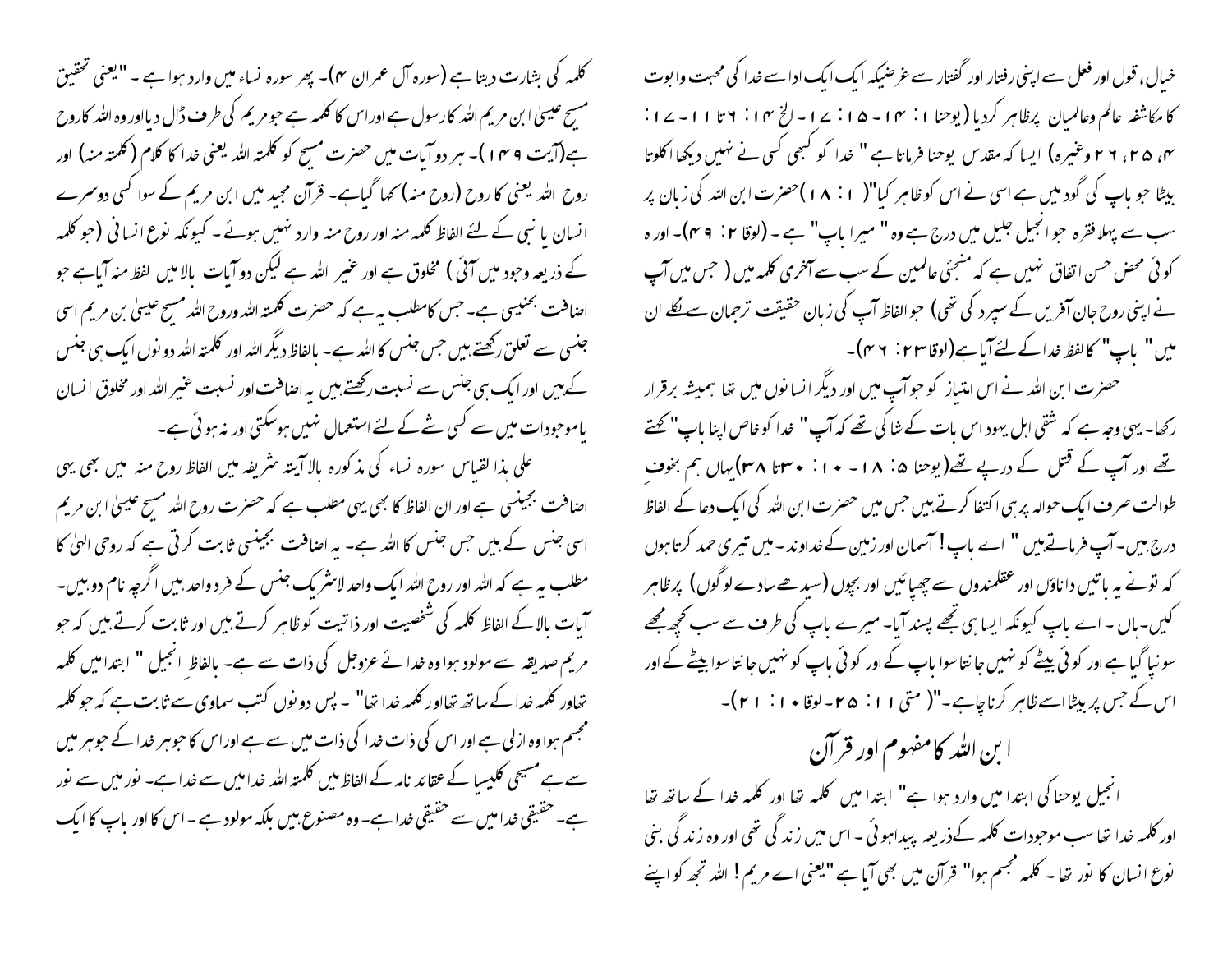اصطلاح " خداكا فرزند" استعمال كرتے بين -(١ يوحنا ۵: ٢- يوحنا ١١: ٥٢- ١: ١٢-۵: ۶۵-۹: ۳۵-۲۰: ۳۱-۱۱: ۱۸-۳: ۱۶ وغیره) مقدس پولوس سلطنت روما کی ایک قا نو نی اصطلاح کا استعمال کرکے اس امتباز کو قائم رکھتے ہیں آپ سید نا مسح کو " خد کا بیٹا " لیکن یاقی ایمانداروں کو " لے پالک بیٹے" کا نام دیتے ہیں۔(رومیوں ۱ : ۳۔ گلتیوں ۲: ۲۰- ۴: ۵- افسیوں ۱ : ۵ - رومیوں ۸: ۱۵ تا ۲۲ وعنیرہ) پہ اصطلاح صرف مقدس پولوس ہی استعمال کرتے ہیں۔انجیلی مجموعہ کتب کا کوئی دوسر امصنف اس قانو فی اصطلاح کااستعمال نهیں کرتا۔

لے پالک بیٹا بنانے کی رسم رومی قانون میں جائز تھی۔ رومی قانون کےمطابق پاپ خاندان کے بجوں پر خود مختار بادشاہ کا سا اختبار رکھتا تھا یہاں تک کہ بالغ اولاد بھی اسکے اختبار کے قابومیں تھی۔ جس طرح علام یا کو ئی دوسرامال فروخت کیاجاسکتا تھااسی طرح ایک خاندان کا بیٹا کسی دوسرے خاندان کا " لے پالک" بن سکتا تھا- بیررسم پانچ گواہوں کے سامنے عمل میں آتی تھی۔اسکے بعد لے پالک بیٹے کے پرانے تعلقات بالکل منقطع ہوجاتے تھے حتی کہ اس کے قرص بھی مٹ جاتے تھے۔ قانون کی نظر میں لے پالک بیٹاایک نیا مخلوق بن جاتا تھا اور وہ ایک نئے خاندان میں از سمر پو پیدا ہوجاتا تھا۔

چنانچہ اس مروجہ اصطلاح کے ذریعہ مقدس پولوس اپنے رومی نو مریدوں کو خدا کی ابوت، ایمانداروں کی فرزندیت ، پرانے گناہوں کی معافی، نئے سمرے سے پیدا ہونے اور آسمان کی بادشاہی کے وارث ہونے کامفہوم سمجاتے ہیں اور فرماتے ہیں کہ " میں انسان کے طور بر كهتا ہوں " (گلتيوں ٣: ۵ ) يعني ميں مسيحي نجات كي حقيقت كو انساني رسوم ورواج کی تشبیہ دے کر تم پر واضح کردیتاہوں کہ خدا اپنے فصل کی وجہ سے مسح کے وسیلے سے بنی نوع انسان کو اپنے لے پالک بیٹے بناتاہے اور روح اس بات کا گواہ ہے(رومیوں ۱۰: ۱۹) جس طرح رومی قا نون میں گواہ کا ہونا صروری ہے - لے پالک ہونے سے ہم کو نہ صرف الهٰل

ہی حوہر ہے۔ اس کے وسیلے سے سب چیزیں خلق ہوئیں۔" حکیم قائی کے الفاظ صرف آپ کی قدوس ذات پرصادق آتے ہیں۔ نها في از نظرائے بے نظر - <sub>ب</sub>از بس عیانستی عياں شد سرايں معنی که ميڭفتم نهانستی گھے گو یم عبانستی۔ گھے گوئم نہانستی نہ ایں استی نہ آنستی ۔ ہم ایں آمستی ہم آنستی خدا پاپ اور ابن اللہ کا پاہمی تعلق نہ صرف بے نظیر اور لاثا فی ہے بلکہ ازلی ہے۔ چنانچہ آنخداوند کی ایک اور دعامیں یہ الفاظ آتے ہیں - " اے پاپ نونے بنائےعالم سے پیشتر مجھ سے محبت رکھی۔اے عادل باپ د نیا نے نوتجھے نہیں جانامگر نے تجھے جانا ہے" ( یوحنا سن: ۵ سا) بیٹا وہی کام کرتاہے حبوباپ کرتا ہے (۵ : • ۲ )آبکی زند گی کامش اور پروگرام پاپ کی ابوت ومحبت کے مطابق ہے( ۵ : ۷ ے ۱ ) اسی واسطے آپ کے تمام معجزات اور افعال سے محبت ، رحم اور ہمدردی ٹیکتی ہے۔ اور ان کا حق بحانب ہونا خدا کی ابوت اور ذات الهٰی کی محبت سے ظاہر اور ثابت ہے۔ حصرت ابن اللہ کی تعلیم کا ایک ایک لفظ اور آپ کی زند کی کاایک ایک واقعہ خدا کی محبت اور ابوت کا کامل او رائمل مظہر اور ثبوت ہے ( یوحنا ٭ ۱ :  $-(r\wedge r\vee r)$ 

خدا کے لے پالک پیٹے پس حصرت ابن الله کی ابنیت ایک لاثا فی اور بینظیر رشتہ ہے۔ حن معنوں میں مسح " خدا کا بیٹا " ہے ان معنوں میں دیگر انسان " خدا کے بیٹے " نہیں بیں۔اس امتیاز کو قائم رکھنے کے لئے انجیل جلیل کی کتب کو لکھنے والے مختلف الفاظ اور اصطلاحات کا استعمال کرتے ہیں۔ چنانچہ مقدس یوحنا اپنی تحریرات میں صرف آنحداوند کے لئے ہی "خدا کا بیٹا " یا "اکلوتا بیٹا" کی اصطلاحیں استعمال کرتے ہیں ۔ لیکن دیگر ایما نداروں کے لئے ایک دوسمری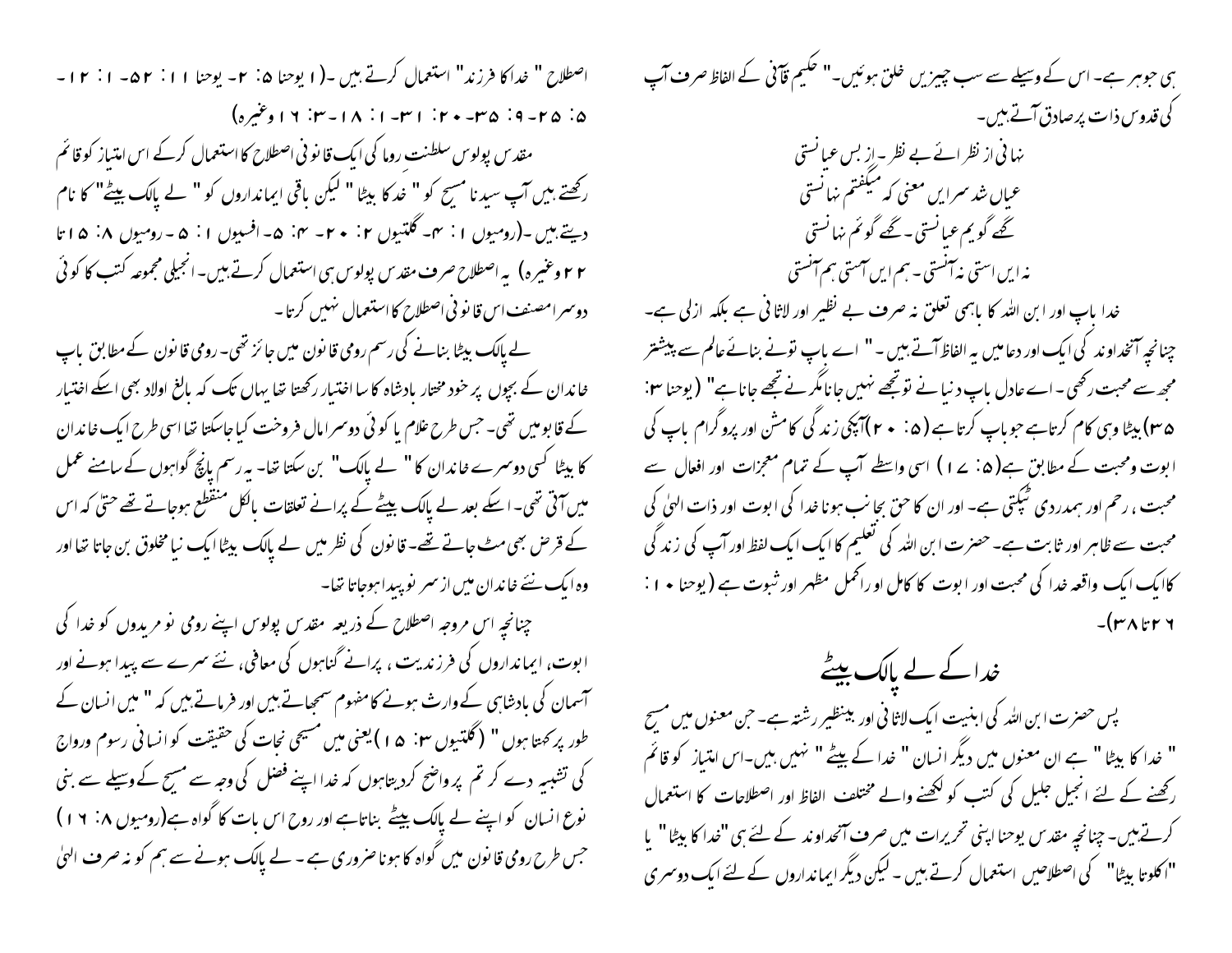ابوت اور محبت کی بخشش ملتی ہے بلکہ ابنیت کے تمام فائدے اور حقوق ملتے بیں ( ۸ : ۱ ) ) وہ ہمارے گناہوں کے مٹ جانے اور ہماری بحالی کی بناء ہے جس طرح قانون میں قر حن مٹ جاتے ہیں اور انسان از سر نواپنے یاؤں پر کھڑا ہوجاتاہے - خدا کی پر محبت فصل کی وجہ سے یہ محبت ان سب کے لئے ہے حواس کے ساتھ تعلق رکھتے ہیں (افسیوں ۱ : مہمّا ۵)۔ حوالسان پہلے ابلیس کے فرزند تھے (یوحنا ۱٪ ۱ ۴ تا ۴۴) اب خدا کے فضل اور محبت سے اس کے خاندان میں شامل کئے گئے،میں ۔ انہوں نے اپنے پرانے ماپ ابلیس سے ہر قسم کا تعلق قطع گرلیا ہے اور اب ان نجات بافتہ ایمان داروں کا باپ خدا ہے۔ اور بہ نجات بافتہ ایما ندار از سمر نوپېدا ہوجاتے *ہیں۔* 

گومقدس پولوس رسول ان تمام روحا فی رموز کو سمجیانے کی خاطر ایک قا نو فی اصطلاح کا استعمال فرماتے بیں لیکن آپ کے خیال میں ایما نداروں کی تبنیت اور ان کا لے پالک ہونا محض قا نو نی کارروا ئی پاایک رسمی بات نہیں ہے بلکہ وہ دل کی ایک زند گی بخش تبدیلی ہے جس کااثر ایمان دار کی زند کی کے ہر شعبہ پر پڑتاہے۔

مولوی ثناء اللہ صاحب کو بھی " خدا کے بیٹے " کی اصطلاح پر ان معنوں میں اعتراض نہیں ہوناچاہیے حوانجیل جلیل میں بیں۔مقدس پولوس اس اصطلاح کی توضیح کرکے کھتے ہیں کہ " بیٹے" سے مراد " لے پاک بیٹے" سے ہے۔ چنانچہ آپ فرماتے ہیں ۔" جتنے خدا کی روح کی بدایت سے چلتے بیں وہی خدا کے بیٹے بیں ۔ کیونکہ تم کوعلامی کی روح نہیں ملی۔ جس سے پھر ڈر پیدا ہو بلکہ لے پالک ہونے کی روح ملی ہے جس سے ہم اما یعنی اے ماپ کھکر یکارتے ہیں (رومیوں ۸: ۴ ) - گلتیوں ۴: ۵ تا ۷ے وغیرہ)اور قرآن نجی صاف کھتاہے کہ" اللہ نے تہارے لے پالک بیٹوں کو حقیقی بیٹا نہیں ٹھہرایا (احزاب ع ۱) پس اب قرآن وانجیل دونوں کی روسے معاملہ صاف ہو گیا کہ مسیحی اصطلاح " غدا کے پیٹے" سے مراد خدا کے نعوذ ما

اللہ صلبی بیٹے نہیں اور دو نوں آسمانی صحیفوں کی روسے آنجہانی مولوی صاحب کی پیش کردہ دلیل مردود ثابت ہو تی ہے۔

ناظرین پر اب ظاہر ہو گیا ہو گا کہ حصرت ابن اللہ کی تعلیم سے حوانا جیل اربعہ میں مندرج ہے یہ ظاہر ہے کہ خدا حس کی ذات محبت ہے کل بنی نوع انسان کا ماپ ہے اور اقوام عالم کے تمام افراد یا اہلیت رکھتے ہیں کہ خدا کے فرزند بن سکیں حوانسان اس صلاحیت کو ایمان کے ذریعہ برروپے کار لاکر اس کو اپنی روز مرہ کی زند گی میں واقعیت کا جامعہ پہنا کر ایک حقیقت بنادیتے ہی وہ الہٰی ابوت کو قبول کرتے ہیں جناب مسح ایسے ایما ندار انسانوں کو خدا کے فرزند بغنے کا حق عطا فرماتا ہے ۔ کیونکہ صرف وہی خدا کا ابن وحبد ہے حوعالم وعالمیان کو بہ دعوت دیتاہے کہ وہ اس کے قدموں میں آکر اس کے مکتب میں ابوت الہیٰ کا حقیقی مطلب سیکھیں تا کہ وہ خداکے فرزند بن جائیں اور جان سکیں کہ خدائے دوجہان خود ان سے ازلی اور ابدی محبت رکھتاہے(پوحناسی: ۲۳۔۱۴، ۲، ۳۳۔۱۵: ۱۶۔۱۲۔ ا: ۲۷وغیرہ)۔ جناب مسح کا نوسل لازمی ہے کیونکہ صرف وہی خدا پاپ کی محبت کو کماحقہ ، جانتے بیں ۔ ماپ کی مرحنی کو بحالانا آپ کی خوراک ہے ( یوحنا ہم: ہم ۳)آپ خدا ماپ کی زند گی اپنے اندر رکھتے بیں (۵ : ۲ ۲ )اہذاآپ مردہ روحوں کو زند گی بخشتے بیں )(۵ : ۱ ۲ ) آپ کے خیال ،اقوال اور افعال باپ کے ہیں (۵: ۲۷) ایسا کہ آپ نے فرمایا کہ " حس نے مجھے دیکھا اس نے پاپ کو دیکھا (یوحنا ۵: ۱۰- ۸: ۹- فلپیوں ۲: سےتا ۱۱- عبرانیوں ۵: ۸ وعنیرہ) لہذا صرف آپ ہی ابوت الہٰیٰ کو بنی پوع انسان پر بہترین اور احسن طور پر منکشف کر بکتے تھے (متی ۱۱. ۲۸۔ یوحنا ۱۴. ۱۵۔ ۱۷. ۲ تا ۱۰وغیرہ) اسی لئے آپ کی قدوس ذات خدا کی محبت کی کامل اور اٹھمل مظہر ہے۔ ائجیل جلیل کی دیگر کتب بھی اسی سہ گونہ صداقت کو پیش کرتی بیں۔چنانچہ مقد س پولوس فرماتے ہیں کہ" (۱) خدا کل بنی نوع انسان کا باپ ہے(افسیوں ۲: ۱۸- ۳: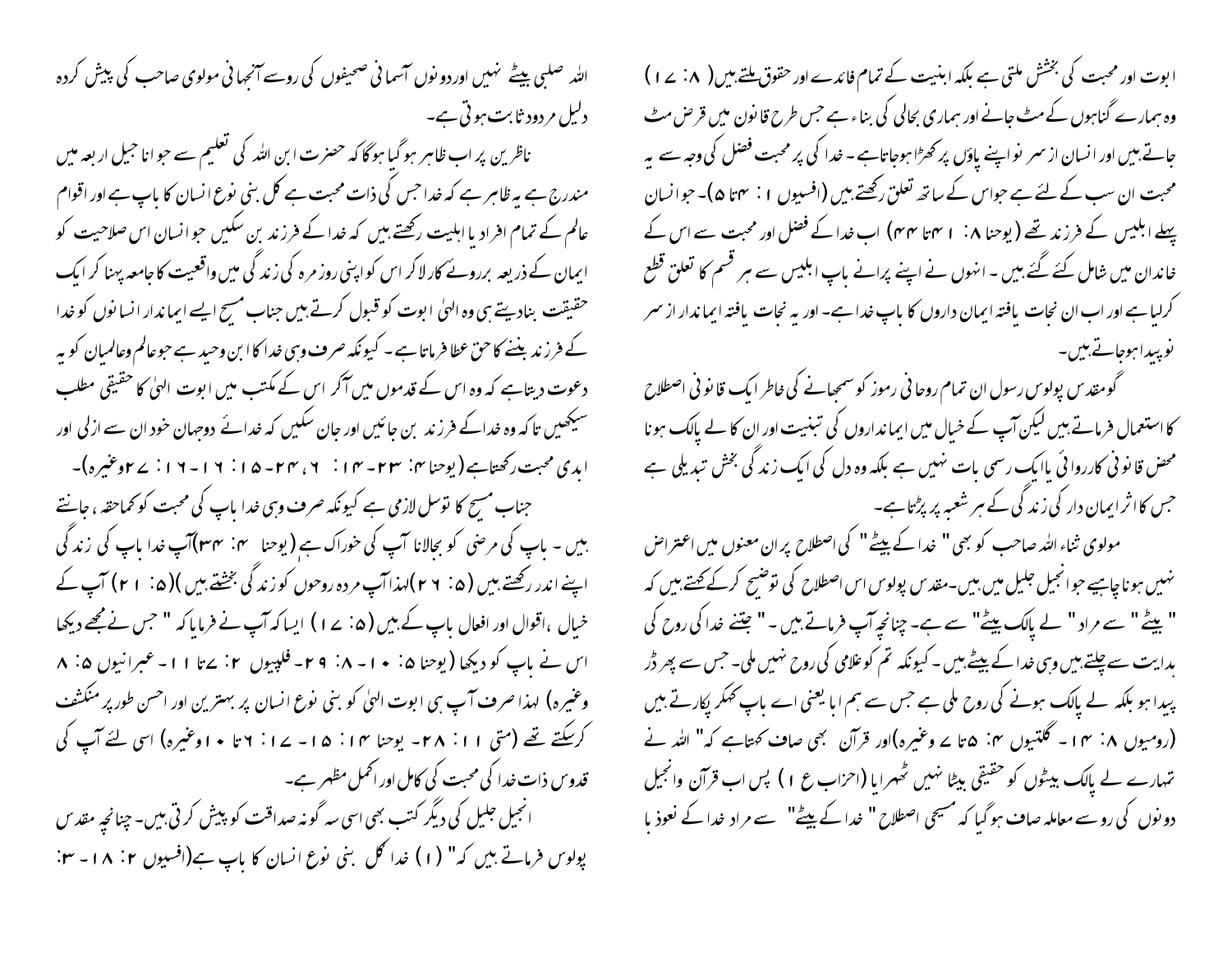۱۴ - ۵: • ۲- ۲: ۲۳ وعنیرہ)لیکن (۲) ایمان دار اس کے خاص معنوں میں فرزند بیں۔ (رومیوں ۸: ۵ ۱ - گلتیوں ۲۰: ۲ ۲ - ۴: ۵ الخ) حبومسح کے وسیلے خدا کے لے پالک بیٹے بن جاتے ہیں (افسیوں ۱ : ۱۵ ) کیونکہ (۳) صرف وہی حقیقی معنوں میں ابن اللہ ہے (گلتیوں ۲: ۲۷: رومیوں ۱: ۴- ۲ کرنتھیوں ۱: ۱۹- افسیوں ۴: ۱۳- ۱ تسلینکیوں ا : • اوعنیرہ)۔ خدا اصلی معنوں میں جناب مسح کا باپ ہے ( ۲ کر نتھیوں ۱ : س - افسیوں ا : س<sub>ا</sub>وغیرہ) وہ اس کا اپنا بیٹا ہے (روسیوں ۸: س<sub>اتا</sub> ۲ سوعیرہ)۔

پس نہ نو انجیلی مجموعہ کا کوئی مصنف اور نہ مقدس پولوس خدا باپ اور ابن اللہ کے باہمی تعلق کوخدااور دیگرانسانوں کے باہمی تعلق کیساتھ علطہلط کرتے ہیں بلکہ دو نوں کی تمییز کو برقرار اور قائم کرکے اس کو استوار او رمحکم کردیتے ہیں اَبوت الہیٰ انجیل جلیل کے تمام مصنفین کے عقائد کی اور مقد س پولوس کی دینیات کی بنیاد ہے جس طرح وہ حصرت کلمتہ اللہ کی تعلیم کی بنیاد ہے اور لفظ " ایا" دو نوں کی تعلیم کا بنیادی بتھر ہے (رومیوں ۸: ۵ ا -گلتیوں ۲۰: ۶- مرقس ۱۴: ۲۳ وغیرہ)۔

امبد ہے کہ اب معترضین سمجھ گئے ہوں گے کہ " وہ کو نسی صرورت داعی ہے" جس کی وجہ سے ہم خدا کیلئے گفظ" رب" کی بجائے لفظ" اب " استعمال کرتے ہیں۔ہمارے خیال میں ان کو بھی غالیاً اس بات اقبال کرنے میں تامل نہ ہوگا کہ خدا کے تصور میں تھم از تھم وہ صفت موجود ہو ٹی چاہیے حوہم کو انسانی تعلقات میں بہترین اور پاکیزہ ترین نظر آتی ہے۔ کیونکہ اگروہ صفت خدا کے نصور میں موحود نہ ہو تو مخلوق انسان اپنے خالق سے بہتر ہوگا۔ پس الهیٰ اَبوُت کا نصور کسی حال میں بھی ا نسا فی ا بوت کے نصور سے کم یہ ہو ناچاہیے بلکہ اس کامفہوم اسی قدر بلند وبالاہونالازمی ہے۔جتناخداانسان سے بلندوبالاہے۔

توریت سثریف میں وارد ہے کہ خدا نے انسان کو اپنی صورت پر پیدا کیا۔(پیدائش ا : ٢۷) حدیث میں بھی آباہے کہ خلق آدمر علی صورتہ یعنی خدا نے آدم کو اپنی

صورت پر پیدا کیا۔ جس کا مطلب یہ ہے کہ ہم الهیٰ صفات وذات کا ورک انسان کے بہترین اوصاف کے ذریعہ حاصل کرسکتے،بیں۔چنانچہ بخاری اورمسلم میں حصرت فاروق سے روایت ہے کہ ایک دفعہ ایک قبیدی عورت قبید یوں میں سے اپنے بچہ کی تلاش میں ہعا کی پھر تی تھی۔ جب وہ اس کوملا نواس نے اس کواپنے سپنے سے لگا ما - دودھہ پلایا ہہ دیکھ کررسول عربی نے صحابہ سے کھا کہ اس عورت کے رحم سے حواس نے اپنے بیٹے پر کیا خدا کارحم اپنے بندوں پر بہت زیادہ ہے (مشارق الانوار نمبر ۷۵ – ۱۳ )انسا فی تعلقات میں بہترین شئے محبت ہے حوانسا فی ابوت واخوت کے تعلقات میں ہم کو نظر آتی ہے پس خدا کی ذات میں محبت کا پاکیزہ ترین شکل میں ہونا ایک لاہدی امر ہے - چنانچہ حصرت ابن اللہ فرماتے ہیں" تم میں ایسا کون باپ ہے کہ اگر اس کا بیٹااس سے رو ٹی مانگے نووہ اس کو پتھر دے؟ یااگر مچلی مانگے نواسے سانپ دے؟ پس جبکہ تم بڑے ہو کراپنے بچوں کواچھی چیزیں دینی جانتے ہو تو تہارا پاپ حواسمان پر ہے اپنے مانگنے والوں کو اچھی چیزیں کیوں نہ دے گا؟ (متی ۷: ۹ تا ۱۱- لوقا ۱۱: ۱۱ تا ۱۳ )۔دنیوی باپ کی محبت نہ صرف بیٹے کی حسانی پیدائش سے ہی ظاہر ہوتی ہے بلکہ اس کی حسما فی اور دماعی پرورش ، اخلاقی اور روحا فی تعلیم و تربیت اور تمام حاجتوں کو ایثار کےذریعہ رفع کرنے سے ظاہر ہو تی ہے لیکن وہ سب سے زیادہ اس موقع پر ظاہر ہو تی ہے جب بیٹا ایام بلوعنت کو پہنچ کر آوارہ ہو کر بھٹک جاتاہے۔ تب پاپ کی محبت کڑھتی ہے اور ماں کی مامتارو تی ہے اور دو نوں محبت کے باتھوں مجبور ہو کر ہر ممکن موقعہ کی تلاش میں رہتے ہیں۔ تا کہ ان کا آوارہ بیٹا کسی نہ کسی طرح پھر خاندان کی گود میں واپس آجائے اور ماں باپ کے ساتھ دوبارہ رفاقت رکھے۔ جب ہم بڑے ہو کراپنے بچوں کو خاطر ہر قسم کا ایثار کرتے ہیں تو کیا ا بوت الہیٰ اس بات کا تقاضا نہیں کرتی کہ تھوٹے ہوؤں کو ڈھونڈے اور ان کو شیطان کے پنجہ سے رہا ئی دے؟ (لوقا ۱۹: ۱۱- متی ۱۸: • ا تا ۱۴-لوقا ۱۵ باب وعنیرہ)اور جب الہٰی محبت